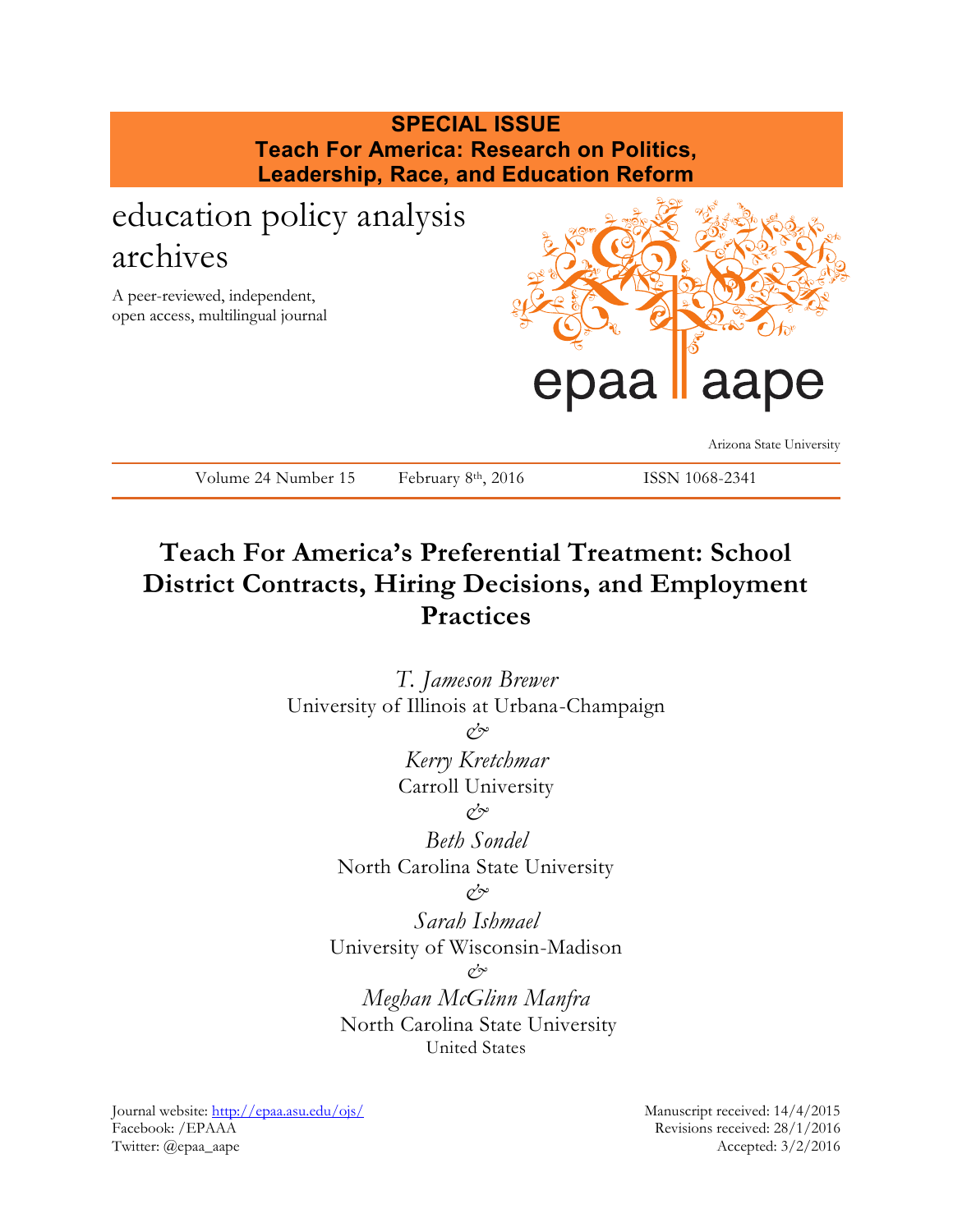**Citation**: Brewer, T. J., Kretchmar, K., Sondel, B., Ishmael, S., & Manfra, M. M. (2016). Teach For America's preferential treatment: School district contracts, hiring decisions, and employment practices. *Education Policy Analysis Archives, 24*(15). <http://dx.doi.org/10.14507/epaa.24.1923> This article is part of EPAA/AAPE's Special Issue on *Teach For America: Research on Politics, Leadership, Race, and Education Reform*, guest edited by Tina Trujillo and Janelle Scott.

**Abstract:** Teach For America (TFA) began in 1990 as an organization purportedly interested in working towards ameliorating a national teacher shortage by sending its corps members into urban and rural schools. In the decades that followed, especially during and immediately following a nationwide onslaught of teacher layoffs instigated by the 2008 Great Recession, teaching shortages no longer exist in many of the districts TFA continues to place corps members. In response to growing criticism, TFA has altered its public rhetoric, suggesting now that their "corps members" are better than traditionally trained teachers – including veteran teachers – and are hired only through equal hiring processes rather than being afforded preferential treatment. We analyze Memorandum of Understandings (MOUs) between TFA and regional school districts, TFA's official literature, and public discourse to address the degree to which TFA is privileged in hiring practices. We provide evidence that school districts are contractually obligated to reserve and protect positions exclusively for corps members, jobs held by corps members are not a result of equal and open competition, corps member positions are specifically not limited to "so-called shortage areas," and TFA's partnership with charter schools and alumni of the organization have skewed hiring practices in favor of TFA over non-TFA teachers. **Keywords**: Teach For America, teacher hiring practices, school district contracts, policy analysis

#### **El trato preferencial de Teach For America: Los contratos de los distritos escolares, las decisiones de contratación y prácticas de empleo**

**Resumen:** *Teach For America* (TFA) comenzó en 1990 como una organización supuestamente interesada en trabajar para mejorar la falta de docentes mediante el envío de sus miembros a escuelas urbanas y rurales. En las décadas que siguieron, especialmente durante e inmediatamente después de una oleada de despidos de docentes a nivel nacional instigados por la Gran Recesión de 2008, la falta de docentes ya no existe en muchos de los distritos, pero TFA sigue colocando a sus miembros. En respuesta a las crecientes críticas, TFA ha alterado su retórica pública, sugiriendo que sus "miembros" son mejores que los docentes entrenados tradicionalmente - incluyendo veteranos - y que son contratados a través de los procesos de contratación en igualdad de condiciones sin tener un trato preferencial. Analizamos Memorandos de Entendimiento (MOU) entre TFA y distritos escolares regionales, la literatura oficial de TFA, y discursos público para investigar el grado en que TFA fue privilegiado en las prácticas de contratación. Ofrecemos pruebas de que los distritos escolares están contractualmente obligados a reservar y proteger posiciones exclusivamente para los miembros de TFA, puestos de trabajo ocupados por miembros del TFA no son resultado de una competencia equitativa y abierta, posiciones asignadas a TFA no se limitan a "las llamadas áreas de escasez" y la asociación de TFA con las escuelas charter y ex alumnos de la organización han sesgado prácticas de contratación a favor de TFA sobre docentes no TFA. **Palabras clave:** Teach For America; prácticas docentes contratación; contratos con distritos

escolares, análisis de políticas

## **O tratamento preferencial de Teach For America: Os contratos dos distritos escolares, as decisões de contratação e as práticas de emprego**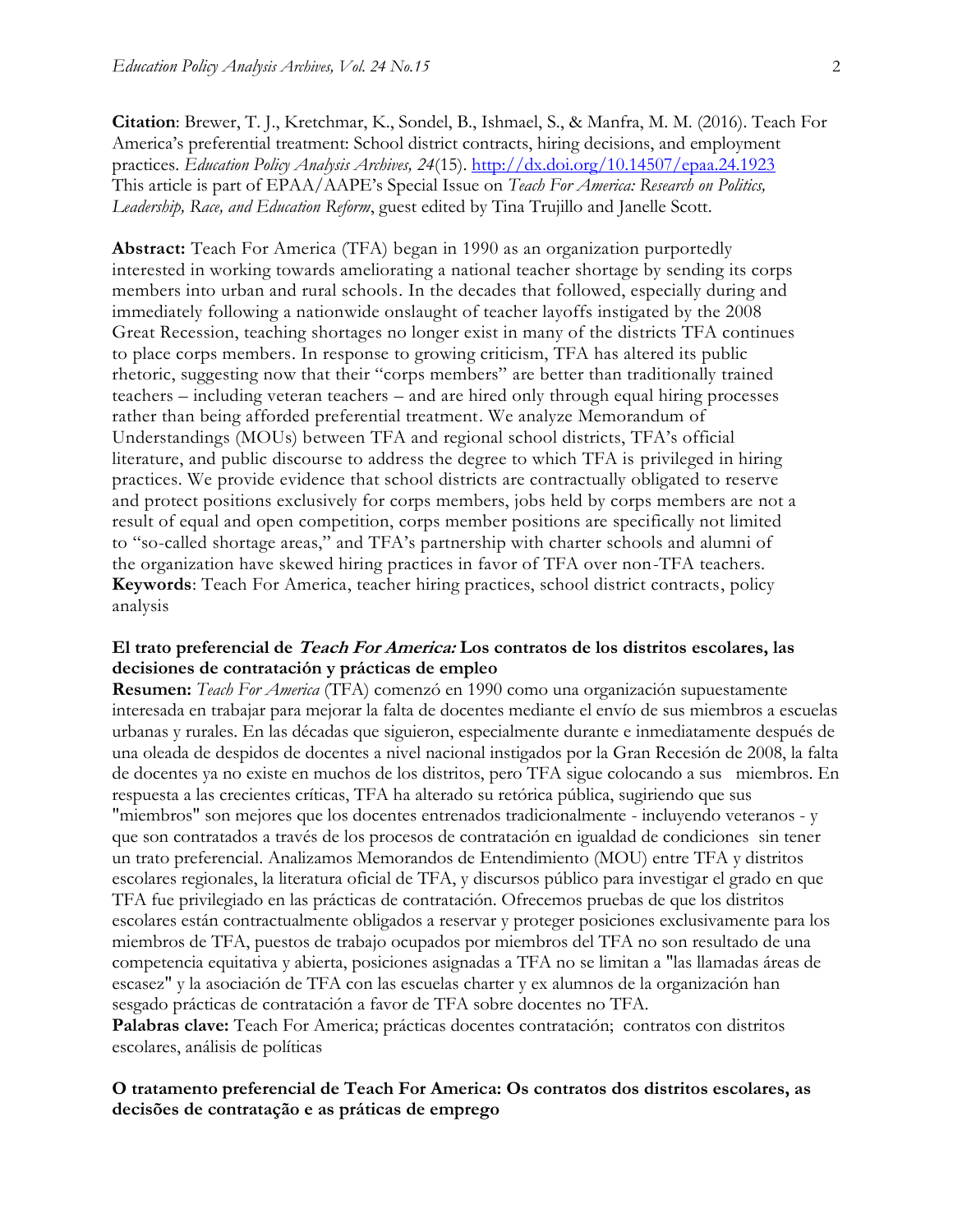**Resumo:** *Teach For America* (TFA) começou em 1990 como uma organização supostamente interessada em trabalhar para melhorar a falta de professores, enviando seus membros para as escolas urbanas e rurais. Nas décadas que seguiram, especialmente durante e imediatamente após uma onda de demissões de professores em todo o país instigada pela Grande Recessão de 2008, a falta de professores já não existe em muitos distritos, mas TFA continua a colocar seus membros. Em resposta às crescentes críticas, TFA alterou sua retórica pública, sugerindo que seus "membros" são melhores do que professores tradicionalmente treinados - incluindo veteranos - e que são contratados por meio de processos de recrutamento em condições de igualdade, sem um acordo preferencial. Analisamos Memorandos de Entendimento (MOU) entre TFA e distritos escolares regionais, a literatura oficial do TFA, e discursos públicos para investigar até que ponto TFA foi privilegiada nas práticas de contratação. Nós fornecemos evidências de que os distritos escolares estão contratualmente obrigados a reservar e proteger posições exclusivamente para membros do TFA, empregos ocupados pelos membros do TFA não são o resultado de concursos justos e abertos os cargos para TFA não se limitam as " chamadas áreas de escassez" e TFA em parceria com escolas e ex-alunos da organização charter teriam influenciado práticas de contratação de professores TFA sobre não TFA.

**Palavras-chave:** Teach For America; práticas de contratação docentes; contratos com os distritos escolares, análise de políticas

## **Introduction**

Wendy Kopp founded Teach For America (TFA) based on her 1989 undergraduate thesis from Princeton University (See Barnes, Valenzuela, & Germain, in this special issue for description of this thesis). Since its inception, TFA has placed over 42,000 corps members nationally in lowincome communities (Teach For America, n.d.-h). Its original mission was to ameliorate teacher shortages. According to Kopp, "members [of her cadre of teachers] would serve only as supplements to the normal faculty in schools experiencing shortages of certified, qualified teachers" (Kopp, 1989, p. 1). TFA has since grown from an organization concerned with filling teacher shortages into one that focuses increasingly on training "leaders to expand educational opportunity, starting by teaching for two years in a low income community" (Teach For America, n.d.-i). Rather than simply provide supplemental staffing, TFA now claims that its corps members are superior to traditionally trained teachers based on value-added measures (Teach For America, n.d.-j).

To date, the extant research on TFA has focused primarily on the impact of TFA corps members on student assessment data (e.g., Boyd, Grossman, Lankford, Loeb, & Wykoff, 2006; Darling-Hammond, Holtzman, Gatlin, & Vasquez Heilig, 2005; Kane, Rockoff, & Staiger, 2008; Vasquez Heilig & Jez, 2010, 2014) and their retention rates (e.g., Brewer, 2014a; Donaldson & Johnson, 2011). More recently, researchers have begun to investigate TFA within the context of larger trends towards market-based education reform (e.g., Jacobsen & Linkow, 2014; Kretchmar, Sondel, & Ferrare, 2014; Lahann & Reagan, 2011; Trujillo & Scott, 2014).

As yet unexplored is whether TFA has impacted hiring practices at local levels. This issue has both short-term and long-term implications relevant to school district budgets, principal autonomy, and public oversight. At the same time, local hiring practices affect the livelihood and careers of both non-TFA and TFA teachers, as well as the experiences of students. In this article, we attempt to make sense of some of the possible outcomes and impacts that TFA has had on hiring practices through an analysis of contracts or Memorandum of Understandings (MOUs) signed between TFA and school districts.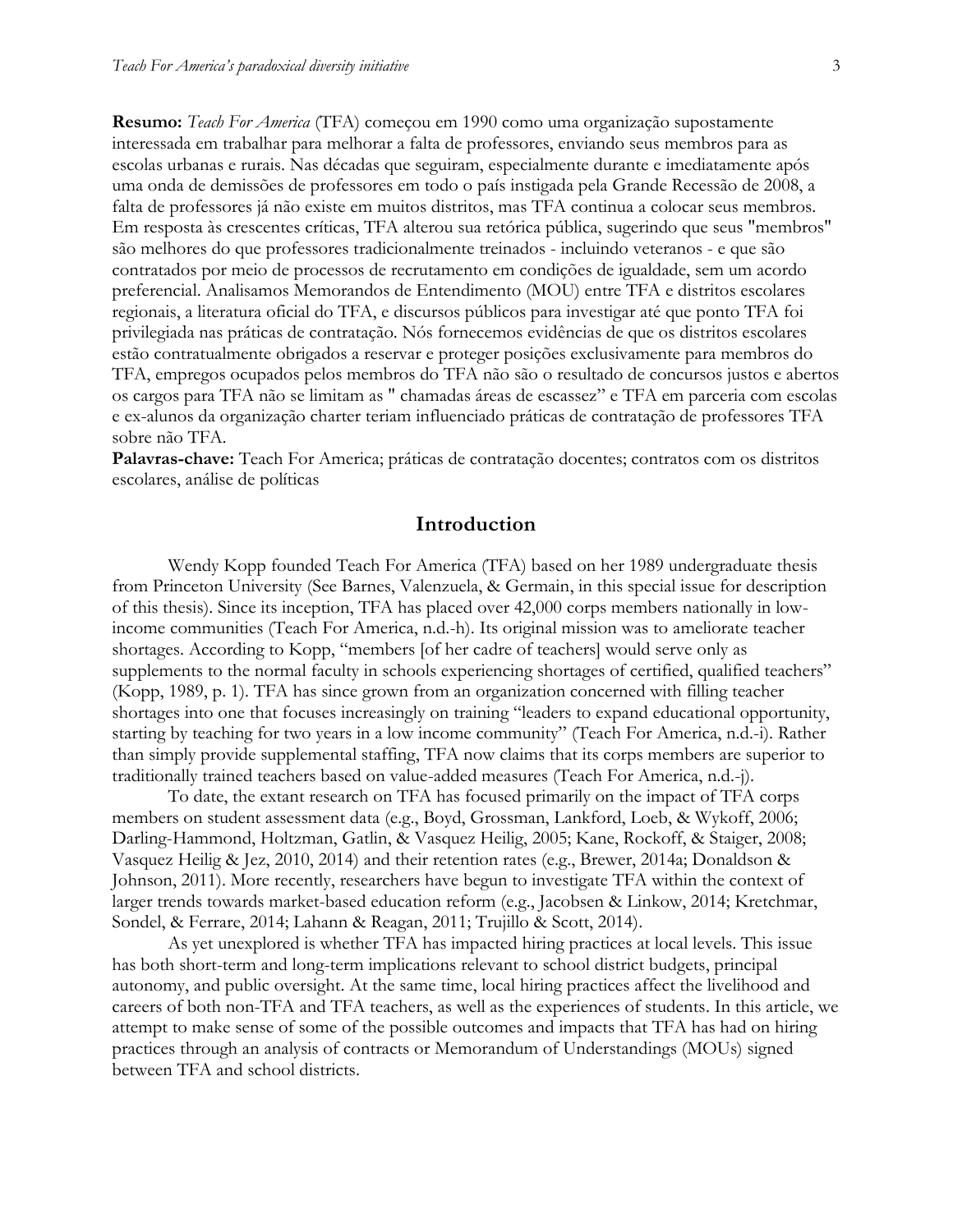A starting point for our analysis was to determine TFA's impact on hiring practices at the district level, especially whether corps members were given preferential treatment in hiring decisions and if that preferential treatment resulted in the displacement of non-TFA and otherwise credentialed teachers. For example, the growth of TFA, especially during the most recent economic downturn that began in 2008, suggests that school districts are privileging TFA over traditionally certified teachers when it comes to staffing. Yet, TFA and its supporters contend that corps members do not displace (or replace) traditionally certified teachers, but rather are selected for employment through a process that places hiring decisions at the sole discretion of principals other human resources personnel at the district level (Cody, 2012). TFA (2015) argues that principals prefer corps members because they are "as effective – and in some cases more effective – than other teachers in the same schools, both novice and veteran" (para. 1).

Because this issue has so little empirical data to inform it, we set out to examine, describe, and discuss the hiring decisions being made by school districts in partnership with TFA. We focused our analysis on five regions with a historically significant TFA presence; that also represent diverse geographic and political contexts: Atlanta, Chicago, New York City, Eastern North Carolina, and New Orleans. Data available in the spring of 2015 indicated that Atlanta had 1,080 alumni and 220 active corps members; Chicago had 2,240 alumni and 600 active corps members; New York City had 4,110 alumni and 790 active corps members; Eastern North Carolina had 650 alumni and 320 active corps members; and New Orleans had 1,000 alumni and 300 active corps members (Teach For America, n.d.-b; n.d-d; n.d.-e; n.d.-f; n.d.-g).

As mentioned above, TFA often employs two main arguments in promoting their brand: (1) their corps members ameliorate teacher shortages; and/or (2) their corps members compete fairly with traditionally certified teachers for their positions. However, our analysis of MOUs between TFA and school districts in the five regions we studied, alongside local documents and reports as well as state and federal budgets, demonstrate that TFA corps members do not compete fairly with otherwise qualified, traditionally-certified teaching candidates (novices or veterans). Instead, TFA's special contracts require that districts provide: (1) an allotment of reserved or protected positions for TFA corps members; (2) placement of TFA corps members in teaching positions not limited to "socalled shortage areas;" (3) reserved and protected positions for corps members in "no-excuses" charter schools; and (4) pathways to leadership that skew the employment "playing field" in favor of TFA corps members. Put together, these contractual requirements provide a potential advantage for TFA corps members over traditionally certified and veteran teachers in the hiring process.

The fourth finding regarding the pathway to leadership is particularly significant in light of current research which suggests that TFA alumni who enter into school leadership and policy making positions are more likely to support market-based reform agendas (Jacobsen & Linkow, 2014; Trujillo & Scott, 2014). We are only beginning to understand the manner in which the latter result likely reinforces the former ones. As TFA alumni enter into positions where they help shape educational policy decisions, they have the ability to renew, reinforce, and expand TFA's practices (Gordon, 2015).

## **Conceptual Framework**

Grounded in critical policy scholarship (Lipman, 2013), our inquiry seeks to understand TFA's impact on local hiring practices within social, economic, political and cultural contexts, especially the larger educational trend towards market-based reform and the privatization of public education (Boyles, 2011; Kovacs, 2011; Saltman, 2012). Since the 1960s, there has been a steady rise in public criticism surrounding public education due to perceptions of limited parental choice, management failure, lack of accountability, and uncooperative teachers unions (see Glass & Berliner;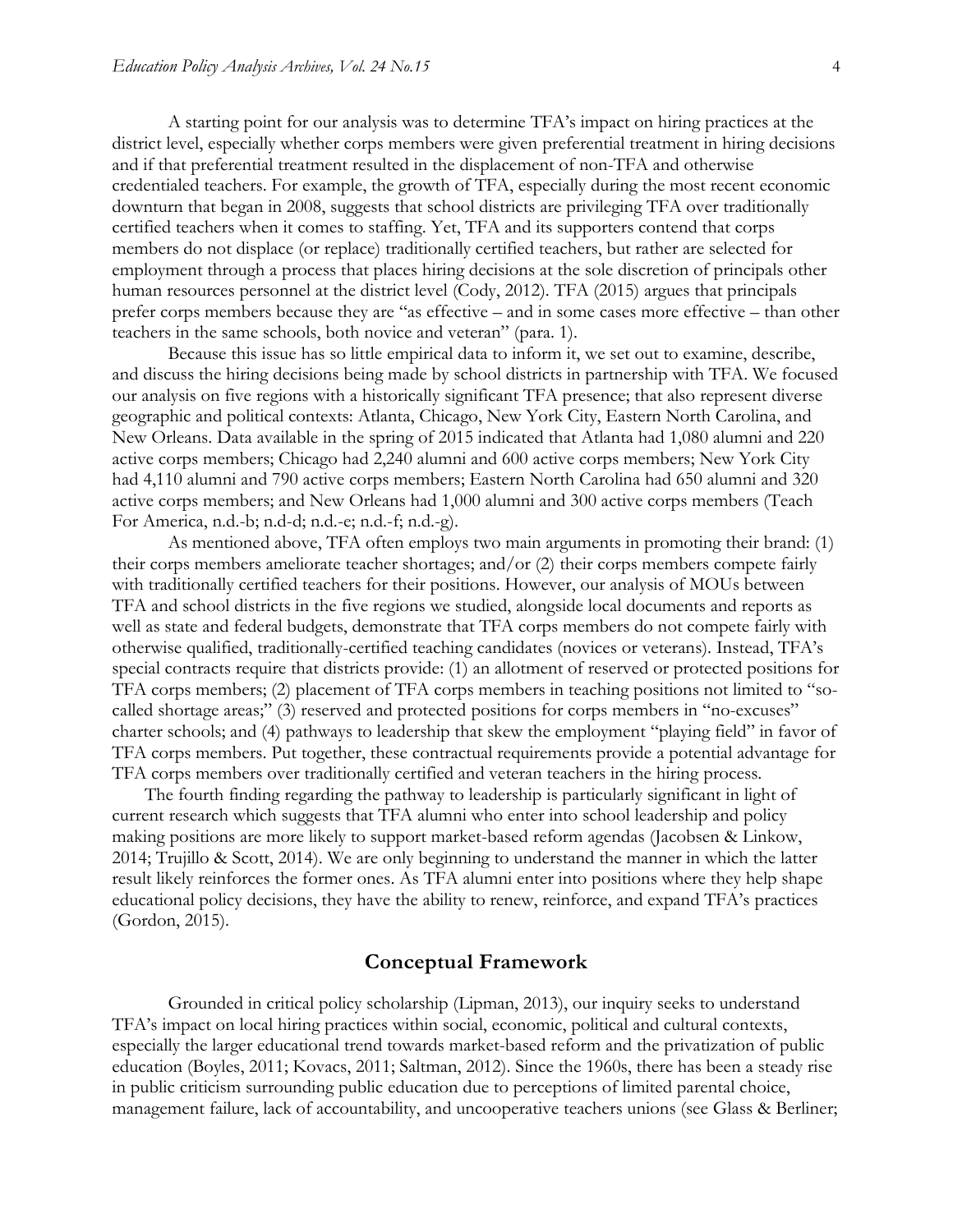Ravitch, 2010, for full discussion). In these examples, educational "reformers" focus on bureaucratic problems, rather than on resource neglect and racist public policy, effectively obfuscating the structural and historical root causes of our increasingly stratified society and schooling experiences. Rather than focus on alleviating poverty through community-based, social programs, neoliberal arguments appear to have led to the development of a new "common sense" that position managerial, market-based policies as the inevitable solution to improving schools. This has created space for the private sector to intervene and gain control of public services and resources and, subsequently, we see schools increasingly run and/or treated like for-profit companies (Apple, 2001; Fabricant & Fine, 2013; Hursch, 2001; Lipman, 2013).

Although market-based reforms are often presented to the public in service of equity, there is a well-documented history of these reforms actually redistributing wealth upwards, ultimately benefiting wealthy elites and corporations, and diminishing the amount of public money put into social services (Harvey, 2005). Proponents of market-based reforms in education have increasingly utilized policy networks to navigate and, at times, circumnavigate traditional policy structures in education (Au & Ferrare, 2015; Ball & Junemann, 2012). These policy networks – self-organizing sets of interconnected organizations and philanthropic foundations that exchange a wide range of resources in order to accomplish shared policy objectives (Davies, 2005) – shift political power and governance away from the electorate. They lead to "the transfer of power and coordination from bureaucratic structures to informal social networks of private individuals and organizations working to transform public education by constructing new education markets" (Ball & Junemann, 2012, cited in Au & Ferrare, 2015, p. 9).

Researchers have already begun to address the ways in which TFA is central to a complicated network of educational entrepreneurial organizations, philanthropic foundations, and corporate elites serving to privatize public schooling (Kretchmar et al., 2014; Reckhow & Snyder, 2014). According to TFA, their alumni now include: 255 policy and advocacy leaders, 70 elected officials, 219 school system leaders, and 890 principals (Teach For America, n.d.-a). Many alumni have also risen to leadership within TFA, and within organizations founded by or in partnership with TFA, such as The New Teacher Project or "no excuses" charter school networks like the Knowledge is Power Program (KIPP), Uncommon Schools, and Achievement First (Kretchmar et al., 2014). At the same time, there is evidence that these alumni tend to understand educational change through managerial terms; believing that inequity is a result of resource mismanagement and a lack of accountability and that solutions lay in merit pay for teachers, increased autonomy for leadership, standardization of curriculum, and an end to collective bargaining (Trujillo & Scott, 2014).

Our research focused on understanding whether the MOUs signed between TFA and local districts provide insight into the ways in which these networks shift governance away from the public sector and state agencies toward private entities. From the outset we know that by engaging in contracts with TFA, districts circumnavigate traditional state and district procedures related to credentialing teachers. At the same time, although TFA has claimed that districts hire their corps members to fill shortages, there is evidence that districts hire TFA corps members over certified teachers (Hootnick, 2014; Strauss, 2013). Current research has not yet explored whether TFA corps members are given preferential treatment in hiring.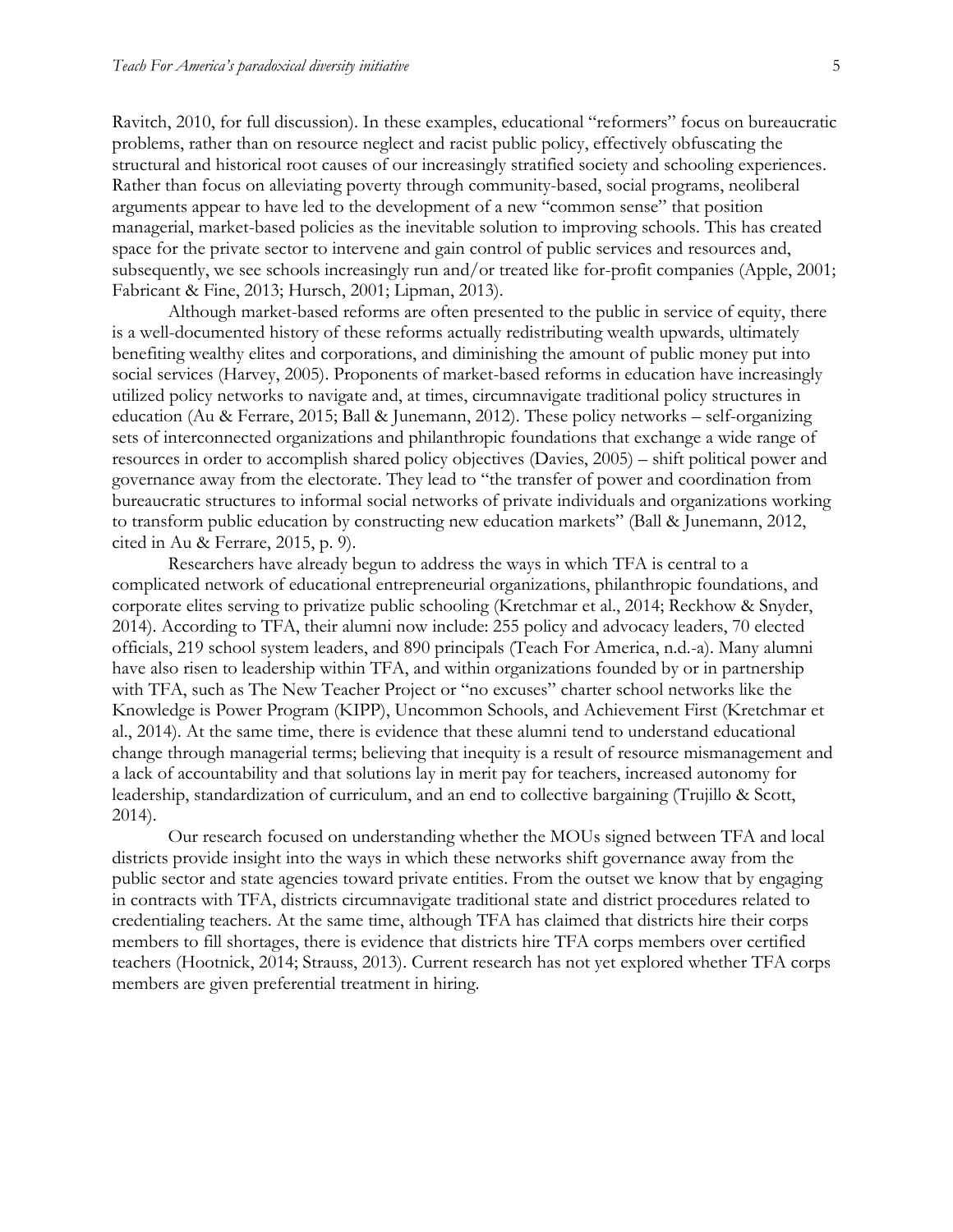## **Methods**

#### **Research Design**

We conducted a document analysis of MOUs and related documents in five regions in the U.S. with considerable TFA presence to examine whether TFA is given preferential treatment in hiring decisions (see Appendix for information on accessing the MOUs analyzed here). Document analysis is an iterative process that provides a systematic procedure for evaluating documents to gather facts and develop understanding about organizational agreements and structures. Document analysis combines content analysis and thematic analysis to interpret a wide variety of types of documents (Bowen, 2009; Prior, 2003).

#### **Data Collection**

TFA has designated 47 "regions" across the country in which to place their corps members. While some of these regions serve a single school district, others have a TFA central office working across up to twenty school districts. To ensure a broad geographic and political representation for this analysis we focused on Atlanta, Chicago, New York City, Eastern North Carolina, and New Orleans. Several of the authors of this article were TFA corps members, previously working in these regions.

MOUs served as our primary data sources. We drew on additional contextual data, including TFA documents, national and regional websites, and promotional materials to better understand the MOUs. For each region we collected as many of the MOUs related to the hiring of TFA corps members as possible. To collect this data, we started by submitting requests with local districts for all MOUs with TFA dating back to the first year each region began a partnership with TFA. Across the regions, our multiple requests for these MOUs often went ignored or found the districts providing only a small amount of the requested information. From there we contacted the local and national TFA offices to request MOUs. Again we faced unreturned phone calls and unanswered emails from TFA. In some cases, authors had to threaten legal action in order to receive documents that fall under the category of public record. In most cases, we filed formal Freedom of Information Act (FOIA) requests with the school districts' information officer (or a similar position related to open records requests). In other cases, authors were told that in order to receive data about TFA, research projects needed to go through a process approved by TFA and fit into one of their designated research strands (see Appendix for details). Access to information regarding public hiring practices is critical to democratic oversight in our institutions, and the challenges in collecting data from TFA and school districts raises questions about a lack of transparency and openness in this process. After multiple failed requests to receive documents from New Orleans, we instead relied on blog posts by those who had obtained the documents through a public document request and then publicized them in 2013 (France, 2014; Schneider, 2013). Even after these attempts, we retrieved a total of 49 MOUs across the five regions. Atlanta area districts provided 13 MOUs spanning between 2007 and 2014. Atlanta Public Schools – the flagship district for TFA in the region – only provided contracts dating back to 2011, despite TFA being active in the district since 2000 (see Table 1). Following the threat of legal action, Chicago Public Schools provided 14 MOUs spanning from 2000 to 2014 thus representing each year TFA has been in the region. New York City Schools provided 10 MOUs ranging from 2006-2009 and 2012-2017 – leaving the MOUs related to 1990 through 2005 and 2008-2011 out of the response. Eastern North Carolina districts provided a total of six MOUs spanning between 2007 and 2014 with the majority representing the last two years of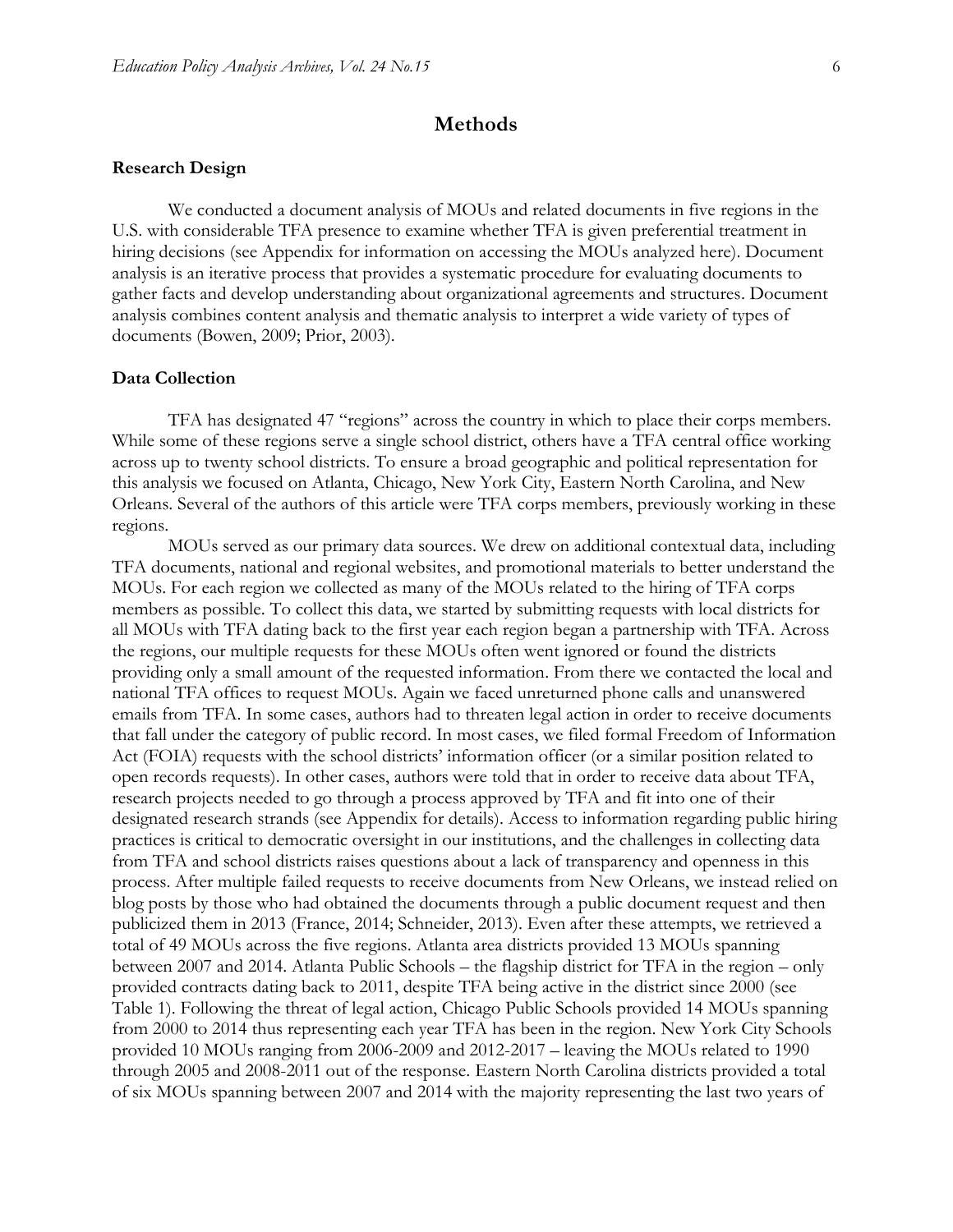2013-2014. And New Orleans provided a total of five MOUs covering 2009-2014, thus not providing MOUs related to 1990 through 2008.

#### **Data Analysis**

Our document analysis of MOUs and corresponding documents included three stages. Each researcher completed a first-pass content analysis review of MOUs and identified relevant data related to our research aim. We then completed a thematic analysis across contracts and regions, looking for patterns in the data and determining categories of analysis (Bowen, 2009). Finally, we identified themes and categories of analysis in each local context. In some cases, these categories overlapped with our overarching themes and in other cases the categories were unique. In order to further develop our analysis, we referred to additional materials including TFA websites, promotional materials, and publicly available documents both related to TFA national and specific to the regions we examined.

## **Findings**

We found that the MOUs signed between TFA and local districts served to: (1) reserve and protect positions for TFA corps members; (2) place TFA corps member in positions that are not experiencing shortages; (3) reserve and protect positions for corps members in charter schools; and (4) create pathways towards leadership for TFA corps members. To support our assertions, we outline striking consistencies across the MOUs in the regions we studied and provide more details about the unique characteristics of the five selected regions.

Prior to placing corps members in districts, TFA and schools districts sign MOUs that determine the number of teaching positions that will be set-aside for corps members. It also includes the 'finder's fee' that the district will pay TFA for each corps member for each of the two years (usually between \$3,000 and \$5,000). Most of the MOUs are identical and include pro-TFA marketing; it is common to find some iteration of the following phrase in TFA MOUs:

Teach For America is a national leader in recruiting, selecting, training and providing ongoing professional development to individuals committed to closing the achievement gap by serving as effective classroom teachers specifically equipped to enhance student achievement in under-resourced school systems. (Atlanta Public Schools, 2012, p. 1)

Most MOUs contain this or similar claims despite a record that is mixed at best (see, for example, Darling-Hammond et al., 2005; Kovacs & Slate-Young, 2013; Vasquez Heilig & Jez, 2014). MOUs also require that teaching positions be set aside specifically for corps members. In setting aside positions for TFA corps members, instead of keeping these positions open to other, perhaps more qualified, candidates, TFA is having an overt impact on local hiring practices.

However, TFA's expansion is not limited to replacing individual teachers with individual corps members. In a "Supporting Partner" document submitted as part of Illinois' bid for Race to the Top funds, TFA outlined a proposal to the Illinois State Board of Education whereby TFA would "provide the entire teaching staff of a turnaround school in region 1-A" of Chicago (Anderson, n.d., p. 2). This would, in effect, constitute an entire school takeover including the firing of all non-TFA teachers while replacing teachers and administrators exclusively with TFA corps members and alumni.

These practices are contrary to TFA's rhetoric that its corps members are not guaranteed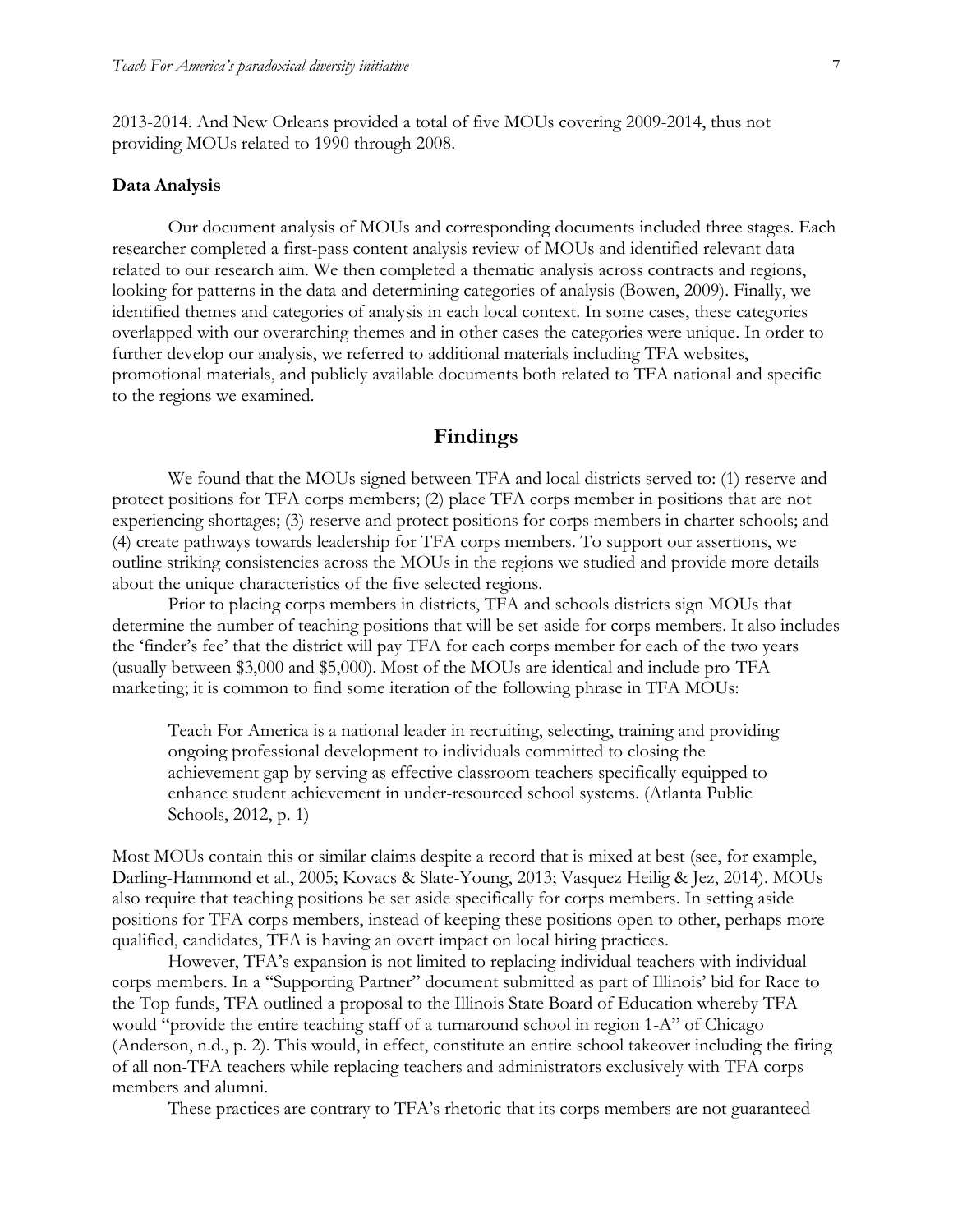teaching positions and that principals independently make decisions to hire corps members. Our analysis of MOUs illustrates that by setting an allotment of corps members to be hired in districts, TFA has effectively guaranteed teaching positions for its members. For example the 2012 MOU signed by Atlanta Public Schools and TFA dictates that the "School District will hire every [Corps Member] provided by [TFA], up to and including the Agreed Number, who meets [district eligibility] (p. 1). Another MOU states that:

Although [TFA] will work in good faith with School District to provide Teachers who meet specific grade level, subject matter or other criteria specified by School District, School District **shall hire every** qualified Teacher made available by TFA pursuant to this Agreement whether or not such Teacher meets such specific criteria, and School District shall use its reasonable best efforts to hire Teachers across the full range of grade levels and subject matters, including in non-critical or nonshortage areas. (emphasis added, Fulton County Public Schools & Teach For America, 2007, p. 2)

It is important to note that the school district is required to hire every corps member whether or not their credentials align with a district's subject area needs. Additionally, many MOUs stipulate that the district "will hire each [Corps Member] for vacancies across the full range of grades and subject matters and will not restrict or limit any Teacher to so-called 'critical' or 'shortage' subjects or grade level vacancies" (Gwinnett County Public Schools & Teach For America, 2010, p. 2). And while traditionally certified, non-TFA teachers are given employment contracts on a year-to-year basis, TFA MOUs stipulate that the "School District will employ Teachers hired under [the] Agreement for a minimum of two (2) years" (Fulton County Public Schools & Teach For America, 2010, p. 2).

These MOUs reveal that corps members do not actually compete equitably with non-TFA teaching candidates for open positions, providing a glaring contradiction to TFA's claims that "corps members do not have special contracts with schools or districts" (Teach For America, n.d.-j). MOUs between TFA and school districts show that corps members are actually given preferential treatment through contracts as corps members must be "given **special consideration** for appropriate existing vacancies in the School District" (emphasis added, Fulton County Public Schools & Teach For America, 2007, p. 2). Additionally, our analysis of MOUs finds that in the event of a Reduction in Force (RIF), MOUs stipulate that:

While there is no guarantee that [corps members] will not be subject to a Reduction in Force (RIF), subject to its obligations under pre-existing labor agreements and applicable municipal and state laws and regulations, School District shall use reasonable efforts not to terminate any employed [corps member] or [principal fellow] from his/her teaching position in the event of a RIF, layoffs, "leveling" or other elimination or consolidation of teaching positions within School District. School District shall treat any [corps member or principal fellow] employed in connection with this Agreement whose position is eliminated at least as favorably as other employees with the same job classification, certification status, and/or seniority rights. (DeKalb County School District & Teach For America, 2011, p. 7)

Of interest here is that while the districts offer no legal guarantee that corps members would not be included in RIFs, the "reasonable efforts" extended to TFA have been documented as including "immunity towards leveling or layoffs given [a corps member's] TFA status" (Brewer, 2013, p. 11) – immunity that is likely to be further reinforced as MOUs stipulate a 2-year position for corps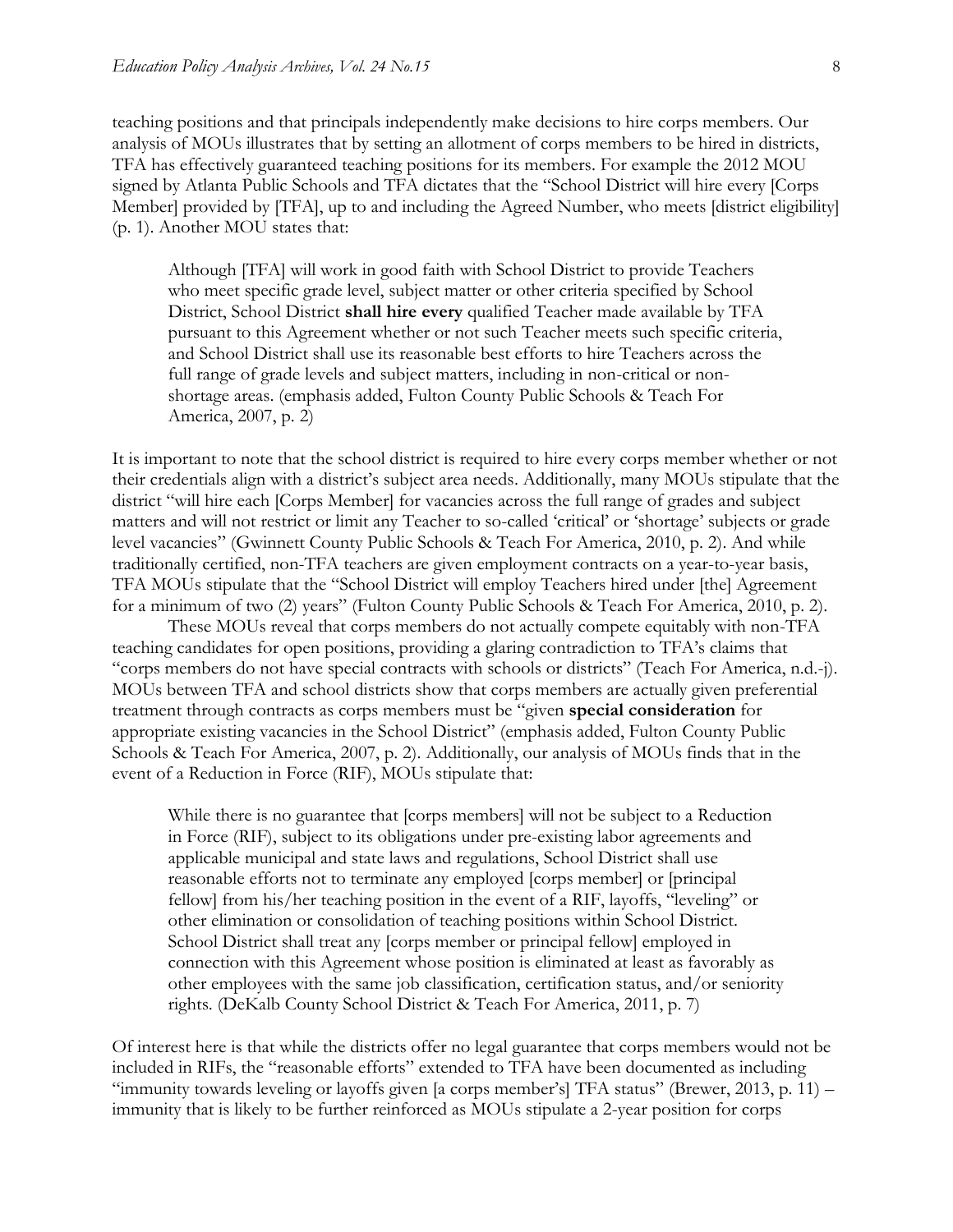members rather than working on a year-to-year basis as is customary for non-TFA teachers. However, in the event that corps members are included in any RIF, MOUs stipulate that:

…in the event of a reduction in force, layoffs or other elimination of teacher positions within School District, (i) School District shall use its best efforts not to terminate the employment of any [corps member] assigned to School District pursuant to this Agreement, and in any event such [corps member] will otherwise be treated at least as favorably as other teachers with the same job classification, certification status and/or seniority rights, and (ii) School District shall use its best efforts to re-hire and/or reinstate to comparable or other suitable teaching positions [Corps Members] who have previously lost their teaching positions. (Fulton County Public Schools & Teach For America, 2007, pp. 2-3)

Thus, while job losses as a result of RIFs may ultimately include non-TFA and TFA teachers alike, MOU contracts require that districts include corps members in the considerations for re-hire – a contractual luxury not generally extended to non-TFA teachers. For example, during the massive teacher RIF in Chicago Public Schools in 2012, all of the city's corps members were included in the initial RIF, yet, according to TFA's Chicago Executive Director, all of the corps members included in the RIF were re-hired only some of the non-TFA teachers laid off were re-hired (Forum on the Future of Public Education, 2014). This practice, supported by MOUs, indicates that districts may utilize RIFs to not only reduce costs associated with teacher employment; but that RIFs and the replacement of traditionally certified teachers with TFA corps members represents an opportunity for further financial savings. At the same time, although TFA publicly asserts that its teachers are superior to traditionally trained teachers – both novice and veteran (Teach For America, 2015), many MOUs include a "no warranty" clause stating that:

School District[s] hereby agrees and acknowledges that Teach For America does not make and has not made any representation and warranty as to the fitness of any Teacher presented or provided by Teach For America and School District shall indemnify and hold harmless the TFA Indemnities from and against any Losses resulting from any claim related to the services provided by Teach For America, including, but not limited to, claims that any Teacher presented or provided by Teach For America was unfit for the position for which he or she was hired by School District" (Fulton County Public Schools & Teach For America, 2011, p. 7).

The no warranty clause is significant since MOU language stipulates that under no circumstances are refunds made to the district as "Teach For America has no obligation to refund to School District any amount paid by School District regarding any Teacher for any reason whatsoever" (Fulton County Public Schools & Teach For America, 2010, p. 3). By comparison, Georgia State University offers a "Teacher Education Warranty" for all of its traditionally trained teachers (Georgia State University, 2012, p. 117). The warranty "guarantees the quality of any educator that [is] recommended for initial certification" (p. 117). Moreover, the university's warranty states that any educator who "fails to demonstrate essential skills can receive additional training at no expense to the educator or the employer" (p. 117).

This synthesis of MOU language provides evidence of trends in TFA MOUs across districts. Despite TFA's claims, the language and clauses in contracts stipulate that corps members receive preferential treatment in the hiring process, they can take positions not limited to shortage areas, they are protected during RIF, and they enter into two-year contracts rather than the typical year-to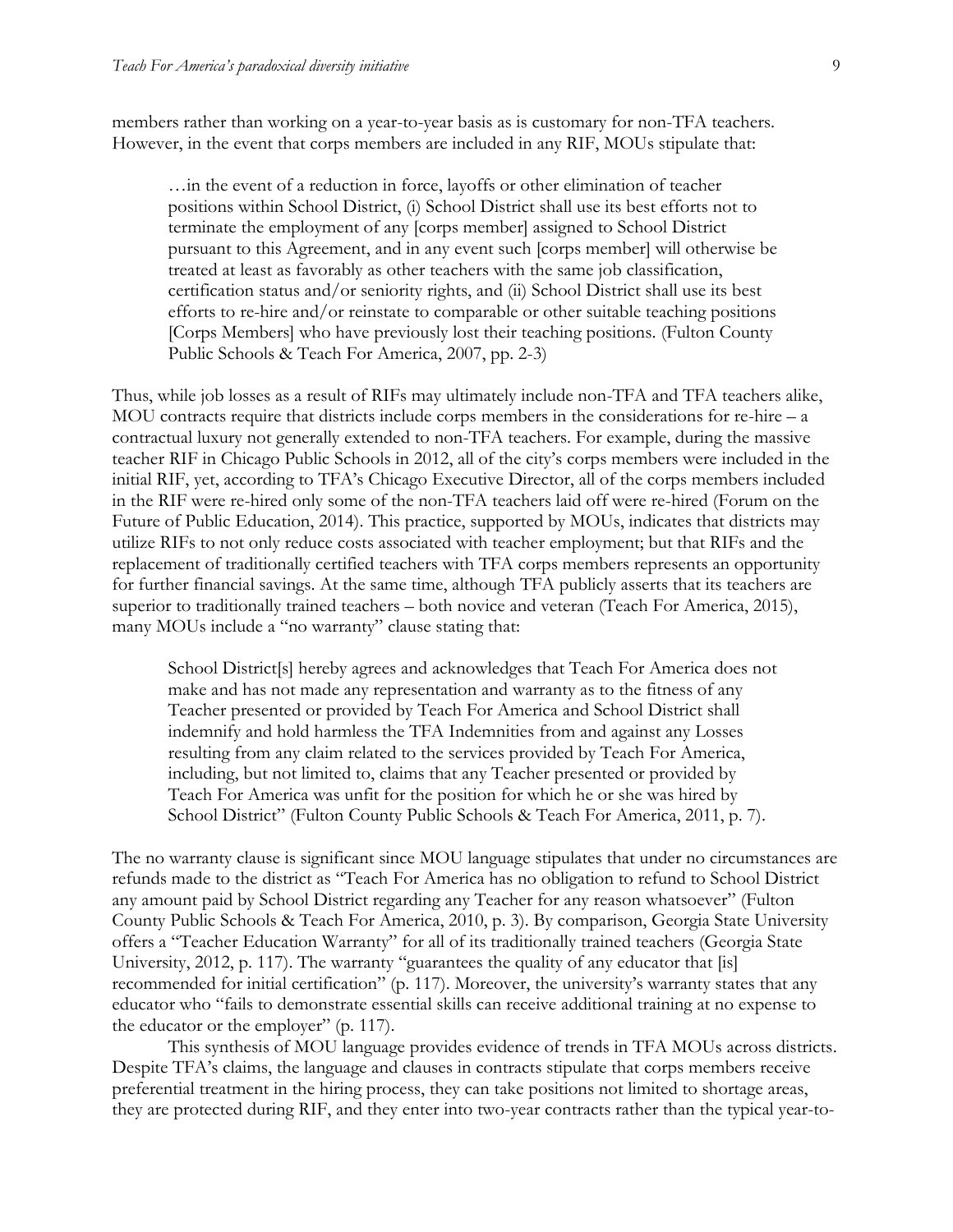year contract. TFA is guaranteed to keep the finder's fee charged to districts for each corps member, regardless of whether the corps members persist in their positions or are fit to teach. Below we provide specific evidence from each of the regions we studied. Across the five regions the stipulations of the MOUs are consistent. What appears to vary is the context in which these MOUs are signed, including the varying rationales offered to promote partnerships between TFA and school districts.

#### **Atlanta**

TFA has operated in Metro-Atlanta (TFA's designated term for the region) since 2000 and has produced 1,080 alumni and currently has 220 active corps members – 1,300 total (Teach For America, n.d.-f). Corps members in Metro-Atlanta are placed across six different school districts (Fulton County Schools, Gwinnett County Schools, Atlanta Public Schools, Clayton County Schools, Cobb County Schools, and DeKalb County Schools). Atlanta Public Schools (APS) being the first location of placement, APS is the largest recipient to date (and annually) of corps members. A recent history of corps member placement in Metro-Atlanta is shown in Table 1.

#### Table 1 *New CMs in Metro Atlanta (2007-2014)*

| INew CMs in Metro Atlanta (2007-2014) |                  |          |                  |                               |      |      |          |          |                             |  |
|---------------------------------------|------------------|----------|------------------|-------------------------------|------|------|----------|----------|-----------------------------|--|
| District                              | 2007             | 2008     | 2009             | 2010                          | 2011 | 2012 | 2013     | 2014     | Total                       |  |
| Fulton                                | 47               | $\theta$ | $\theta$         |                               | 25   | 37   | 0        |          | 110                         |  |
| Gwinnett                              | 0                | $\theta$ | $\theta$         | $\theta$                      | 75   | 75   | $\theta$ | $\theta$ | 150                         |  |
| Atlanta                               | $\ast$           | $\ast$   | $\ast$           | $\ast$                        | 75   | 51   | 51       | $\ast$   | 177                         |  |
| Clayton                               | $\theta$         | $\Omega$ | $\theta$         | $\theta$                      | 37   | 31   | 33       |          | 101                         |  |
| Cobb                                  | $\left( \right)$ | $\Omega$ | $\Omega$         | $\mathfrak{D}_{\mathfrak{p}}$ |      |      | ر        |          | $\mathcal{D}_{\mathcal{L}}$ |  |
| DeKalb                                | $\left( \right)$ | $\Omega$ | $\theta$         | $\theta$                      | 75   | 75   |          |          | 150                         |  |
| Total                                 | 47               | $\theta$ | $\left( \right)$ | 3                             | 287  | 269  | 84       |          | 690                         |  |

*Notes*: TFA has operated in Metro-Atlanta since 2000. FOIA requests were made of each district to supply documentation related the hiring of TFA corps members between the years 2000 and 2014 (representing 10 years of data at the time of the request). Zeros in the Table represent years of no relationship between the District and TFA. Asterisks (\*) represent years where a relationship did exist, however, documentation on the amount of CMs hired was not provided. Question marks (?) indicate a lack of direct response as to whether the hiring relationship was active or not.

We made FOIA requests to each school district in Metro-Atlanta to provide MOUs with TFA dating back to 2000. Table 1 reflects data reported by those school districts. In total, documentation was provided to account for 690 of the 1,300 alumni and current corps members in the region; thus, approximately 610 corps members and alumni are not reflected in this analysis. However, prior to 2007, all corps members were reportedly placed in either APS or Fulton County Schools. Atlanta represents a unique region where TFA has developed an influential relationship with local school districts. Namely, one-third of the School Board over the Atlanta Public Schools is TFA alums. Considering the role that the School Board has in approving MOUs – with TFA or otherwise – it is of little surprise that TFA continues to thrive in the city's schools.

An examination of TFA's financial impact on hiring practices provides an important understanding of TFA's impact at the local level. Financial considerations related to hiring include not only the salary of corps members but also the payment of 'finder's fees' for each corps member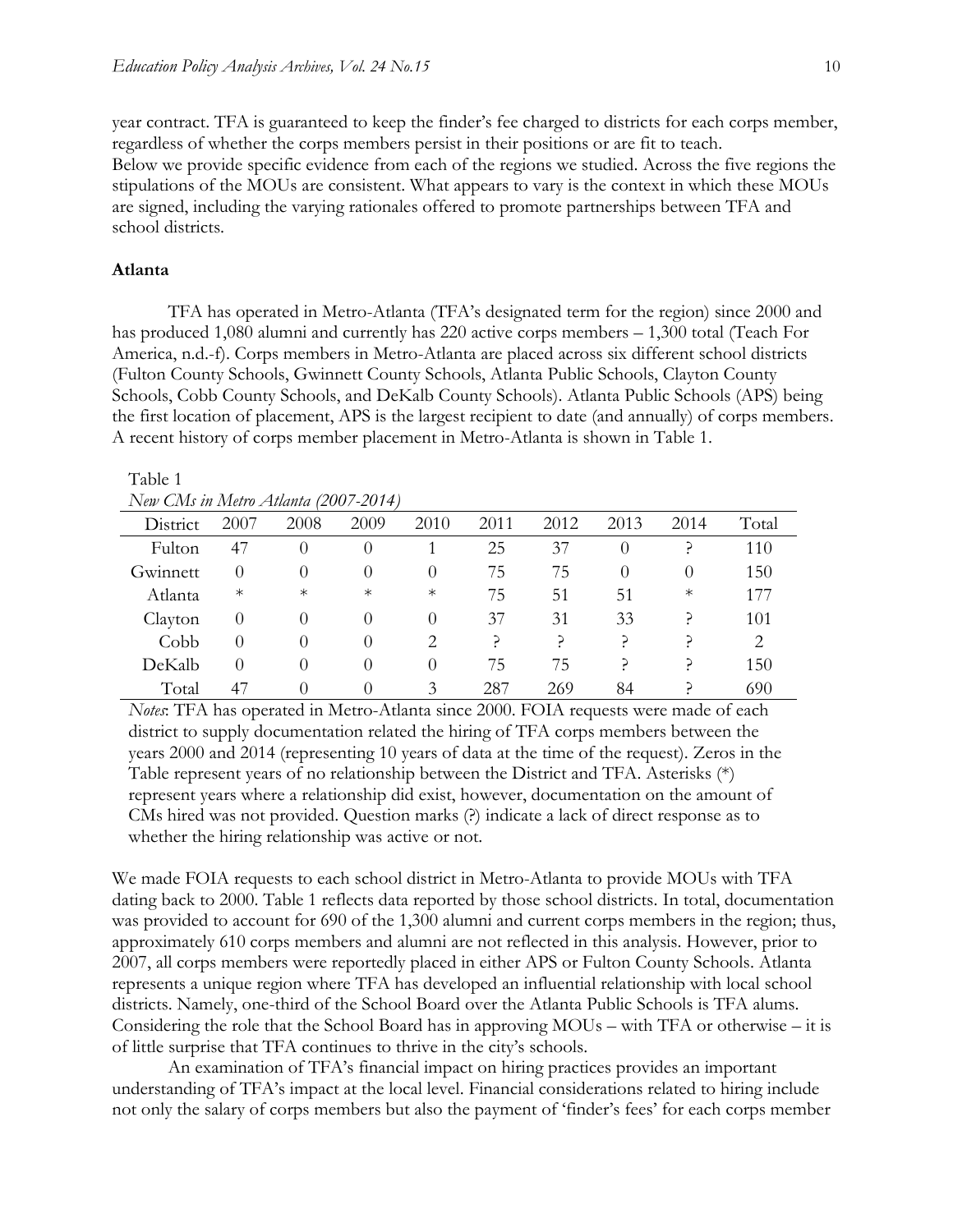Table 2

to TFA (the average of which is \$4,000 per corps member, per year – again, a fee that has a norefund clause). In total, for those 1,300 corps members that have been placed in jobs in Atlanta, Metro-Atlanta school districts have paid approximately \$10.25 million to TFA in finder's fees alone since 2000 whether or not those corps members quit or were defective as stated in the MOU nowarranty clause.

The impact that TFA has had on local hiring practices as they relate to financial considerations includes the costs associated with paying TFA their 'finder's fees' as well as the salary of corps members (see Table 3 for district salaries). While the most recent finder's fees required by TFA are \$4,000 in Metro-Atlanta, the following are the average finder's fees paid by the Districts for each corps member for each year of the corps member's two-year commitment: Fulton \$3,207, Gwinnett \$4,000; APS \$4,000; Clayton \$4,000; Cobb \$2,000; and DeKalb \$4,000. In total, for those 690 corps members included in this analysis, these Metro-Atlanta school districts have paid at least \$5,371,240 in finder's fees alone between 2007 and 2014 (see Table 2).

| Finder's Fees Paid 200/-2014 from Metro-AIL Districts to $\text{IFA}$ |               |  |  |  |
|-----------------------------------------------------------------------|---------------|--|--|--|
| District                                                              | Finder's Fees |  |  |  |
| Atlanta                                                               | \$1,416,000   |  |  |  |
| Clayton                                                               | \$808,000     |  |  |  |
| Cobb                                                                  | \$8,000       |  |  |  |
| DeKalb                                                                | \$1,200,000   |  |  |  |
| Fulton                                                                | \$739,240     |  |  |  |
| Gwinnett                                                              | \$1,200,000   |  |  |  |
| Total                                                                 | \$5,371,240   |  |  |  |

*Finder's Fees Paid 2007-2014 from Metro-ATL Districts to TFA*

Including the other 610 alumni from the region not accounted for in released documents and assuming a finder's fee of \$4,000, Metro-Atlanta districts have paid an additional \$4,880,000 in fees bringing the total cost of finder's fees paid to TFA to at least \$10,251,240.

In addition to finder's fees paid to TFA to offset recruitment and training costs, districts are responsible for paying the full salary of corps members. Table 3 below shows the salary for first year teachers in each of the districts TFA places corps members.

*District-Based First Year Salary for Teachers with Bachelor's Degree* District Salary Atlanta \$44,312.00 Clayton \$39,555.00 Cobb \$38,957.60 DeKalb \$41,262.13 Fulton \$40,308.00 Gwinnett \$37,819.00

Table 3

*Note*: Salaries reported are from the most recently available salary schedules. The following are the dates of those schedules reported in the Table above: Atlanta (2012); Clayton (2013); Cobb (2013); DeKalb (2014); Fulton (2014); Gwinnett (2013). Teacher salaries in Georgia follow a standard step-scale based on years of service and highest degree obtained; many districts/counties supplement those salaries creating a variance.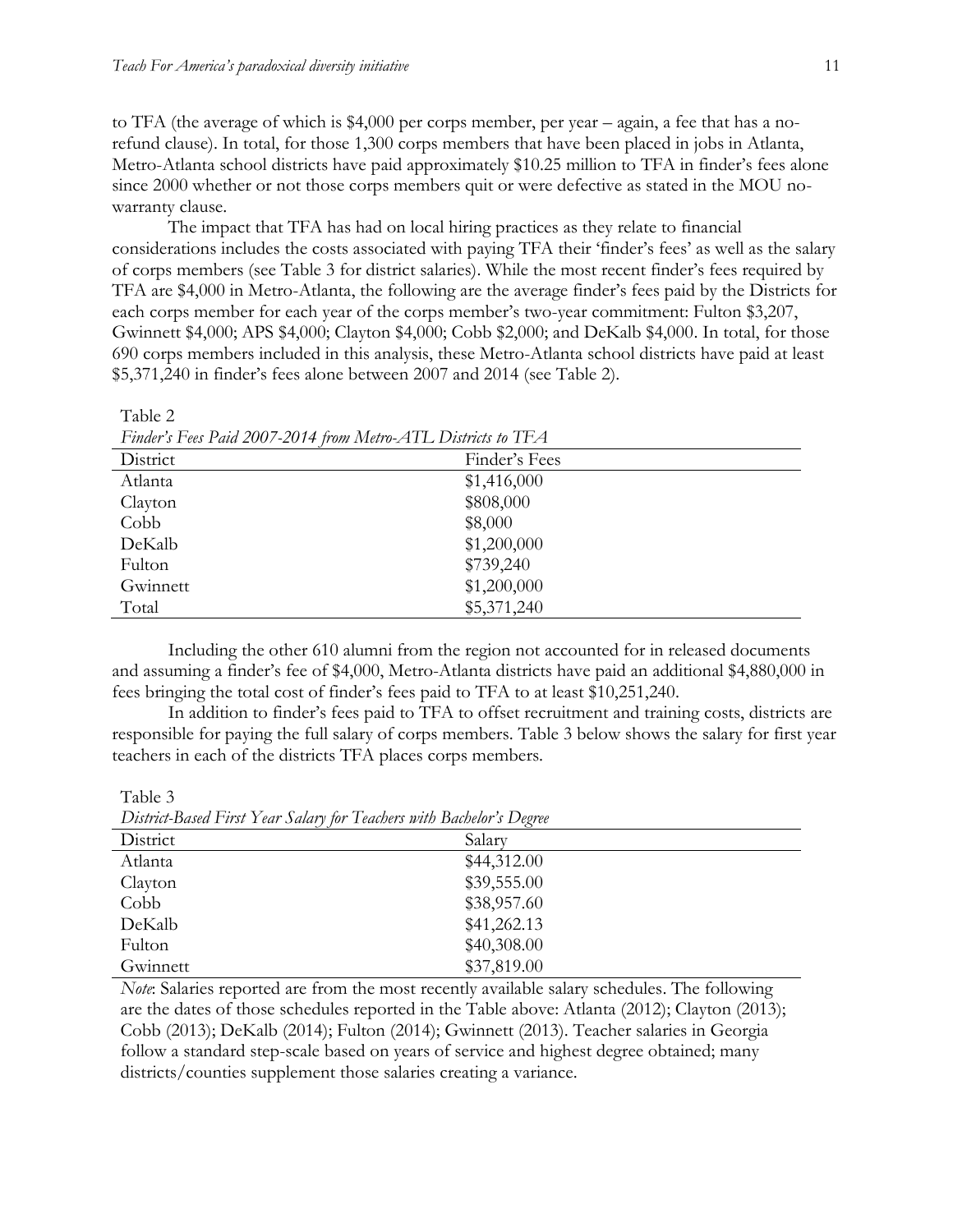Unlike other alternatively certified teachers in Georgia who receive only 94.5% of a full salary (Georgia Department of Education, 2013), TFA corps members receive the same pay as a traditionally certified and fully credentialed teacher despite the provisional status of their teaching license (Teach For America, n.d.-c). As an initial result of being paid at the same level of a fully certified teacher, a TFA corps member costs a school district more money than a traditional first year teacher as a result of the costs of the finder's fees plus the teaching salary. The overall cost comparison between hiring a TFA corps member and a non-TFA teacher represents an important consideration for understanding the impact that TFA has had on local hiring practices. Because TFA does not place corps members in affluent districts, the additional costs associated with hiring TFA corps members in districts that serve students with high needs likely represents an unnecessary drain on resources that might otherwise be used for veteran teachers or support services.

For example, the cost to fill a single teaching position for 30 years in APS with a non-TFA teacher who holds a bachelor's degree is \$1,733,831, whereas the same position filled by a non-TFA teacher with a master's degree would cost \$1,915,445 (see Table 4). Filling the same single teaching position with a TFA corps member (replaced every two years) would cost \$1,464,345 in salary and finders fees over the course of 30 years. Accordingly, while it costs APS \$181,614 less over the course of 30 years to fill a teaching position with a non-TFA teacher who holds a bachelor's degree rather than a master's degree, it costs APS \$269,486 and \$451,100 less to fill the same teaching position with a TFA corps member rather than a non-TFA teacher with a bachelor's degree or a master's degree, respectively.

Table 4

| Years          | Non-TFA  | Non-TFA     | Non-TFA  | Non-TFA     |            | <b>TFA</b>  |
|----------------|----------|-------------|----------|-------------|------------|-------------|
|                | (w/BS)   | (w / BS)    | (w/MS)   | (w/MS)      | <b>TFA</b> | Cumulative  |
|                |          | Cumulative  |          | Cumulative  |            |             |
| 1              | \$44,312 | \$44,312    | \$48,743 | \$48,743    | \$48,312   | \$48,312    |
| $\overline{c}$ | \$45,311 | \$89,623    | \$49,843 | \$98,586    | \$49,311   | \$97,623    |
| 3              | \$46,334 | \$135,957   | \$50,968 | \$149,554   | \$48,312   | \$145,935   |
| $\overline{4}$ | \$47,380 | \$183,337   | \$52,118 | \$201,672   | \$49,311   | \$195,246   |
| 5              | \$48,449 | \$231,786   | \$53,293 | \$254,965   | \$48,312   | \$243,558   |
| 6              | \$49,542 | \$281,328   | \$54,497 | \$309,462   | \$49,311   | \$292,869   |
| 7              | \$50,660 | \$331,988   | \$55,726 | \$365,188   | \$48,312   | \$341,181   |
| $8\,$          | \$51,804 | \$383,792   | \$56,983 | \$422,171   | \$49,311   | \$390,492   |
| 9              | \$52,972 | \$436,764   | \$58,269 | \$480,440   | \$48,312   | \$438,804   |
| 10             | \$54,167 | \$490,931   | \$59,583 | \$540,023   | \$49,311   | \$488,115   |
| 11             | \$55,390 | \$546,321   | \$60,929 | \$600,952   | \$48,312   | \$536,427   |
| 12             | \$56,666 | \$602,987   | \$62,333 | \$663,285   | \$49,311   | \$585,738   |
| 13             | \$57,973 | \$660,960   | \$63,770 | \$727,055   | \$48,312   | \$634,050   |
| 14             | \$59,310 | \$720,270   | \$65,240 | \$792,295   | \$49,311   | \$683,361   |
| 15             | \$60,676 | \$780,946   | \$66,744 | \$859,039   | \$48,312   | \$731,673   |
| 16             | \$60,676 | \$841,622   | \$66,744 | \$925,783   | \$49,311   | \$780,984   |
| 17             | \$60,676 | \$902,298   | \$66,744 | \$992,527   | \$48,312   | \$829,296   |
| 18             | \$62,075 | \$964,373   | \$68,282 | \$1,060,809 | \$49,311   | \$878,607   |
| 19             | \$62,075 | \$1,026,448 | \$68,282 | \$1,129,091 | \$48,312   | \$926,919   |
| 20             | \$62,075 | \$1,088,523 | \$68,282 | \$1,197,373 | \$49,311   | \$976,230   |
| 21             | \$63,506 | \$1,152,029 | \$69,856 | \$1,267,229 | \$48,312   | \$1,024,542 |

*Annual Salary and Cumulative Costs of Staffing a Single Teaching Position*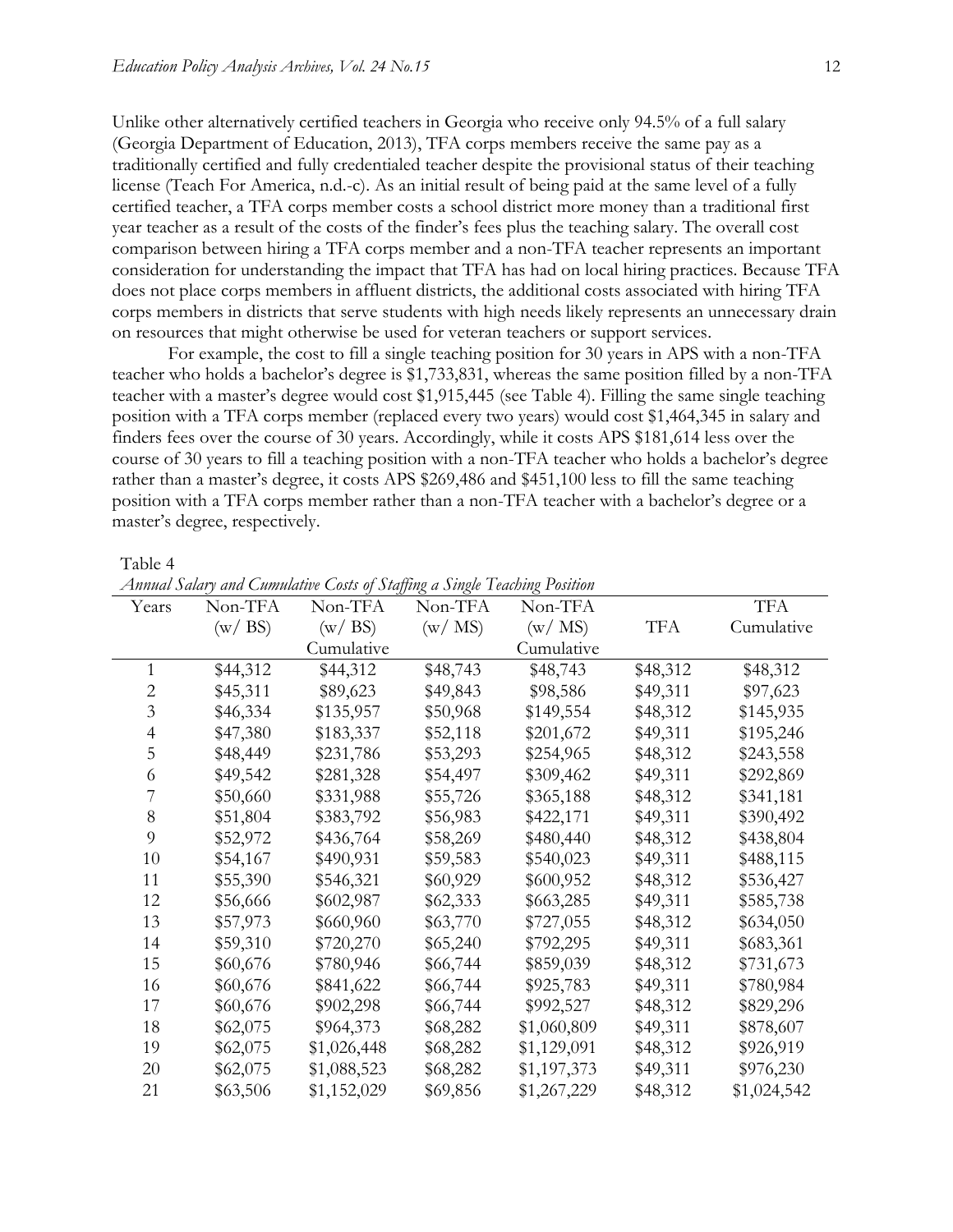| 22    | \$63,506    | \$1,215,535 | \$69,856    | \$1,337,085 | \$49,311    | \$1,073,853 |
|-------|-------------|-------------|-------------|-------------|-------------|-------------|
| 23    | \$63,506    | \$1,279,041 | \$69,856    | \$1,406,941 | \$48,312    | \$1,122,165 |
| 24    | \$64,970    | \$1,344,011 | \$71,467    | \$1,478,408 | \$49,311    | \$1,171,476 |
| 25    | \$64,970    | \$1,408,981 | \$71,467    | \$1,549,875 | \$48,312    | \$1,219,788 |
| 26    | \$64,970    | \$1,473,951 | \$73,114    | \$1,622,989 | \$49,311    | \$1,269,099 |
| 27    | \$64,970    | \$1,538,921 | \$73,114    | \$1,696,103 | \$48,312    | \$1,317,411 |
| 28    | \$64,970    | \$1,603,891 | \$73,114    | \$1,769,217 | \$49,311    | \$1,366,722 |
| 29    | \$64,970    | \$1,668,861 | \$73,114    | \$1,842,331 | \$48,312    | \$1,415,034 |
| 30    | \$64,970    | \$1,733,831 | \$73,114    | \$1,915,445 | \$49,311    | \$1,464,345 |
| Total | \$1,733,831 |             | \$1,915,445 |             | \$1,464,345 |             |

*Notes*: Salaries based on Atlanta Public Schools. TFA costs include \$4,000 annual finders fee in addition to salary paid and are reset every two-years following TFA's two-year teaching commitment.

It has certainly become more commonplace for teachers (TFA or otherwise) to not remain in the classroom for 30 years or more (Keigher & Cross, 2010; Riggs, 2013; Vandenberghe & Huberman, 1999), as such, understanding the cost considerations for districts hiring TFA corps members becomes more dynamic and complex. Continuing the example of filling a single teaching position, we compared yearly cumulative costs for hiring TFA corps members. Assuming that a traditionally certified non-TFA teacher holds only a bachelor's degree, APS spends more on a TFA corps member during the course of a 9-year period of time when compared to the costs associated with hiring a non-TFA teacher. That is, through the ninth year of the position, the costs associated with hiring a traditionally certified, non-TFA teacher are \$436,764 while the costs associated with filling that same position with a TFA corps member (salary and finders fees each year) would amount to \$438,804. It is not until the tenth year of filling the position that hiring a non-TFA teacher becomes cheaper (\$490,931 for the non-TFA teacher compared to \$488,115 for the TFA corps member). However, in the case of Georgia and APS, the hiring of a TFA corps member versus a traditionally certified non-TFA teacher who begins teaching with a master's degree is cheaper in the first year (and each subsequent year) with a cost of \$48,743 for the non-TFA teacher and \$48,312 for the TFA corps member during the first year. However, while the hiring of a TFA corps member over a non-TFA teacher represents a significantly larger initial financial obligation for districts, the hiring of corps members eventually represents a significant reduction in overall costs associated with filling teacher positions as evidenced above.

Thus, despite TFA claims that their corps members compete even handedly for open positions (a claim that is refuted by the MOUs) the reality is that reserved positions for TFA corps members initially cost districts more money on an annual basis than not partnering with TFA – though the hiring of corps members becomes a significantly cheaper option after a few years of filling a position. Such a reality can have dramatic impacts on local school districts as some of the excess monies paid to TFA leave the district to fund TFA activities at the national level (Vasquez Heilig & Jez, 2014). Moreover, as initial costs are elevated, the collective ability of districts to hire teachers is thus reduced.

In addition to the overt financial impacts – which may explain the region's growing reliance on using corps members – TFA's requirements for hiring corps members also impact local school culture and composition as MOUs stipulate that "to the extent reasonably practicable, [the] School District will employ two or more [Corps Members per individual Partner School" (Gwinnett County Public Schools & Teach For America, 2010, p. 11). In the case of Gwinnett County Public Schools, there are 33 schools within the four clusters identified in the MOU for corps member placement. As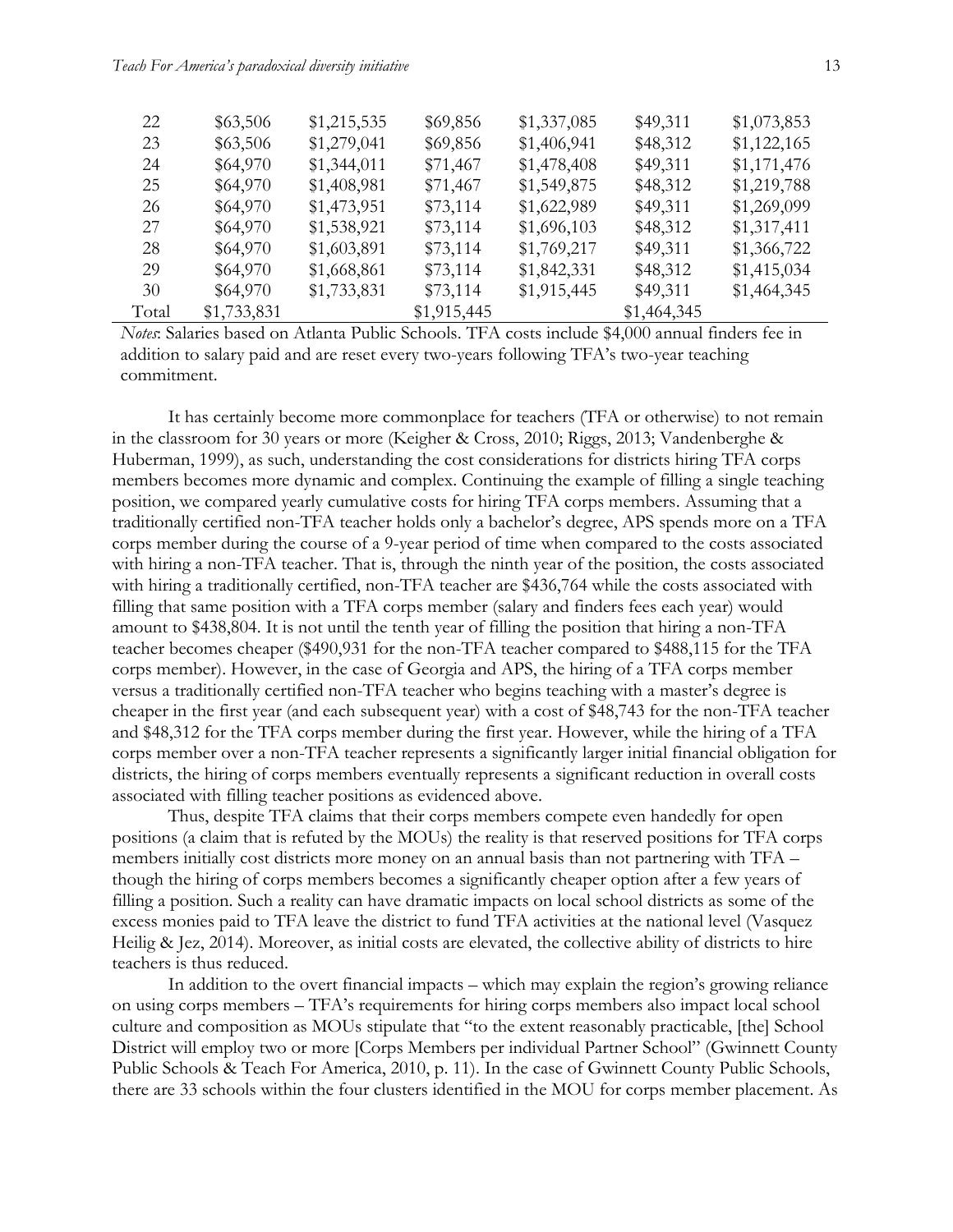such, the placement of 150 corps members across two years would require the placement of approximately 4.54 corps members per school.

#### **Chicago**

TFA has operated in Chicago since 2000 and reports 2,240 alumni and 600 current corps members – 2,840 total (Teach For America, n.d.-b). Prior to its MOU in 2012, CPS paid TFA a lump-sum finder's fee per entering cohort of corps members in two separate installments rather than a specific amount per corps member. For example, CPS paid TFA \$337,500 for those corps members beginning teaching during the 2004-2005 school year. According to the contract, this lump-sum price equated to \$4,500 per corps member. Half of the lump-sum (\$168,750) was paid on July 1, 2004 with the remaining half paid on January 1, 2005. In 2012, CPS exercised its option to renew and extend the MOU with TFA. A result of that renewal, TFA dramatically increased the amount of money to be paid by CPS. In 2011, CPS contracted with TFA to provide 200 corps members at a price of \$600,000. The 2012 contract extension outlined an additional \$600,000 to be paid to support those 2011 corps members in their second year of teaching in addition to \$695,000 to pay for 265 new first-year corps members (a contract total of \$1,295,000)(Chicago Public Schools, 2012b). The finder's fee grew to \$1,587,500 in 2013 (Chicago Public Schools, 2013b). Since TFA began operations in Chicago, CPS has paid TFA \$7,484,000 in finder's fees alone. In addition to contracting with TFA for corps members, CPS has partnered with TFA's Principal Fellows initiative. As a result, CPS paid TFA \$229,812 in 2007 for consulting services related to overseeing two TFA alumni complete the 2-year program to become principals. In 2012, TFA was among four service providers (TFA, New Leaders, Inc, Loyola University, New Leader, and the University of Illinois at Chicago) working towards developing the TFA Principal Fellows initiative and was thereby eligible for a portion of the increased \$1,730,001 budget established to support the initiative (Chicago Public Schools  $2012a$ ) – a number that was further increased to \$4,215,001 in 2013 (Chicago Public Schools 2013a). The largest growth of TFA in Chicago took place in 2009 corresponding to the Great Recession (see Table 5) – a time in which TFA also experienced its greatest growth nationally (Mead, Chuong, & Goodson, 2015).

Table 5

| . .<br>Year | New CMs | Year-to-Year Increase |
|-------------|---------|-----------------------|
| 2000        | 40      |                       |
| 2001        | 60      | $+50%$                |
| 2002        | 85      | $+41%$                |
| 2003        | 75      | $-12\%$               |
| 2004        | 75      | $0\%$                 |
| 2005        | 50      | $-34\%$               |
| 2006        | 60      | $+20%$                |
| 2007        | 80      | $+33%$                |
| 2008        | 80      | $0\%$                 |
| 2009        | 225     | $+275%$               |
| 2010        | 200     | $-12%$                |
| 2011        | 200     | $0\%$                 |
| 2012        | 265     | $+32.5%$              |

*New CMs in Chicago Public Schools (2000-2014)*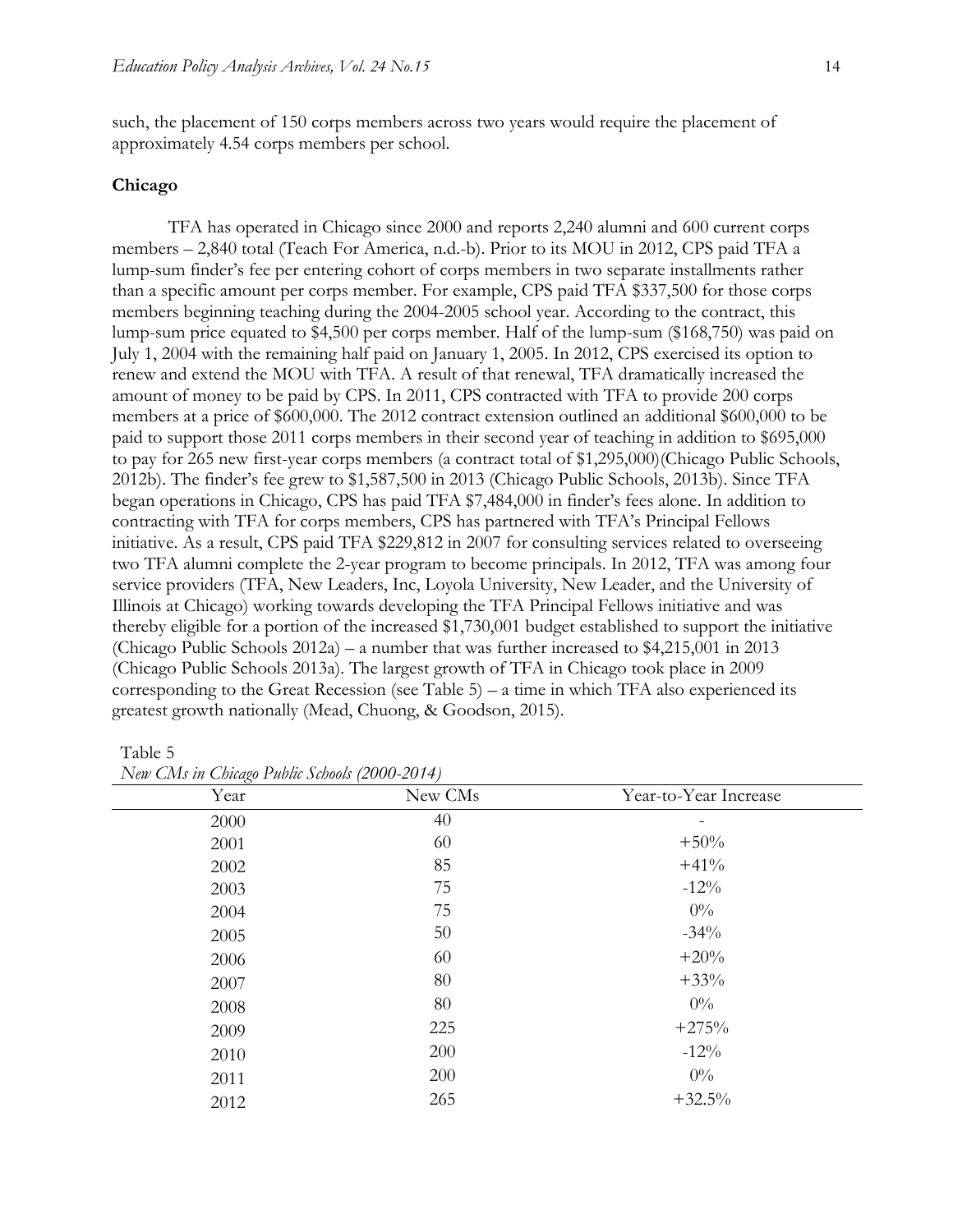| 2013  | 325  | $+22.6%$ |
|-------|------|----------|
| 2014  | 325  | $0\%$    |
| Total | 2145 |          |

*Notes*: TFA Chicago reports 2,240 alumni from the region in addition to 600 current first and second year corps members for a total of 2,840 alumni and corps members in Chicago (Teach For America, n.d.-b). However, Table 5 represents data collected from MOUs between TFA and the Chicago Public Schools. Accordingly, those MOUs do not account for where or when the other 695 corps members were placed into teaching positions. It is possible that some of those positions were in autonomous charter schools outside of CPS control.

As noted previously, TFA's growth in Chicago also coincided with dramatic budget cuts, school closures, and the laying off of thousands of teachers. Given the overt lack of a teacher shortage in Chicago, questions about TFA's growth as evidenced by the increased hiring of corps members despite the laying off of traditionally certified and veteran teachers raises questions about TFA's claims of fair competition for open positions. And, as noted above, while many TFA corps members were included in initial RIFs as a result of budget cuts and school closings, all of the TFA corps members affected were rehired, while thousands of non-TFA teachers remained jobless (Forum on the Future of Public Education, 2014).

#### **New York**

TFA has operated in New York City since 1990 and reports 4,110 alumni and 790 current corps members–4,900 total (Teach For America, n.d.-g). Since that time, New York has been among the largest TFA placement regions. Themes related to placement trends, tuition subsidies and marketing shifts emerged in an analysis of MOUs from 2006-2009 and 2012-2017 and supporting documents. The organization has had a significant influence on local school configurations and organizational structures given TFA's increased involvement in supplying corps members for staffing in charter schools rather than traditional public schools–an example best seen in New York City.

TFA's impact on hiring practices in New York City (NYC) cannot be untangled from the interconnection between TFA and 'no-excuses' charter schools. An analysis of the MOUs and publicly available documents illustrates that TFA corps members play an important role in staffing the 183 charter schools in NYC. In particular, many TFA corps members are placed in schools that subscribe to the 'no excuses' model, or charter schools that primarily serve low-income students and often feature an extended school year and day, a highly authoritarian environment, and an exacting focus on improving standardized test scores (Goodman, 2013; Thernstrom & Thernstrom, 2003; Sondel, 2015).

| School<br>Year | CMs in DOE Schools | CMs in Charter<br><b>Schools</b> | Minimum Cost to<br><b>DOE</b> |
|----------------|--------------------|----------------------------------|-------------------------------|
| 2005-2006      | 488                | 17                               | \$2,672,500                   |
| 2006-2007      | 493                | 40                               | \$2,787,500                   |
| 2007-2008      | 492                | 39                               | \$2,850,000                   |
| 2008-2009      | 536                | 64                               | \$2,948,000                   |
| 2009-2010      | 230                | 100                              |                               |

Table 6 *New York TFA placements (2006-2015)*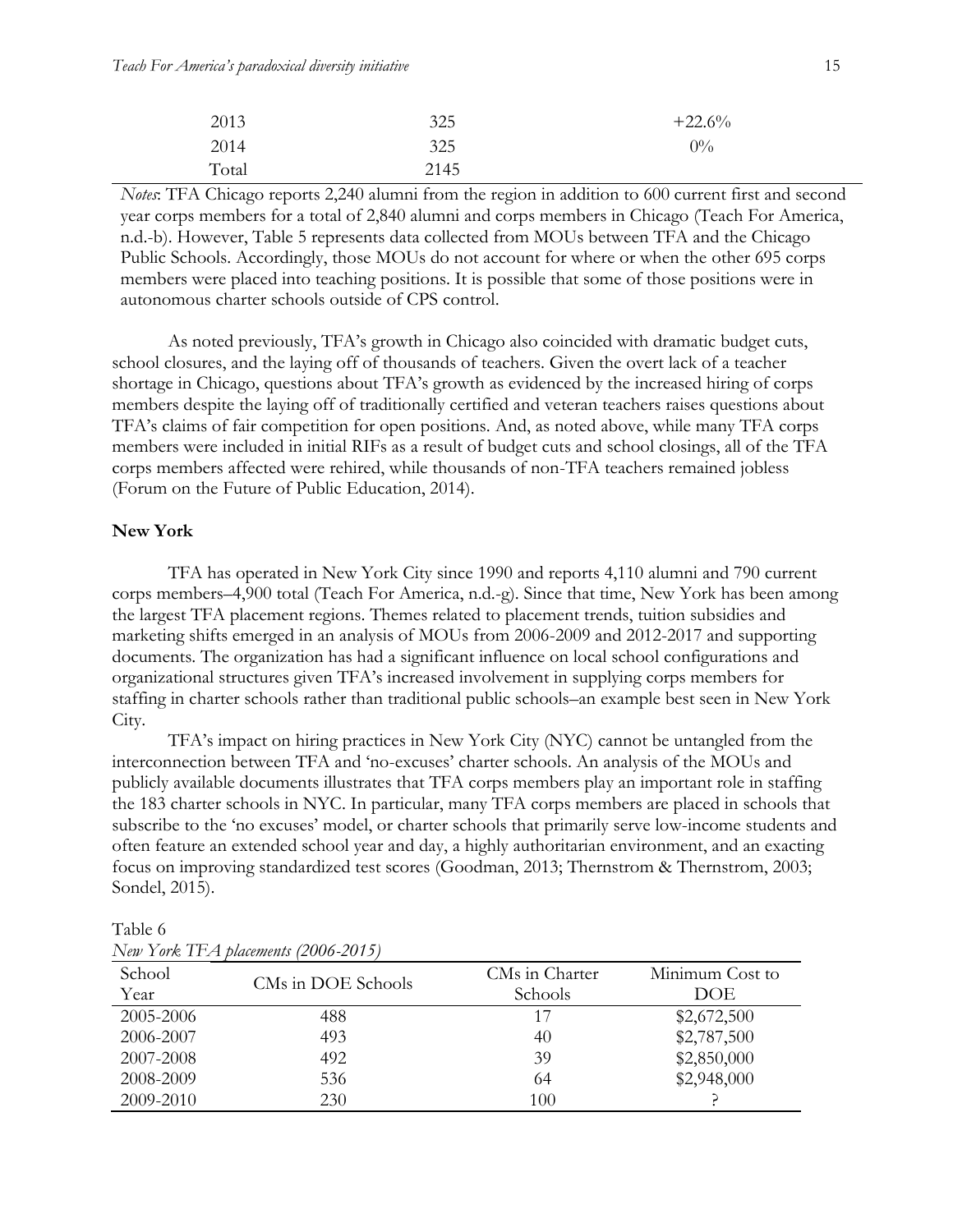| 2010-2011 | 216 |     |             |
|-----------|-----|-----|-------------|
| 2011-2012 | 160 |     |             |
| 2012-2013 | 180 |     | \$630,000   |
| 2013-2014 | 200 |     | \$1,020,000 |
| 2014-2015 | 200 | 450 | \$1,020000  |

*Notes*: This cost represents the minimum cost to DOE based on the cost range provided per corps member for each year. Question marks (?) represent unavailable data, which was requested but not supplied by TFA. Corps members abbreviated as CMs.

The number of TFA placements in charter schools has increased significantly since 2005- 2006, while the number of corps members teaching in Department of Education (DOE) public schools has declined (see Table 6). In 2005-2006, 488 corps members were in DOE schools and 17 were in charters. In 2013-2014, only 200 corps members were in DOE schools and 450 corps members were in charter schools (New York City Department of Education & Teach For America, 2006; New York City Department of Education & Teach For America, 2012). Further, many of the charter schools in which corps members are placed are affiliated with TFA either through formal partnerships, and/or because they are led by and heavily staffed by some of the 4,900 alumni and corps members in the region. TFA, a self-proclaimed human capital developer, serves key organizations that promote charter school reform including many charter management organizations and 'no excuses' charters (Kretchmar, Sondel, & Ferrare, 2014) – most notably seen in the foundation of and culture of the KIPP charter network founded by two TFA alums (Mathews, 2009). This connection is further reflected in the NYC context where TFA corps members are heavily placed in charters. Charter schools currently serve roughly 10% of the 1.1 million students in NYC Public Schools, yet in 2013 65% of corps members were placed in charters and just under 50% in 2014-2015 were placed in charter schools (New York City Charter School Center, 2014; New York City Independent Budget Office, 2013; Teach For America, 2014c). In 2010-2011, one of the twenty-six charter schools TFA placed corps members in was unionized.

In addition, the number of corps members in special education placements in New York is noteworthy. In 2014-2015, 330 corps members across charter schools and DOE schools were in special education placements. In 2010-2011, close to 80 percent of incoming TFA corps members were placed in special education classrooms 2010-2011 (New York City Independent Budget Office, 2013) despite having only a few hours of training in special education (Brewer, 2013).

In New York, TFA teachers must earn a Transitional B certificate, which requires that candidates matriculate in a University Program. The 2006-2009 MOU between TFA and the NYC DOE stipulated that the DOE subsidize part of the tuition for the university component of the TFA certification program (a similar stipulation was also found in MOUs from Chicago). The 2006- 2009 contract notes that the amount of the tuition subsidy has "decreased from \$12,000 per person to \$8,000 to the proposed \$3,000 (with an additional \$1,000 for math and special education teachers)" (New York City Department of Education, 2006).

The MOUs reflect noticeable shifts in language. In 2006, the "recruitment and selection" section of the proposal to the DOE cited the intensive and rigorous selection process, and the number of applications from leading colleges and universities. It did include some statistics about the diversity of the corps. In 2012, the first two points were notably different as the "recruitment and selection" section highlighted the number of corps members who identified as people of color and the number of corps members who came from low-income backgrounds. These changes in TFA NYC perhaps reflect shifts in the TFA brand as the organization responded to increased critique of how it placed corps members as well as the lack of diversity within its cadre of teachers.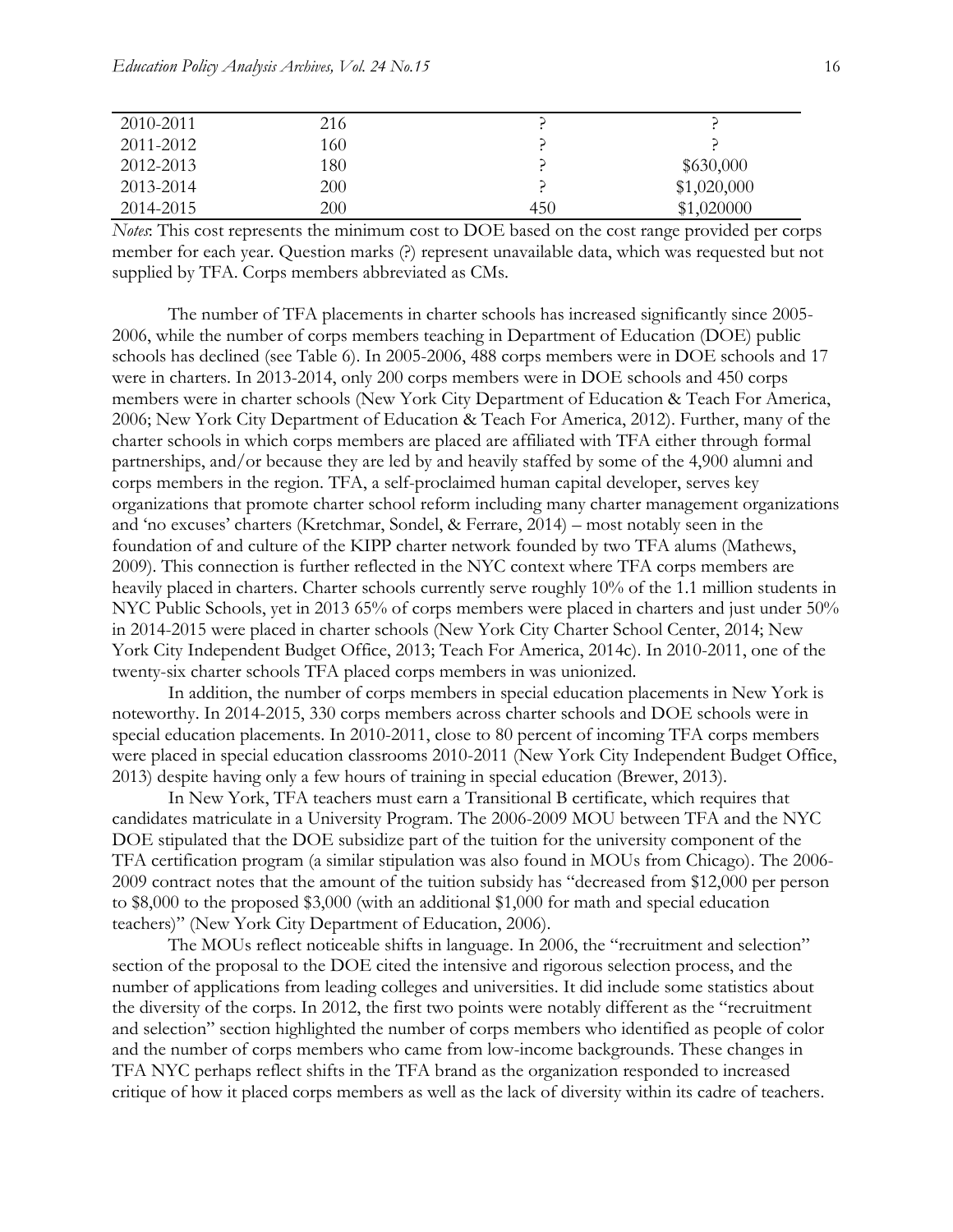The sizeable New York City TFA corps and more recent shifts towards increased placements in charter schools align with the market-based, accountability driven reforms enacted under the mayoral control of Michael Bloomberg. From 2002-2014, more than 109 schools deemed "chronically underperforming" were replaced with small schools and charters schools. In addition, system leaders mandates a uniform curricula, created a privately funded Leadership Academy to train and mentor principals, and the DOE implemented a yearly school grading system and meritpay initiatives that emphasized standardized test scores as indicators of successful teaching (Ravitch, 2010). Thus, the MOUs that commit the DOE to hire 488 to 536 TFA corps member in 2005-2008 and the subsequent shift to corps members staffing charter schools is reflective of the enactment of market-based reform throughout the district, an in particular, it is tied to the expansion of charters and parental choice initiatives.

#### **Eastern North Carolina**

TFA has been placing corps members in North Carolina since the organization's first year of operation in 1990 (Teach For America, n.d.-d). There are currently three specified regions in the state; Eastern North Carolina (ENC), the Piedmont Triad (the area within and surrounding the three major cities of Greensboro, Winston-Salem, and High Point), and Charlotte. While the number of districts in ENC fluctuates, in 2015 there were 650 alumni and 320 current corps members (970 total) across fourteen school districts in this region (Teach For America, n.d.-d).

ENC provides a unique case wherein a district may partner with the organization to help fill teaching shortages. In fact, TFA often uses ENC as an example to represent how the organization still aims to fill teaching shortages. TFA's [former] ENC Executive Director Robyn Fehrman was quoted in a local newspaper article stating, "We [TFA] serve 48,000 kids who are living in poverty. We decide where we work based on where we are needed" (Stephens, 2012). Similarly, the Superintendent of one of the rural districts that partners with TFA, Warren County, has asserted both in a personal blog and in The Washington Post that:

Like so many rural districts, mine faces a true teacher-shortage—particularly in subjects like math, science and special education. Teach For America helps to address this—offering our principals access to a national pipeline of diverse, accomplished candidates committed to excellence. (Mathews & Spain, 2013)

The districts that are targeted by TFA in ENC experience some of the highest teacher shortages and turnover rates, as well as rates of child poverty and racial segregation in the state. Each of the districts included in the ENC region, except for Durham Public Schools, suffers from chronic impoverishment and the same brain drain endemic in most rural regions across the country.

While this region has historically struggled to maintain an adequate pipeline of trained teachers to fill all of its classrooms (Bidwell, 2014; Moutray, 2009), the teaching shortage has been exacerbated as the climate for teaching in the state has worsened in the past five years (The Southeast Center for Teaching Quality, 2001; University of North Carolina, 2012). The restructuring of the state income tax code, which initiated a flat tax of 5.8%, dramatically cut the state's revenue (some estimates suggest it cost the state \$1 billion per year) and had profound implications for funding the state's public education budget (Fiske & Ladd, 2014). At the same time, the General Assembly initiated a series of acts including removing career status for teachers, eliminating additional pay for teachers who complete a graduate program, capping teacher salaries, reducing funding to schools for teaching assistants, and reducing funding for textbooks. In addition, the Governor's educational advisor, TFA alumni Eric Guckian, promotes merit based pay programs for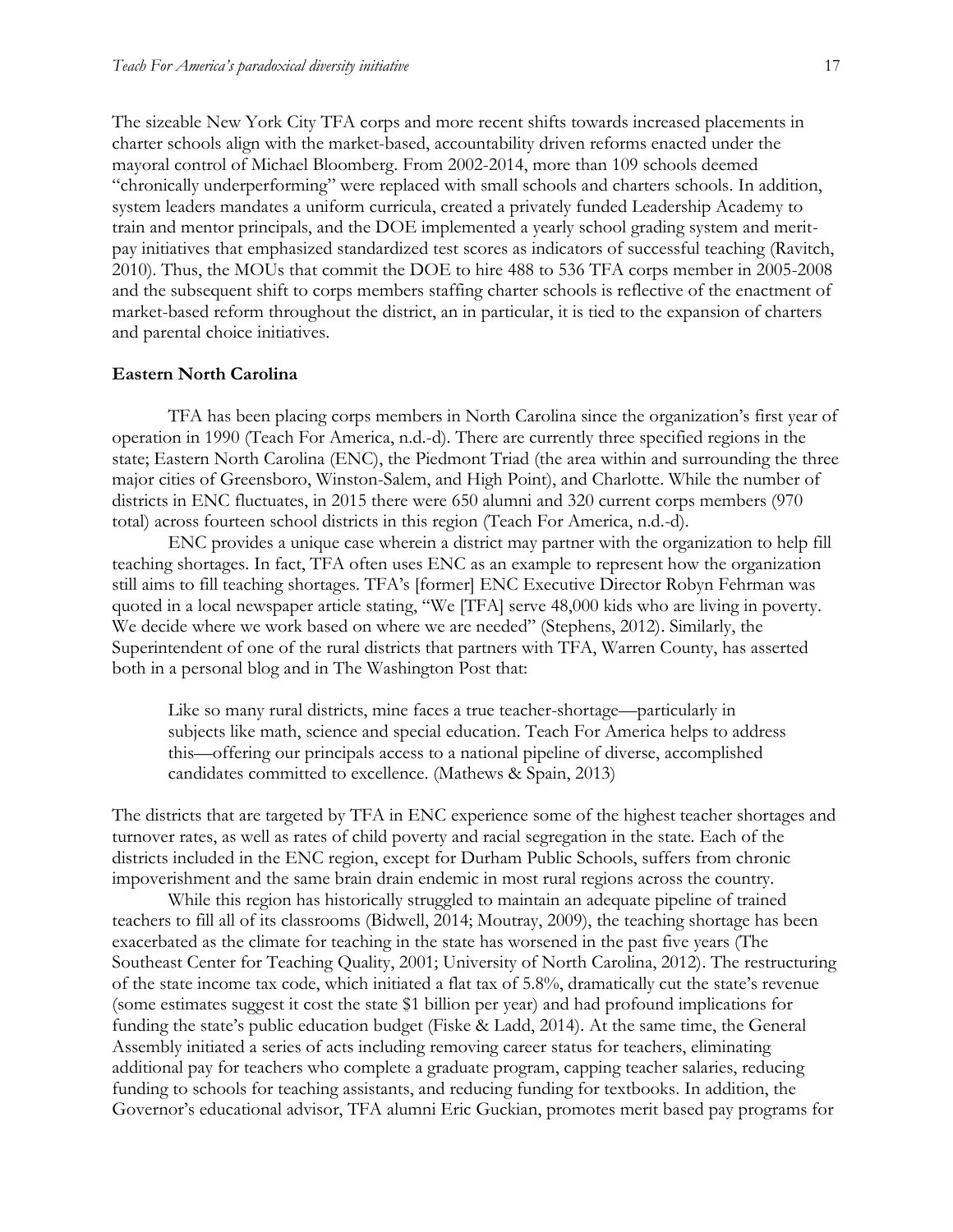teachers and an aggressive charter school expansion. As a "Right to Work" state, North Carolina teachers have no collective bargaining rights. Further, in 2013 the General Assembly defunded and ultimately terminated the North Carolina Teaching Fellows program, which had been nationally recognized since 1986, as a high quality pipeline to teaching. This program selected 500 high school seniors each year to receive a full tuition scholarship to attend a four-year college or university-based teacher education program in exchange for a promise to teach for four years in a public school within the state. The combined effect of these legislative and budgetary changes in North Carolina has created a climate that seems unfriendly to teachers thus creating a pipeline of teachers that is "leaking" at both ends.

Meanwhile, despite defunding public education and public teacher preparation programs, the General Assembly apportioned \$12 million of the state budget to TFA in 2013 (Appropriations Act, 2013). In addition to running their normal program, TFA took over operation of the North Carolina Teacher Corps in 2014. This program, largely modeled after TFA, was started in 2013 as an effort to increase teachers from the state, by recruiting lateral entry teachers who had either attended high school or college in North Carolina. TFA is being funded by the state as a solution to the lack of a teacher pipeline in highly impacted regions, providing policy makers in the state an opportunity to fill teaching positions without addressing the systemic defunding of schooling and increasingly negligent treatment of teachers.

Similar to the regions described in the sections above, across the four district-level MOUs analyzed for this paper (Duplin County School District, 2013; Granville County School District, 2014; Nash-Rocky Mount School District, 2007; 2011; 2014; and Washington County School District, 2011), each district provides a finder's fee to TFA, ranging from \$3,000 to \$4,000 per corps member, per year, up through their two-year commitment. This sum is relatively high for this region considering that the starting teacher salary in some of these districts is just over \$30,000; hiring a TFA corps member costs a district an additional 10%-13% of the teacher salary to be paid directly to TFA. At the same time, the counties listed here (Duplin County School District, Granville County School District, Nash-Rocky Mount School District, and Washington County School District) all qualify for "Low Wealth Supplemental Funding" from the state. According to the North Carolina Department of Instruction (2014),

North Carolina provides supplemental funding to systems whose ability to generate local revenue per student is below the state average. Some of the factors used to determine eligibility are county adjusted property tax base, square miles in the county, and per capita income. There are 69 "Low Wealth" counties (79 LEAs) in 2013-14. (p. 18)

That these districts apportion their funding towards TFA finder's fees is significant, especially considering that, as in other school districts, finder's fees are non-refundable even if the TFA teacher is found unfit or quits at any time prior to the completion of their two-year agreement.

However, the cost of finder's fees pale in comparison to the state funding it would take to create the conditions to systemically alleviate the teaching shortage. It is exceptionally cheaper for the state to continue to rely on and give preferential treatment to TFA, effectively pushing the costs of teacher recruitment down to the districts, rather than it would be to address the root causes of the teacher shortage in the state. In light of current statistics demonstrating that 75% of TFA corps members in the state leave before three years, whereas only around 20% of in-state prepared teachers leave after three years (Henry, Bastian, Smith, 2012) – it would also be more expensive to pay higher teaching salaries for teachers with more years of experience (see also North Carolina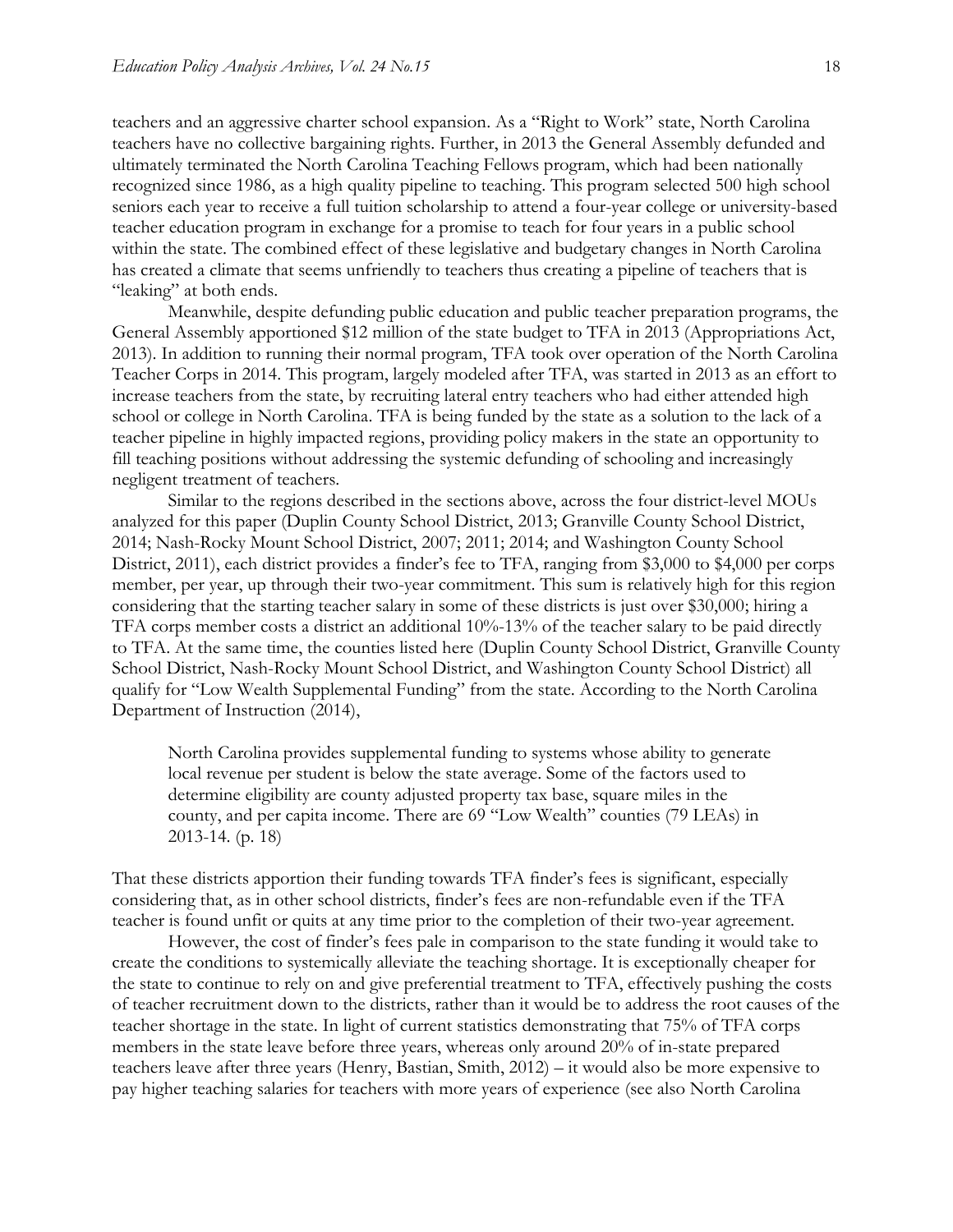Department of Instruction's (2014, p. 12) description of difficulties comparing average daily membership (ADM) costs).

Durham Public Schools (DPS) is the only district in TFA's ENC region that is not rural. It is located in the rapidly growing city of Durham, North Carolina. In 2014, DPS's School Board decided to end their contract with TFA effective in the 2015-2016 school year. Chairwoman of the Board, Heidi Carter, explained that, "We want to build a strong teacher workforce that's made up of career educators. Our job is to look long term and make decisions that will benefit the most students over time" (Clay, 2014). Another board member claimed that putting inexperienced teachers for two years in "high-needs schools" disrupts school culture (Childress, 2014). This board decision parallels findings from a survey of teachers and administrators in North Carolina that indicated that districts may resolve to partner with TFA only when they lack a pipeline of qualified teachers, but would prefer other solutions (Smith & Imig, 2013).

#### **The Greater New Orleans-Louisiana Delta Region**

TFA has operated in New Orleans and the surrounding parishes since 1990, yet their influence has increased significantly in the past decade since Hurricane Katrina and the resulting flood in 2005. According to their own records, there are currently 300 corps members and 1,000 alumni living in the region. Together, these 1,300 TFA affiliates "comprise a full 20% of the New Orleans teaching force, and over 50 alumni serve as leaders at the school or school systems level" (Teach For America, n.d.-e).

In the months after the storm, with much of the voting population displaced, a series of rapid-fire legislative changes redefined what qualified as a failing school. This allowed the state-run Recovery School District (RSD) to take over a majority of the schools previously controlled by the Orleans Parish School Board (OSPB) (Buras, 2015; Vaughn, Mogg, Zimmerman & O'Neill, 2011). This created an opportunity to restructure the school system with leaders who believed that charter school expansion and market-based policy would facilitate progress, bring in money, and improve the state of education in Louisiana (Buras, 2015; Vaughn et al., 2011). In the words of then Superintendent Paul Vallas, "We used Katrina as an opportunity to build – not rebuild, but build a new school system" (Vaughn et al., 2011, p. 10).

The RSD takeover also coincided with the mass termination of 7,500 predominantly Black teachers and staff members who worked for OPSB (Buras, 2015). According to OPSB, financial troubles and a decline in enrollment purportedly necessitated the dismissal of these teachers (Buras, 2015). Despite the availability of veteran teachers who taught in the New Orleans area before Katrina, after the storm, the state sought to increase its contract with TFA. To that end, TFA served as one of the main organizations that the RSD used to staff their schools in the years immediately following Katrina (Buras, 2015; Kretchmar, et. al, 2014; Vaughn et. al., 2011). In fact, the RSD worked *with* TFA and New Schools for New Orleans (a non-profit organization created by TFA alumni Sarah Usdin) to mount aggressive recruiting campaigns like the one in the summer of 2007 that brought in more than 500 new teachers to teach in the RSD (Vaughn et. al, 2011).

It is probable that the state saw more benefit in contracting with TFA than working with veteran teachers from the area. RSD direct-run schools, RSD charter schools, and OPSB charter schools were not legally required to hire displaced veteran teachers terminated after the storm (Vaughn et. al, 2011). This provision was important for teacher career pathways, as new teachers were not eligible for tenure in the newly expanded RSD – thus providing the incentive to fill teaching positions with new teachers by way of TFA and other alternative certification organizations. Unlike the displaced veteran teachers, new TFA teachers were not eligible for, did not expect, and would not fight for state pensions and tenure.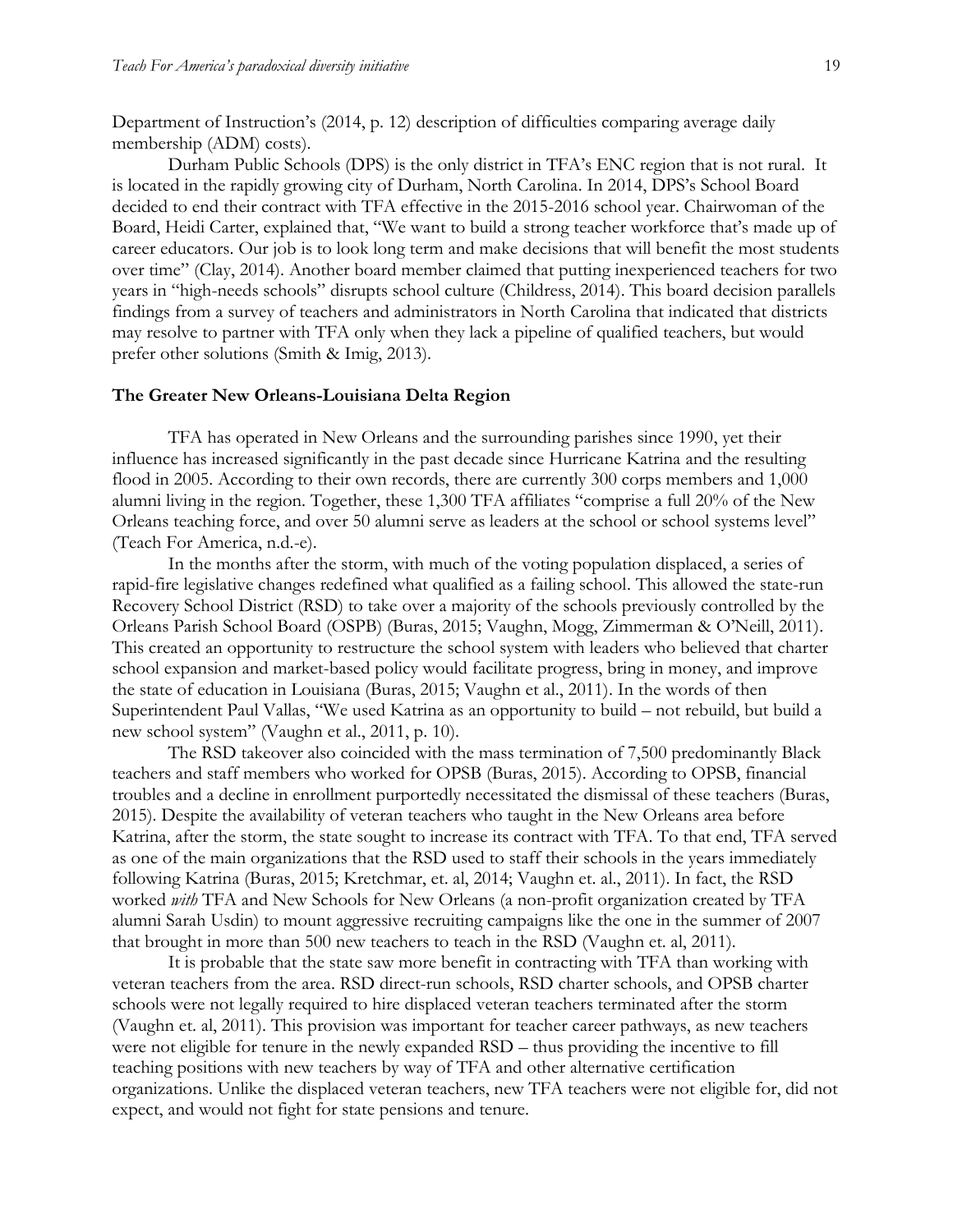Today, TFA's influence in New Orleans extends far beyond the classroom walls. The organization describes their pervasive reach as follows:

Teach For America – Greater New Orleans began with just 45 corps members in 1990, and now has a corps of over 300 serving the parishes of Orleans, Jefferson, and St. Bernard. Additionally, there are over 1,000 alumni living in the region. Today, TFA corps members and alumni comprise a full 20 percent of the New Orleans teaching force, and over 50 alumni serve as leaders at the school or school systems level. (Teach For America, n.d.-e).

Of those alumni TFA estimates are living in the region, many have taken leadership positions in the educational sector including State Superintendent of Education John White, State Board of Elementary and Secondary Education (BESE) board member *and* Executive Director of Teach For America – Greater New Orleans Louisiana Delta Kira Orange Jones, and Sara Usdin, creator of New Schools for New Orleans (NSNO) and member of the Orleans Parish School Board (Kretchmar et al., 2014). The presence of TFA alumni at every level of leadership in New Orleans likely adds to the power the organization already has in determining hiring practices and educational policy. For example, as a member of BESE, Orange Jones is tasked with determining and overseeing contracts between BESE and TFA while simultaneously serving as the regional Executive Director of the organization. Despite strong arguments that this presented a conflict of interest, the Louisiana Board of Ethics ruled that it was acceptable for Orange Jones to be in a position to approve contracts for an organization in which she holds a leadership position (Esker, 2012; Schneider; 2013; Williams, 2012).

While TFA stresses that they do not have special contracts with school districts that favor corps members over non-TFA affiliated job applicants (Teach For America, n.d.-j), an analysis of the contracts between TFA and the RSD from 2009 to 2014 shows that the organization entered into agreements with the RSD that explicitly reserved teaching jobs for corps members and provided an advantage for corps members and alumni seeking positions within the RSD. The original contract between TFA and the RSD reserved spaces for up to forty corps members for the 2009-2010 school year and specified a non-refundable 'finders fee' of \$5,000 per corps member, per year; for a total fee of \$400,000. Also included in this contract, like those from the regions described above, is a guarantee of two years of employment. The contract also states that TFA was to arrange "at least four opportunities for principals to interview prospective teachers during the hiring season" (Louisiana Department of Education, 2009, p. 1) and directs TFA to work with the principals of the RSD to present candidates for hiring, thus building relationships between principals and TFA corps members and providing additional privilege to TFA candidates.

This original contract shifted through an amendment process signed by Patrick Dobard (former Superintendent of the RSD), Michael Tipton (former Executive Director of Teach For America South Louisiana region), and John White (State Superintendent of Public Education) in June 2013. In the new contract, only 25 corps member positions were reserved for RSD direct run schools, yet if more corps members were hired in direct run schools, they would be placed with no additional cost to the RSD.

Unlike the contracts in other districts, this amendment included a specific section dedicated to "Local Alumni Retention," which directs TFA to "work to retain as many current TFA corps members and alumni as possible, directing these corps members and alumni towards opportunities within RSD schools" (Louisiana Department of Education, 2013, p. 3). In the contract, TFA specifically discusses recruiting TFA alumni for positions in RSD direct run schools as well as RSD affiliated charter schools; thus providing a contractual foundation for job networks between TFA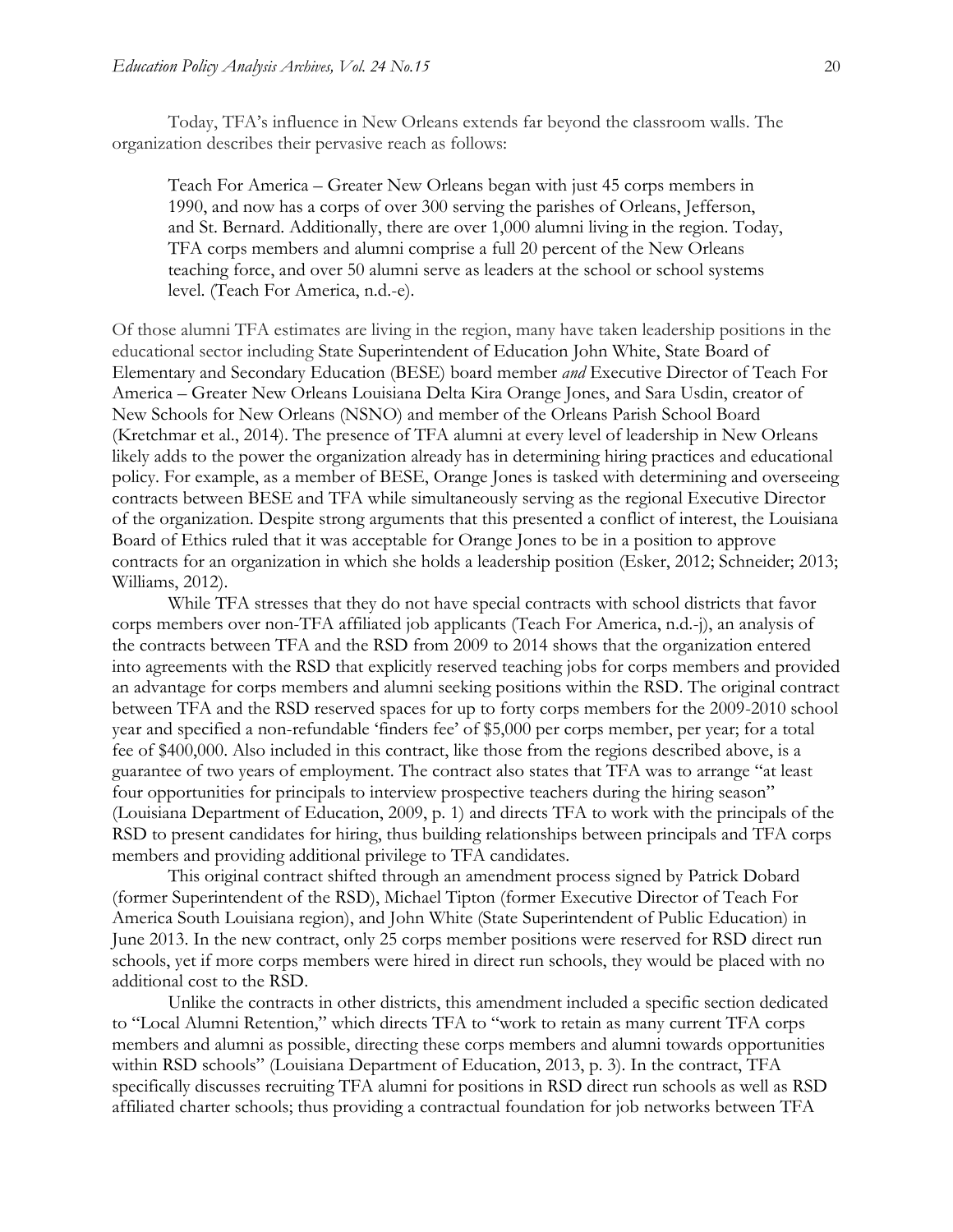and charter schools across New Orleans. The MOU lists eleven "deliverables" that focus on tracking corps members into internship opportunities and educational leadership positions within the RSD – positions with the potential to impact hiring practices in schools. Provisions of that section of the contract include directives to conduct one-on-one meetings with second year corps members for the purpose of retaining them as third year teachers or "educational leaders" in the RSD and encourage them "to deepen ties within RSD schools and make connections for long term leadership" (pp. 3-4). This amendment also asked TFA to "actively recruit" alumni from outside of the region for leadership positions. By the same token, TFA agreed to partner with RSD authorized charter schools for recruitment purposes. Finally, this amendment directed the state to pay TFA a maximum fee of \$1,202,500 – a large difference from the original maximum fee of \$400,000 or \$5,000 per corps member.

The RSD does not directly run schools in New Orleans anymore. As of May 2014, the last five RSD direct run schools were shut down. More than 700 students had to apply to the OneApp system in order to transfer to other schools (Sims & Vaughan, 2014). Instead, RSD contracts with and is the governing body for – twenty-four charter school operators, which account for 70% of all schools in New Orleans. The remaining schools are run by BESE, the Louisiana Legislature, or OPSB (Louisiana Department of Education, n.d.). However, the need for a formal contract between TFA and the district may not be present as the deregulation of the school system in New Orleans allows for school administrators to pursue their own contracts to fill their employment needs. Given that many TFA alumni have advanced to positions of leadership in charter management organizations (CMO) and other schools, the privileging of TFA corps members and alumni no longer necessarily requires formal contracts. For example, in a series of interviews with KIPP leadership in 2012, members of the leadership reported that over 60% of instructional staff are current or former TFA corps members, a regional administrator with significant power over hiring at KIPP-New Orleans explained this disproportionate representation as follows:

I'm trying to think of a good analogy here. So if you go shopping and you are looking for a little black dress, if you have in your mind what that looks like, it is easier to find…The ideal candidate that our school leaders look for, it is easier to see that shape in someone who has been through Teach for America… They speak the language very easily, but I also think that *mindsets* are similar, they definitely worked in a low-income school, they talk about success based on how their kids do, and they have a history of reflection. I don't think it is a free pass, but it is easier to see what a principal is looking for when it comes in that package. (Sondel, 2013, p. 126)

In additional interviews by Sondel (2013) with two school leaders and a CEO of another 'no excuses' CMO, it was expressed that TFA corps members are privileged in hiring given their "mindset" and willingness to do "whatever it takes," (work long hours) to make educational gains for students.

The market-based reforms in New Orleans are undergirded with the assumption that school leaders have the autonomy to hire and fire personnel, free from district oversight and union contracts, will best serve students. However, the original contracts with the RSD included spaces reserved for TFA corps members while the amendments created opportunities for networking and plans to advance TFA alumni into leadership positions. It is overwhelmingly clear that the networks created by these original RSD contracts endure. Ultimately, this situation warrants additional empirical research to address the ways in which autonomous TFA alumni privilege TFA affiliates in the hiring process.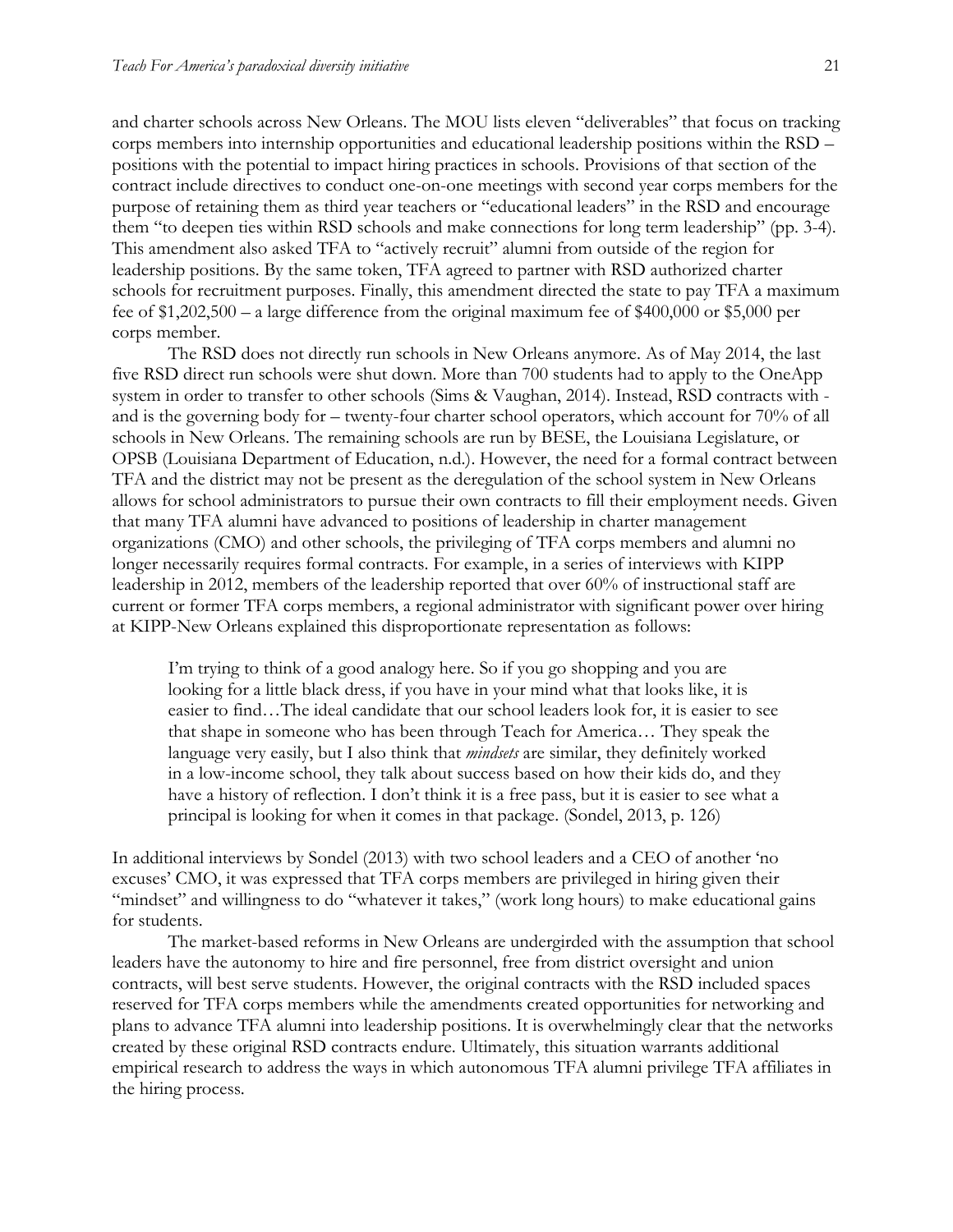### **Analysis**

Answers to our question of "how has TFA impacted hiring practices at local levels?" reveal how TFA is given preferential treatment in hiring decisions across all regions examined. It also reveals the financial impact of hiring TFA corps members on school district budgets – often providing districts with the long-term financial incentive to privilege TFA in hiring decisions as the organization represents a significant cost reduction over time. Furthermore, it demonstrates the manner in which TFA's rhetoric becomes self-fulfilling – as TFA purports to hire TFA corps members, and in five-weeks' time create 'better' teachers, the organization is then able to use that rhetoric as a recruiting platform in addition to a selling point when seeking to garner political support while extending its fundraising campaigns, particularly with large philanthropic donors (deMarrais, 2012; deMarrais, Lewis, & Wenner, 2013). The subsequent increase in political clout and the injection of more money reinforces TFA's ability to build and promote its brand.

Ultimately, the findings of this analysis contrast with the recruiting, fundraising, and public rhetoric of TFA. That is, while TFA explicitly states that, "corps members do not have special contracts with schools," the exact opposite is true. Corps members' positions are outlined in MOUs between TFA and school districts and are contractually reserved for TFA.

From its inception, TFA has employed a message of sending corps members into hardpressed districts to attenuate teacher shortages. Specifically, Kopp suggested in her undergraduate thesis that "[TFA] would bill itself as an emergency response to a shortage of experienced, qualified teachers and would therefore not be telling the nation that its inexperienced members were preferable to, or as qualified as, experienced teachers" (Kopp, 1989, p. 50). However, TFA now suggests that the organization's corps members are, in fact, superior to traditionally trained teachers (Teach For America, 2014, n.d.-j). In fact, recent teacher layoffs as a result of the Great Recession has increasingly forced TFA to shift its rhetoric away from ameliorating teacher shortages to one that "explicitly advertises its corps members as more effective than veteran teachers" (Goldstein, 2014, p. 201). As a result, TFA claims that the hiring of any corps members in school districts not experiencing teacher shortages is a result of principals being presented with equal opportunity to hire corps members or non-TFA teachers and ultimately choosing TFA corps members for employment. This, according to TFA, is because corps members are able to produce 2.6 additional months of learning (Clark et al., 2013; Teach For America, 2014b) and thus positions corps members as more attractive to principals in the hiring process. However, the 2.6 additional months of learning claim has been widely challenged (see for example, Jersey Jazzman, 2013a, 2013b; Rubinstein, 2013; Vasquez Heilig, 2013; Vasquez Heilig & Jez, 2014). As such, TFA's rhetoric suggests that corps members are either hired out of desperation to fill empty positions caused by teacher shortages or that the hiring of corps members outside of shortage areas is a result of principal choice (Shibata, 2013) and not an artifact of TFA being given preferential treatment. On their website, TFA responds to the frequently asked question of "Do corps members take jobs from veteran teachers?" as follows:

TFA is one source of candidates for open teaching positions. **Corps members do not have special contracts with schools or districts**. They apply for open jobs, and they go through the same interview and hiring process as any candidate. Our approach is to bring the best possible people into the field, but no one is obligated to hire our teachers. [emphasis added] (Teach For America, n.d.-j)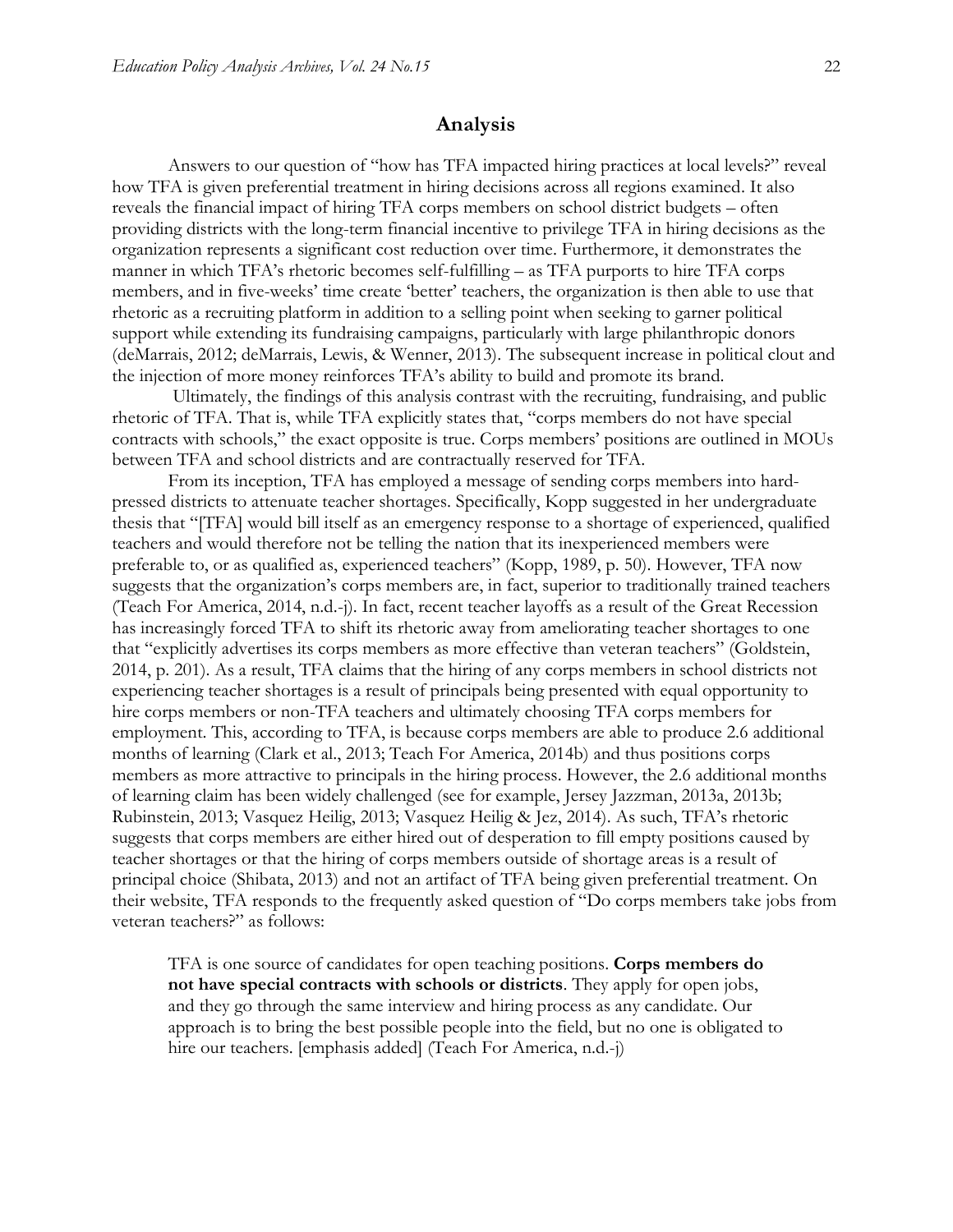In 2012, Heather Harding – then TFA's director of research – claimed that corps members are not "forced upon a school or principal," and in fact, "[t]he decision to hire Teach For America corps members is made by school districts and individual principals, alone" (Cody, 2012). TFA's claim about corps members going through the same interview and hiring process is easily challenged considering that TFA not only brokers special hiring fairs for corps members (Brewer, 2013) but also partners with districts to host "exclusive recruiting event[s]" (TFA email communication, February, 2015). At the same time, the regional MOUs discussed above stipulate that teaching positions be set-aside for corps members resulting in a special contract and special considerations for hiring not extended to non-TFA teachers.

MOU language and the resulting implications, however, are not solely the result of TFA. That is, each school district that enters into an agreement with TFA has ample opportunity to debate, alter, and amend the language that results in the amount of reserved positions. The question then, is what do districts gain by entering into these MOUs with TFA? There are a few possible rationales: (1) districts realize the long-term savings potential that comes from converting open teaching positions to positions held exclusively for TFA (or otherwise short-term, not fully credentialed teachers); (2) districts are willing to pay additional up-front costs not only for the longterm savings but in the quest for increased test scores that can result from pedagogical practices of teaching-to-the-test that characterize TFA pedagogy; (3) school board leaders have bought into the rhetoric of the 'bad' teacher and TFA represents a political opportunity to address that perception; or (4) in the case of a genuine teacher shortage, cost impacts become less important than filling positions.

While each rationale – or a combination of them – may explain why districts continue to honor and expand MOUs with TFA, we suggest that it is the long-term savings potential that is the most plausible. For example, while the Chicago Public Schools closed 49 schools and laid off thousands of teachers – citing budget deficits – the doubling of TFA's MOU contract fees and subsequent amount of corps members does not align with budget deficits. However, such actions do become justifiable if the school district is aware of and in favor of the long-term savings represented by TFA. As such, the expansion of TFA at a time of budget crisis is likely an effort to further expand the long-term savings represented by reserving teaching positions for TFA corps members.

And while additional interviews with principals, school board leaders, and TFA representatives would bolster the findings presented here, we recognize this analysis as an integral first step in the process of building a robust understanding of TFA's influence on local hiring decisions. Contextual and geographic realities inform varying decisions and manifestations of TFA's relationship in regions; however, this analysis indicates that MOU language, stipulations, privileges, requirements, and caveats exist across districts and therefore become the foundation upon which all regions find common practice.

## **Conclusion**

The work of examining TFA and the organization's impacts on schooling and education is a multi-faceted undertaking. Indeed, many studies have sought to understand TFA's impact on student achievement, teacher retention, teacher dispositions, and other notable facets. However, little investigation has been done to examine the impact that TFA has had, and continues to have, on local hiring practices – this paper begins to fill in that gap. We began by laying out the varying sides of this debate from those who suggest TFA is given preferential treatment to TFA's argument that corps members receive no special treatment as they do not have special contracts. As explicated above, contrary to TFA claims that corps members do not have special contracts for hire and that corps members compete fairly with non-TFA teachers for open positions, the legally binding MOU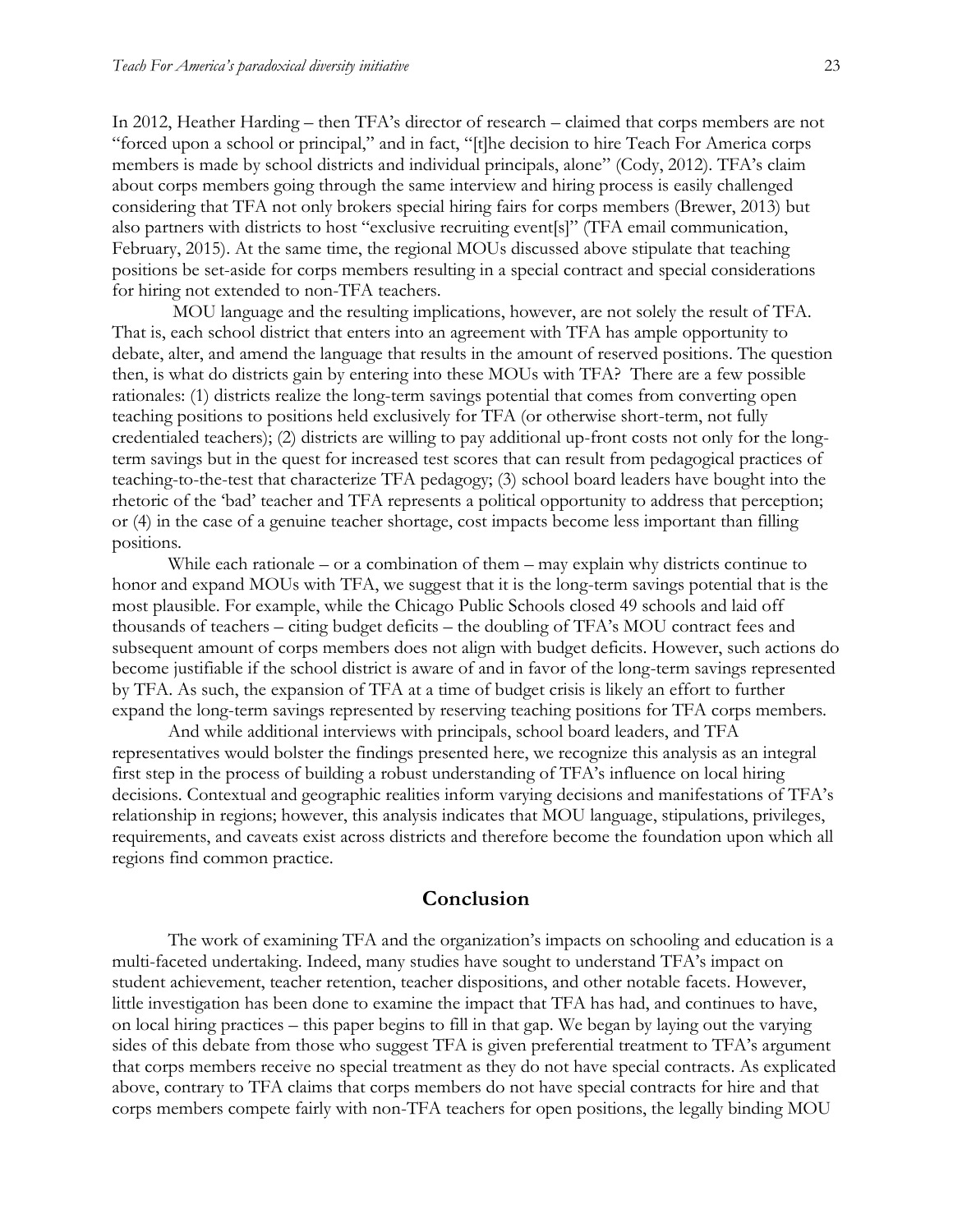contracts between TFA and school districts tell a far different story. That is, despite TFA rhetoric, an examination of MOUs and district-level practices suggests that TFA has dramatically impacted hiring practices as teaching positions have been, and continue to be, reserved solely for corps members as a result of special contracts.

As we have shown, while teaching shortages continue to exist in some regional areas like those in Eastern North Carolina, TFA seems to both capitalize on and exacerbate rather than advocate for systemic remediation. Moreover, aside from the organization's founding claim of attenuating teacher shortages, TFA as an organization has shifted its public message of equal competition for jobs in an effort to justify its growth – though, as of early 2015, that growth is now on the decline given the increased critique and criticism of the organization's practices including, for example, questions surrounding the organization's funders as well as concerns about a lack of a teacher shortage (Rich, 2015; Strauss, 2014).

The analysis of MOUs across regions also illuminates the ways TFA has made it difficult for graduates of university-based teacher preparation programs to compete with TFA corps members for open jobs due to the significant benefits provided to corps members within TFA contracts with school districts. Contractually evidenced advantages offered to corps members over traditionally trained teachers include guaranteed hiring, tuition subsidies, and leadership opportunities.

Such a disparity between TFA's rhetorical positioning and the actual legal contracts that bind school districts to reserve teaching positions, guarantee hiring and continued employment, provide two-year teaching contracts rather than contracts on year-to-year basis, and other special considerations (including, but not limited to, rehiring due to any reduction-in-force policies) that are not extended to non-TFA teachers, presents the need for closer examination as TFA continues to expand. Because TFA serves as a proxy for prospective teachers in the hiring phase, the organization is uniquely different than other alternative certification programs where individual teachers often serve as the sole representative to prospective hiring districts. That is, while each region has guidelines for individuals seeking to enter teaching by way of an alternative program, satisfying those requirements and securing a position are the sole responsibility of the individual teacher. Moreover, those alternatively certified teachers must interview for job vacancies that are open to the general field of teachers. In the case of TFA, the MOUs stipulate that not only does TFA serve as a representative for corps members but also that the positions they are being hired for are exclusively reserved for TFA's alternatively certified teachers. This reality is evidence that MOUs between districts and TFA represent a skewed privilege for alternatively certified teachers coming from TFA. The disparities between the organizational rhetoric that elicits philanthropic donations, federal support and financing, as well as its public support should be examined as the organization's impact is quite extensive.

TFA's impact is so extensive Labaree (2010) argued that traditional teacher education programs are at a loss when it comes to competing with TFA because of the organization's marketing and prestige. Students are attracted to the opportunities that the TFA offers for members to "do well," or secure their own career trajectory, and simultaneously "do good," have a positive impact on society. TFA corps members are paid a full teachers' salary, provided an AmeriCorps award towards tuition, offered extensive opportunities for leadership advancement, and often receive subsidies for university tuition from the DOE. As future teachers weigh their options, TFA financial benefits are substantial when compared to a University-based teacher preparation program, which does not guarantee a job placement, requires tuition, and typically includes a minimum of two years of training before a candidate could apply for teaching jobs.

Finally, the regional examples illuminate the unique implications of TFA hiring practices in local contexts. As shown in the example of Atlanta, while TFA costs more in the short run, those exuberant costs are seen, by many, as a justifiable expense given TFA's purported ability to raise test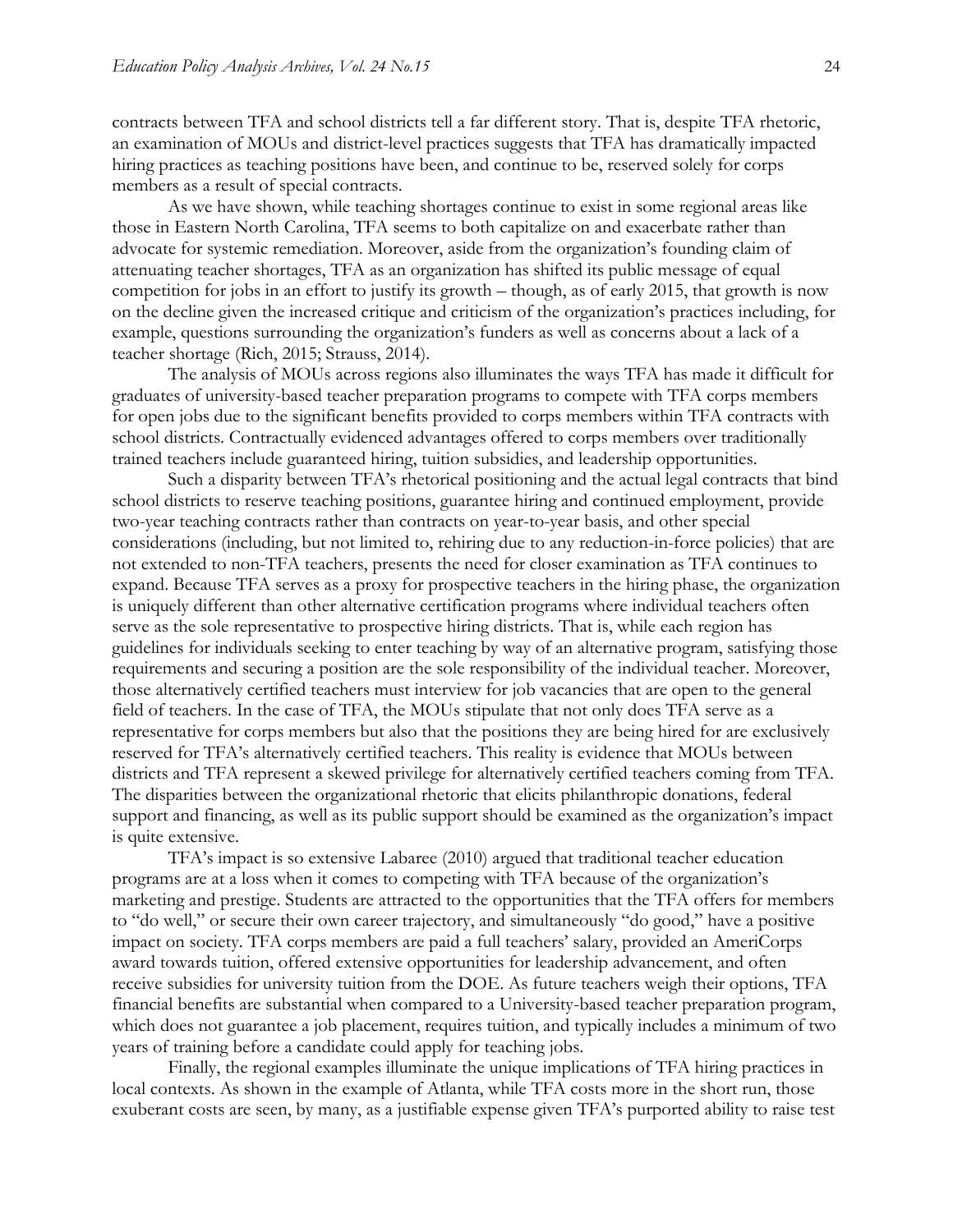scores (e.g., provide an additional 2.6 months of learning). And while this is seen as a justifiable expense, the filling of a teaching position with a TFA corps member eventually represents a cheaper option than the hiring of non-TFA teachers. In Chicago, TFA's growth and influence on local hiring practices amid the far reaching impacts of the Great Recession are clearly seen as the organization grew exponentially while thousands of non-TFA teachers found themselves jobless. The example of New York illustrates the critical role TFA is playing in staffing 'no excuses' charter schools. In Eastern North Carolina, the organization is capitalizing on and potentially exacerbating a teacher shortage. In New Orleans, TFA's impact on hiring practices is evidenced not only in the positions reserved for corps members, but it is also seen in the pervasive extent that TFA alumni have entered into policy and hiring decision that likely further influence the hiring of TFA corps members. Together, these regional examples demonstrate some of the powerful ways TFA is shifting the hiring landscape depending on the local context.

TFA's influence on the hiring landscape has serious implications for education policy in the United States. In addition to demonstrating the inconsistency between the organization's rhetoric and their practices, the analysis of MOUs between TFA and districts in this paper also serve as an illustration of current shifts in educational policy to support organizations and policies that provide 'better' (i.e. high test scores) – and 'cheaper' in the long run – results within the education market. The systematic placement of TFA alumni inclined to support market-based policies into state and policy-making positions will likely not only further entrench TFA into the field, but also promulgate more education reform that ultimately delivers 'cheaper' results. Here, we have provided a preliminary analysis of TFA's impact on hiring practices in local contexts. TFA's impact is vast, multifaceted, and not without consequences. Therefore we urge researchers to continue the conversation and ask further questions about these consequences and the overall impact of these hiring practices on students, schools, communities, and teachers.

#### **References**

- Anderson, J. (n.d.). *Supporting partner application*. (13-3541913). Retrieved from http://www.isbe.state.il.us/apl/pdf/ipz/proposals/teach\_america\_support.pdf.
- Apple, M. (2006). *Educating the "right" way: Markets, standards, god, and inequality* (2nd ed.). New York, NY: Routledge.
- Appropriations Act of 2013, North Carolina General Assembly. §§ SL2013-360. Retrieved from http://www.ncleg.net/gascripts/BillLookUp/BillLookUp.pl?Session=2013&BillID=s402
- Atlanta Public Schools. (2012). *Educational professional services agreement*. (NYA 611599.1A).
- Au, W. & Ferrare, J. (Eds.). (2015) *Mapping corporate education reform: Power and policy networks in the neoliberal State*. New York: Routledge.
- Ball, S. J., & Junemann, C. (2012). *Networks, new governance and education*. Bristol, UK: Policy Press. http://dx.doi.org/10.1332/policypress/9781847429803.001.0001
- Bidwell, A. (2014). Beating the brain drain: How education can help revive rural economies. *US News and World Report*. Retrieved from http://www.usnews.com/news/articles/2014/03/14/beating-the-brain-drain-howeducation-can-help-revive-rural-economies
- Boyd, D., Grossman, P., Lankford, H., Loeb, S., & Wyckoff, J. (2006). How changes in entry requirements alter the teacher workforce and affect student achievement. *Education*, *1*(2), 176-216. <http://dx.doi.org/10.1162/edfp.2006.1.2.176>
- Boyles, D. (2011). "Public" schools, privatization, and the public/private distinction. In S. Tozer, B. P. Gallegos, A. M. Henry, M. B. Greiner & P. G. Price (Eds.), *Handbook of research in the social foundations of education* (pp. 358-366). New York, NY: Routledge.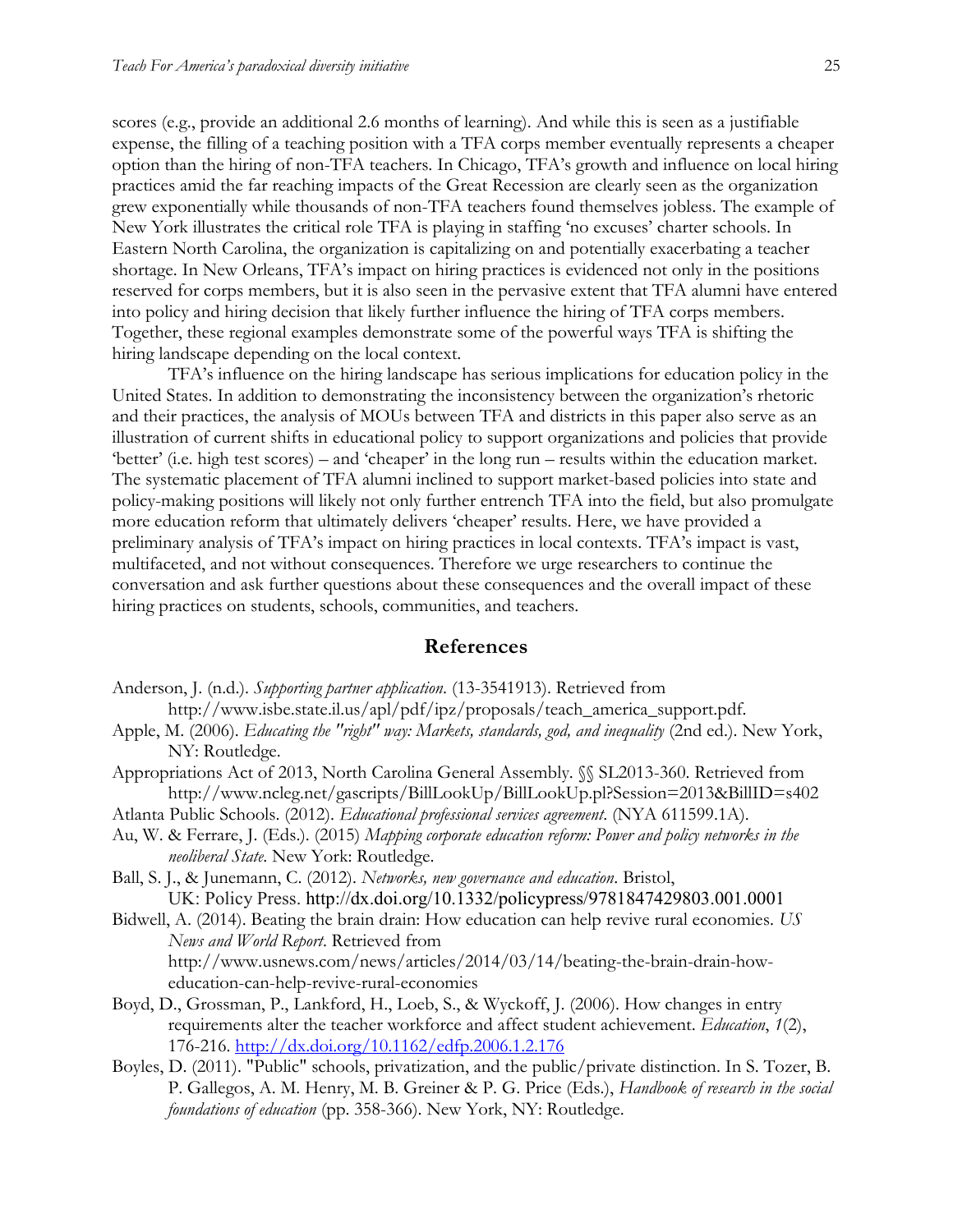- Bowen, G. A. (2009). Document analysis as a qualitative research method. *Qualitative research journal*, *9*(2), 27-40. http://dx.doi.org/10.3316/QRJ0902027
- Brewer, T. J. (2013). From the trenches: A Teach For America corps member's perspective. *Critical Education, 4*(12), 1-17.
- Brewer, T. J. (2014a). Accelerated burnout: How Teach For America's academic impact model and theoretical framework can foster disillusionment among its corps members. *Educational Studies, 50*(3), 246-263. http://dx.doi.org/10.1080/00131946.2014.907163
- Buras, K. L. (2015). Charter schools, race and urban space: where the market meets grassroots resistance.New York, New York: Routledge.
- Chicago Public Schools. (2012a). *Approve entering into agreements with loyola university, new leaders, Teach For America and university of illinois at chicago for principal preparation program services under the chicago leadership collaborative*. (12-0425-PR1).
- Chicago Public Schools. (2012b). *Approve exercising the first option to renew the teacher referral and support agreement with Teach For America*. (12-0627-PR41).
- Chicago Public Schools. (2013a). *Amend board report 12-0425-pr1*. (13-0522-PR10).
- Chicago Public Schools. (2013b). *Approve exercising the second option to renew the teacher referral and support agreement with Teach For America*. (13-0626-PR46).
- Childress, G. (2014). DPS ices relationship with Teach For America. In *The Herald Sun.* August 30, 2014. Retrieved online 2.26.2015, from:

http://www.heraldsun.com/news/localnews/x950250243/DPS-ices-relationship-with-Teach-For-America

- Clark, M. A., Chiang, H. S., Silva, T., McConnell, S., Sonnenfeld, K., Erbe, A., & Puma, M. (2013). The effectiveness of secondary math teachers from Teach For America and the teaching fellows program. Washington, D.C.: National Center for Education Evaluation and Regional Assistance.
- Clay, A. (2014) Durham cuts ties with Teach For America. In *WRAL.com.* Retrieved from: http://www.wral.com/durham-cuts-ties-with-teach-for-america/13998421/
- Cody, A. (2012). Deepening the debate over Teach For America: Responses to Heather Harding. *Education Week: Living in Dialogue*. Retrieved from http://blogs.edweek.org/teachers/livingin-dialogue/2012/04/deepening\_the\_debate\_over\_teac.html
- Darling-Hammond, L., Holtzman, D. J., Gatlin, S. J., & Vasquez Heilig, J. (2005). Does teacher preparation matter? Evidence about teacher certification, Teach For America, and teacher effectiveness. *Education Policy Analysis Archives, 13*(42). http://dx.doi.org/10.14507/epaa.v13n42.2005
- DeKalb County School District, & Teach For America. (2011). *Educational professional services agreement*. (NYA 611599.1A).
- deMarrais, K. (2012). Asking critical questions of philanthropy and its impact on U.S. Educational policy: Tracking the money in school reform. In S. R. Steinberg & G. S. Cannella (Eds.), *Critical qualitative research reader* (Vol. 2, pp. 276-294). New York, NY: Peter Lang.
- deMarrais, K., Lewis, J., & Wenner, J. (2013). Bringing Teach For America into the forefront of teacher education: Philanthropy meets spin. *Critical Education, 4*(11), 1-26.
- Donaldson, M. L., & Johnson, S. M. (2011). Teach For America teachers: How long do they teach? Why do they leave?. *Phi Delta Kappan*, *93*(2), 47-51. http://dx.doi.org/10.1177/003172171109300211
- Duplin County Board of Education, & Teach For America (2013). *District educational professional services agreement.*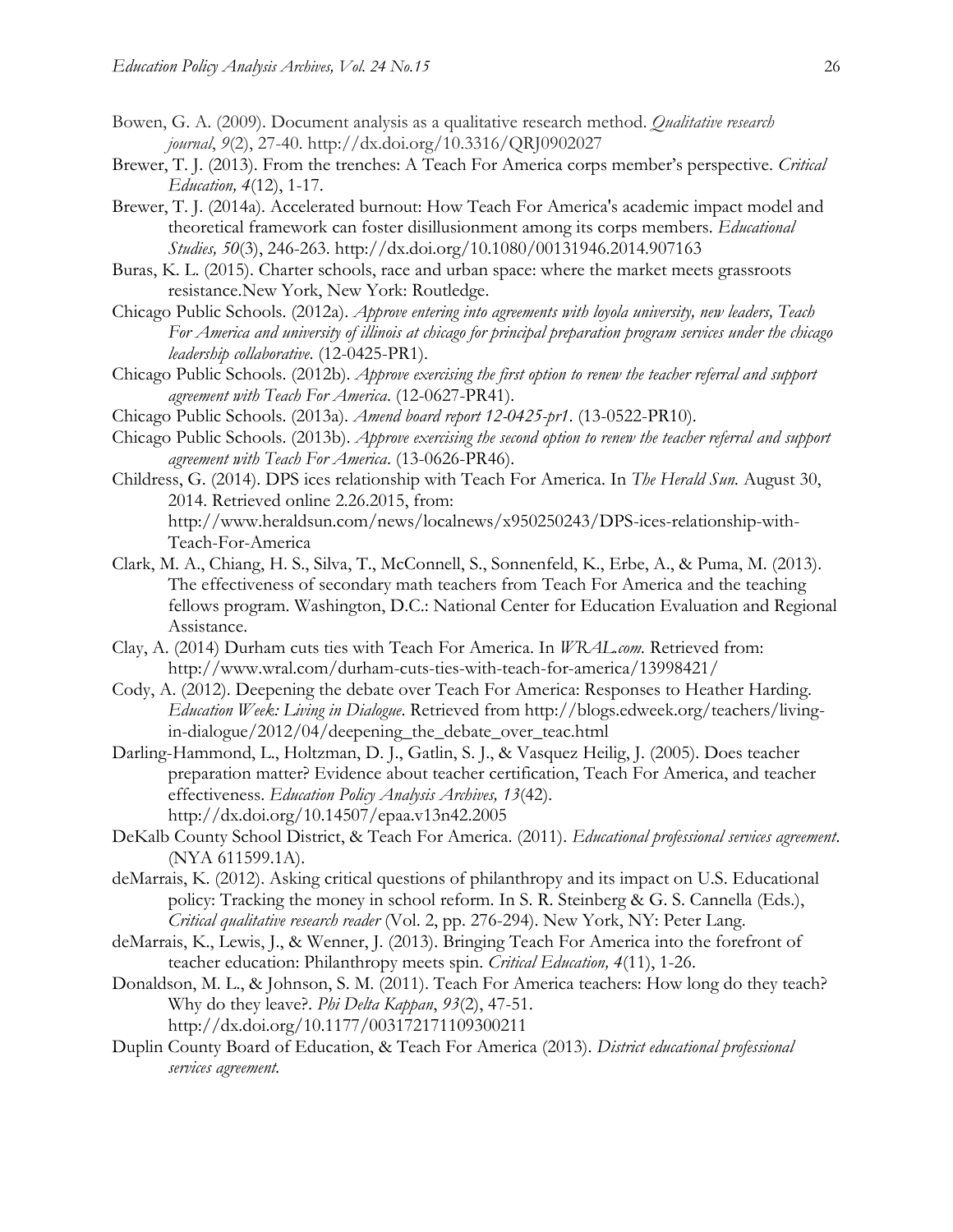- Fiske, E.B., & Ladd, H. F. (2014). What's up with education policy in NC. Retrieved from http://www.publicschoolsfirstnc.org/wp-content/uploads/2014/03/What%E2%80%99s-Up-with-Education-Policy-in-North-Carolina.pdf.
- Forum on the Future of Public Education (Producer). (2014). Panel on Teach For America. Retrieved from https://http://www.youtube.com/watch?v=doIjy4pCvdg
- France, J. (2014, June 29). Did LDOE hire 100 summer interns at 25,000 a piece? [Web log post] retrieved from https://crazycrawfish.wordpress.com/2014/06/29/did-ldoe-hire-100 summer-interns-at-25000-a-piece/
- Fulton County Public Schools, & Teach For America. (2007). *Memorandum of understanding*. (NYB659269.3).
- Fulton County Public Schools, & Teach For America. (2010). *Educational professional services agreement*.
- Fulton County Public Schools, & Teach For America. (2011). *Educational professional services agreement*. (NYA 611599.1A).
- Georgia Department of Education. (2013). State salary schedule. Retrieved January 19, 2015, from https://http://www.gadoe.org/Finance-and-Business-Operations/Budget-Services/Documents/FY2014\_StateSalarySchedule\_Official.pdf
- Georgia State University (2012). Undergraduate catalog. Retrieved from http://enrollment.gsu.edu/files/2013/04/2012-2013\_Undergraduate\_Catalog.pdf
- Goldstein, D. (2014). *The teacher wars: A history of America's most embattled profession*. New York, NY: Doubleday.
- Goodman, J. F. (2013). Charter management organizations and the regulated environment: Is it worth the price? *Educational Researcher*, *42*(2), 89–96. http://dx.doi.org/10.3102/0013189X12470856
- Esker, F. (2013) La. Board of ethics resignation resurrects Orange Jones controversy. In *The Louisiana Weekly*. Retrieved January 20 2016 from http://www.louisianaweekly.com/laboard-of-ethics-resignation-resurrects-orange-jones-controversy/
- Granville County Public Schools (2014). *District educational professional services agreement.*
- Gwinnett County Public Schools, & Teach For America. (2010). *Educational professional services agreement*. (NYA 611599.1A).
- Harvey, D. (2005). *A brief history of neoliberalism*. Oxford: Oxford University Press.
- Henry, G.T., Bastian, K.C., & Smith, A.A. (2012). Scholarships to recruit the "Best and Brightest" into teaching: Who is recruited, where do they teach, how effective are they, and how long do they stay? *Educational Researcher, 41*(3), 83-92. <http://dx.doi.org/10.3102/0013189X12437202>
- Hootnick, A. (2014). Teachers are losing their jobs, but Teach For America is expanding. What's wrong with that? Retrieved February 24, 2015, from http://www.thenation.com/article/179363/teachers-are-losing-their-jobs-teach-americasexpanding-whats-wrong
- Imig, S., & Smith, R. (2013). Listening to those on the front lines: North Carolina teachers and administrators respond to state legislative changes. http://people.uncw.edu/imigs/documents/SmithImigReport.pdf
- Jacobsen, R., & Linkow, T. W. (2014). National affiliation or local representation: When TFA alumni run for school board. *Education Policy Analysis Archives, 22*(69), 1-28. http://dx.doi.org/10.14507/epaa.v22n69.2014
- Jersey Jazzman. (2013a). On the new TFA study: People, calm down!, from http://jerseyjazzman.blogspot.com/2013/09/on-new-tfa-study-people-calm-down.html
- Jersey Jazzman. (2013b). "X months of learning" is a phony metric. from http://jerseyjazzman.blogspot.com/2013/04/x-months-of-learning-is-phony-metric.html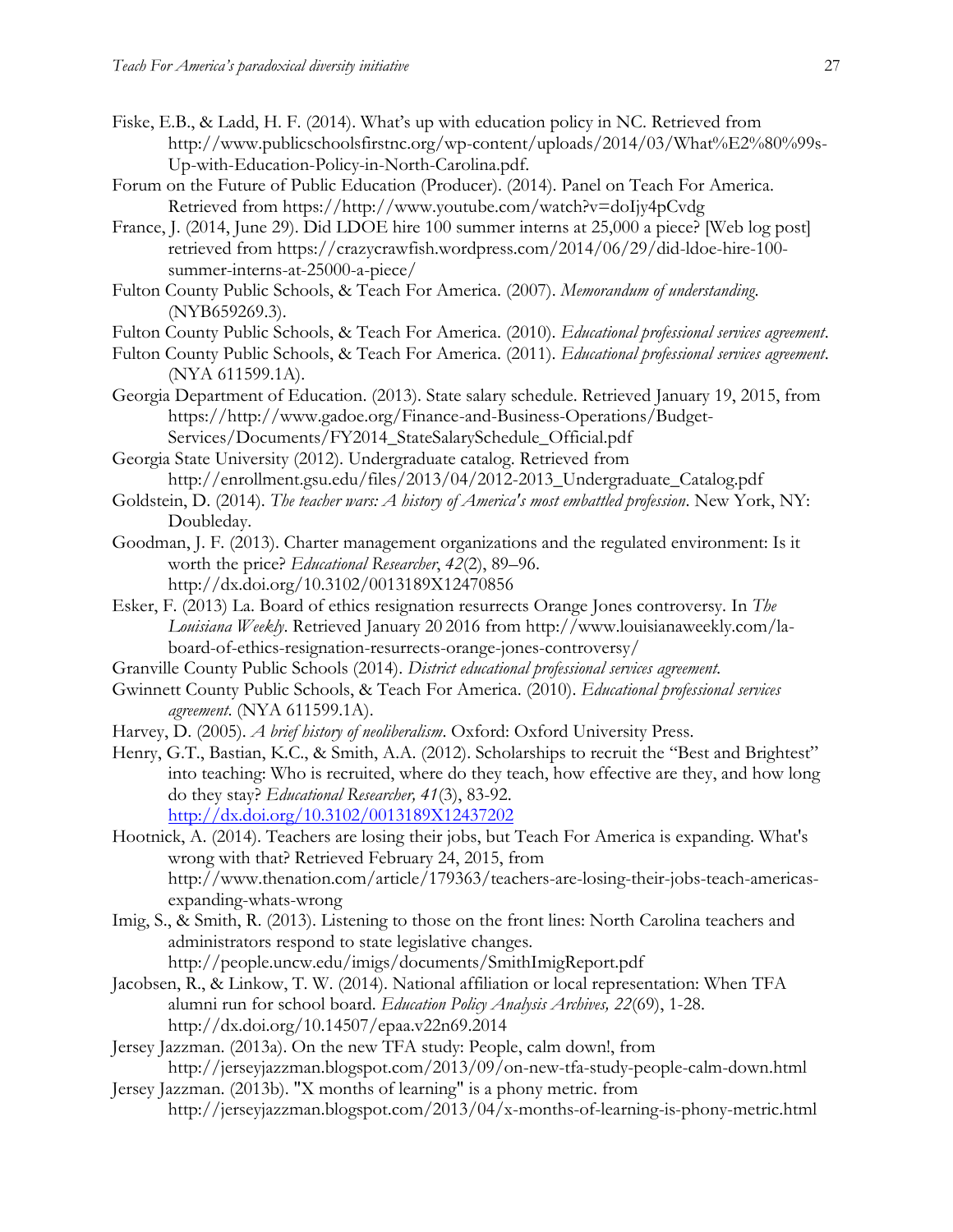- Kane, T. J., Rockoff, J. E., & Staiger, D. O. (2008). What does certification tell us about teacher effectiveness? Evidence from new york city. *Economics of Education Review, 27*(6), 615-631. <http://dx.doi.org/10.1016/j.econedurev.2007.05.005>
- Keigher, A., & Cross, F. (2010). Teacher attrition and mobility: Results from the 2008-2009 teacher follow-up survey. Washington, DC: National Center for Education Statistics.
- Kopp, W. (1989). *An argument and plan for the creation of the teacher corps.* (Bachelors), Princeton, St. Louis, MO.
- Kovacs, P. (Ed.). (2011). *The Gates Foundation and the future of U.S. "Public" schools*. New York: Routledge.
- Kovacs, P., & Slate-Young, E. (2013). An analysis of Teach For America's research page. *Critical Education, 4*(11), 67-80.
- Kretchmar, K., Sondel, B., & Ferrare, J. J. (2014). Mapping the terrain: Teach For America, charter school reform, and corporate sponsorship. *Journal of Education Policy*, *29*(6), 742-759. http://dx.doi.org/10.1080/02680939.2014.880812
- Labaree, D. (2010). Teach For America and teacher ed: Heads they win, tails we lose. *Journal of Teacher Education*, *61*(1-2), 48-55. http://dx.doi.org/10.1177/0022487109347317
- Lahann, R., & Reagan, E. M. (2011). Teach For America and the politics of progressive neoliberalism. *Teacher Education Quarterly, 38*(1), 7-27.
- Lipman, P. (2013). *The new political economy of urban education: Neoliberalism, race, and the right to the city*. New York, NY: Routledge.
- Louisiana Department of Education: Recovery School District. (2009). Memorandum of understanding between the recoversy school district and Teach For America. (685201).
- Louisiana Department of Education Recovery School District. (2013). Memorandum of understanding between the Recovery School District and Teach For America. (718050).
- Louisiana Department of Education (n.d.) New Orleans public schools governance 2014-15 school year. Retrieved January 20, 2016 from http://www.louisianabelieves.com/docs/defaultsource/katrina/nola-governance-chart-042915.pdf?sfvrsn=2
- Mathews, J. (2009). *Work hard, be nice. How two inspired teachers created the most promising schools in America*. Chapel Hill: Algonquin Books.
- Mathews, J. & Spain, R. (2013). North Carolina superintendent defends Teach For America. In *The Washington Post* March 27, 2013
- Mead, S., Chuong, C., & Goodson, C. (2015). Exponential growth, unexpected challenges: How Teach For America grew in scale and impact. Boston: Bellwether.
- Moutray, C. (2009). Educational attainment, "brain drain," and self-employment: Examining the interstate mobility of baccalaureate graduates, 1993-2003. The US Small Business Association. Retrieved from
	- https://www.sba.gov/sites/default/files/advocacy/Educational%20Attainment.pdf
- Nash-Rocky Mount Schools, & Teach For America, (2007). *Memorandum of understanding.*
- Nash-Rocky Mount Public Schools, & Teach For America (2011). *Educational professional services agreement.*
- Nash-Rocky Mount Schools, & Teach For America, (2014). *District educational professional services agreement.*
- New York Department of Education & Teach For America (2006). *A requirements agreement with Teach For America, Inc. to provide services to alternative route candidates*.
- New York Department of Education & Teach For America (2012). *Request for authorization for Teach For America to provide recruiting services.*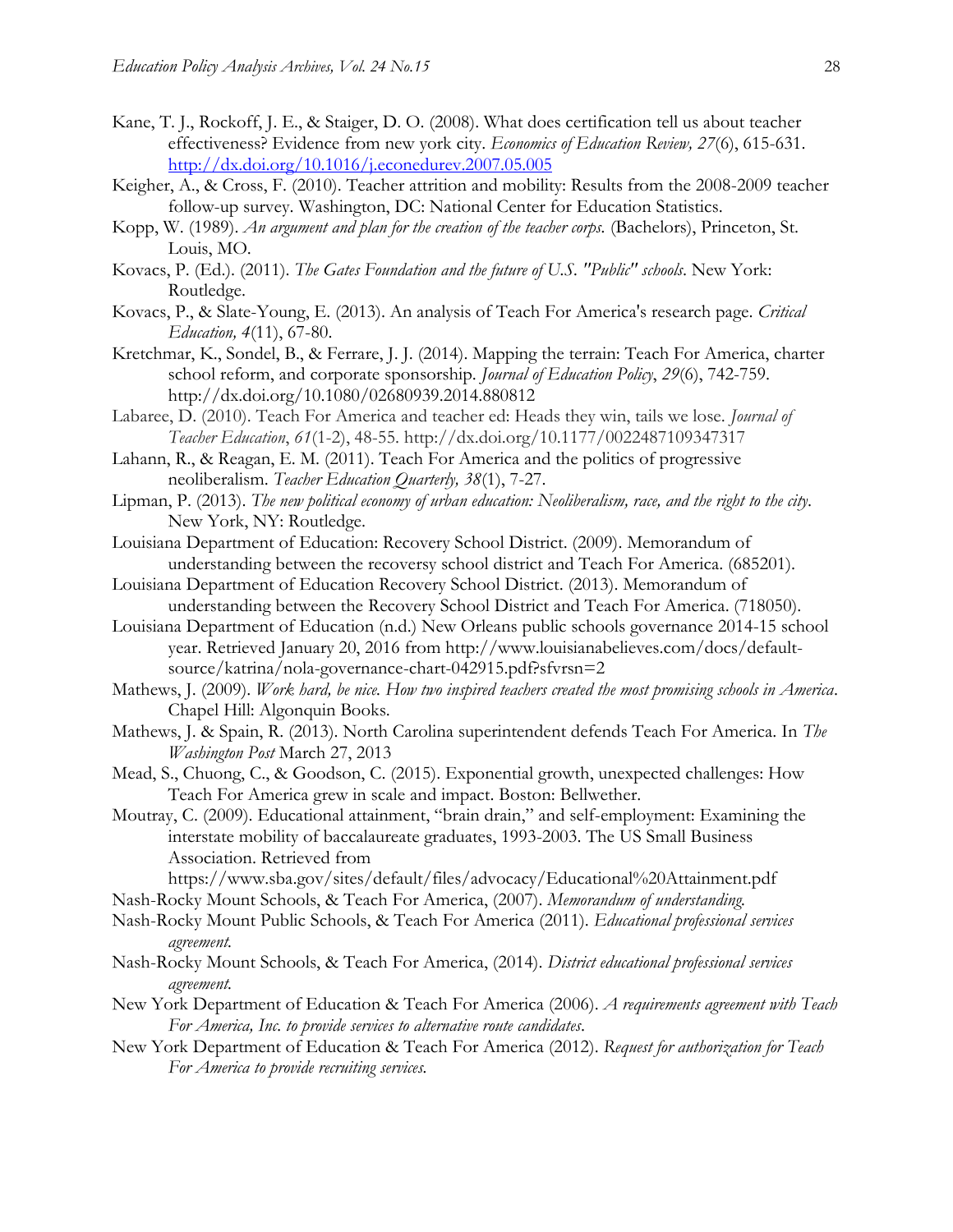- North Carolina Department of Instruction (NC DPI, February 2014). *Highlights of the North Carolina school budget*. Information analysis division of School Business, NCDPI. Retrieved from http://www.ncpublicschools.org/docs/fbs/resources/data/highlights/2014highlights.pdf
- Prior, L. (2003). *Using documents in social research*. Thousand Oaks, CA: Sage.
- Ravitch, D. (2010). The life and death of the great American school system: How testing and choice are undermining education.
- Reckhow, S., & Snyder, J. (2014). The expanding role of philanthropy in education politics. *Educational Researcher, 43*(186), 186-195.<http://dx.doi.org/10.3102/0013189X14536607>
- Rich, M. (2015). Fewer top graduates want to join Teach For America. Retrieved February 27, 2015, from http://www.nytimes.com/2015/02/06/education/fewer-top-graduates-want-to-jointeach-for-america.html?\_r=0
- Riggs, L. (2013). Why do teachers quit? Retrieved February 27, 2015, from http://www.theatlantic.com/education/archive/2013/10/why-do-teachers-quit/280699/
- Ronfeldt, M., Loeb, S., & Wyckoff, J. (2013). How teacher turnover harms student achievement. *American Educational Research Journal*, *50*(1), 4-36. http://dx.doi.org/10.3102/0002831212463813
- Rubinstein, G. (2013). How I teach 2.6 months more of math in a year than the rest of you slackers. Retrieved September 1, 2014, from http://garyrubinstein.teachforus.org/2013/09/20/howi-teach-2-6-months-more-of-math-in-a-year-than-the-rest-of-you-slackers/
- Saltman, K. J. (2012). *The failure of corporate school reform*. Boulder, CO: Paradigm.
- Schneider, M. (2013, August 6). Kira Orange-Jones' TFA promotion and LDOE-TFA contracts. Retreived January 20, 2016 from https://deutsch29.wordpress.com/2013/08/07/kiraorange-jones-tfa-promotion-and-ldoe-tfa-contracts/
- Shibata, K. (2013). Teach For America's mission in Chicago. from http://jacobinmag.com/2013/07/teach-for-america-mission/
- Sims, P. & Vaughan, D. (2014) The state of public education in New Orleans 2014 report. New Orleans, LA: The Cowen Institute. Retrieved from January 20, 2016 http://www.coweninstitute.com/our-work/applied-research/state-of-public-educationreport-in-new-orleans/
- Sondel, B. (2013). *Raising citizens or raising test scores? Teach For America and "no excuses" charter schools in post-Katrina New Orleans* (Order No. 3602464). Available from Dissertations & Theses @ University of Wisconsin at Madison. (1468680174). Retrieved fromhttp://search.proquest.com.ezproxy.library.wisc.edu/docview/1468680174?accountid= 465
- Sondel, B. (2015). Market based pedagogies: Assessment, instruction, and purpose at a "no excuses" charter school. In Miron, L., Beabout, B., and Boselovic, J., (Eds.) *Only in New Orleans: School Choice and Equity Post Hurricane Katrina.* Sense Publications. http://dx.doi.org/10.1007/978- 94-6300-100-7\_8
- Strauss, V. (2013). How Teach For America recruits get preference for teaching jobs. Retrieved February 24, 2015, from http://www.washingtonpost.com/blogs/answersheet/wp/2013/08/29/how-teach-for-america-recruits-get-preference-for-teaching-jobs/
- Strauss, V. (2014). #ResistTFA popular on twitter. Retrieved from http://www.washingtonpost.com/blogs/answer-sheet/wp/2014/02/20/resisttfa-popularon-twitter/
- Stephens, D. (2012). Teach For America's ranks grow amid education cuts. In *News and Observer,* July 3, 2012. Retrieved online 2.21.2015 from:
	- http://www.newsobserver.com/2012/07/03/2179386/teach-for-americas-ranks-grow.html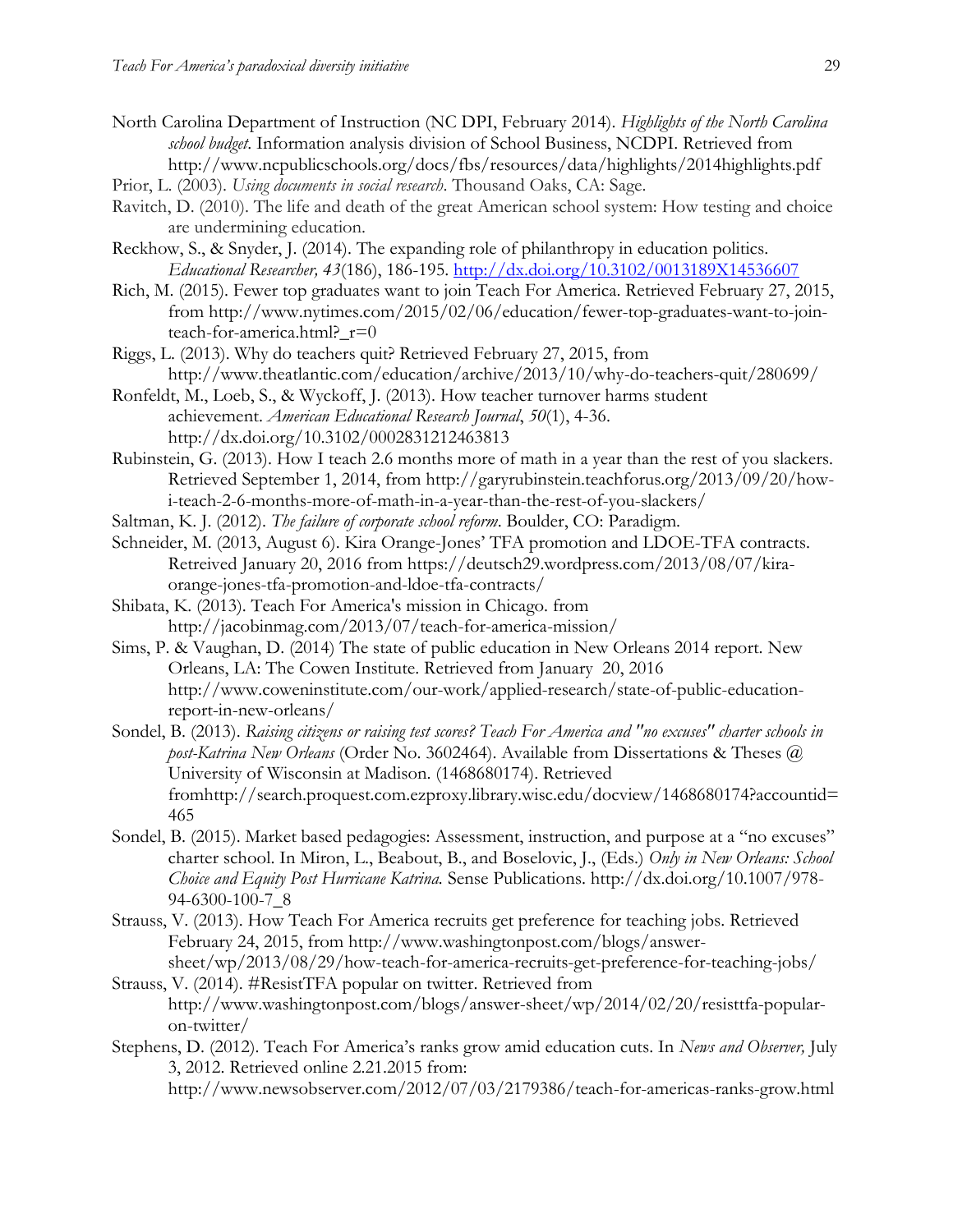- Teach For America. (2014). What the research says. Retrieved from https://teachforamerica.app.box.com/s/3apg4sycinudwqnp2mnq
- Teach For America. (2015). 2011 Louisiana BESE election documentary. Retrieved October 28, 2015, from https://http://www.teachforamerica.org/about-us/tfa-on-the-record/2011 louisiana-bese-election-documentary
- Teach For America. (n.d.-a). Annual report. Retrieved February 27, 2015, from https://http://www.teachforamerica.org/annual-letter
- Teach For America. (n.d.-b). Chicago. Retrieved February 27, 2015, from https://http://www.teachforamerica.org/where-we-work/chicago
- Teach For America. (n.d.-c). Compensation and benefits. Retrieved February 24, 2015, from https://http://www.teachforamerica.org/why-teach-for-america/compensation-andbenefits
- Teach For America. (n.d.-d). Eastern North Carolina. Retrieved February 27, 2015, from https://http://www.teachforamerica.org/where-we-work/eastern-north-carolina
- Teach For America. (n.d.-e). About Greater New Orleans-Louisiana delta. Retrieved January 20, 2016, from https://http://www.teachforamerica.org/where-we-work/greater-new-orleanslouisiana-delta
- Teach For America. (n.d.-f). Metro Atlanta. Retrieved January 16, 2015, from https://http://www.teachforamerica.org/where-we-work/metro-atlanta
- Teach For America. (n.d.-g). New York. Retrieved February 27, 2015, from https://http://www.teachforamerica.org/where-we-work/new-york
- Teach For America. (n.d.-h). Our history. Retrieved October 25, 2014, from https://www.teachforamerica.org/about-us/our-story/our-history
- Teach For America. (n.d.-i). Our mission. Retrieved September 1, 2014, from http://www.teachforamerica.org/our-mission
- Teach For America. (n.d.-j). TFA on the record. Retrived October 25, 2015 from https://http://www.teachforamerica.org/tfa-on-the-record.
- The Southeast Center for Teaching Quality. (2001). Recruiting teachers for hard-to-staff schools: Solutions for North Carolina & the nation. Chapel Hill: University of North Carolina.
- Trujillo, T., & Scott, J. T. (2014). Superheroes and transformers: Rethinking Teach For America's leadership models. *Phi Delta Kappan, 95*(8), 57-61. http://dx.doi.org/10.1177/003172171409500813
- University of North Carolina. (2012). Annual report on teacher education. Chapel Hill: University of North Carolina.
- Vandenberghe, R., & Huberman, A. M. (Eds.). (1999). *Understanding and preventing teacher burnout: A sourcebook of international research and practice*. Cambridge, UK: Cambridge University Press. http://dx.doi.org/10.1017/CBO9780511527784
- Vasquez Heilig, J. (2013). "Does not compute": Teach For America mathematica study is deceptive? *Cloaking Inequality*. from http://cloakinginequity.com/2013/09/23/does-not-compute-teachfor-america-mathematica-study-is-deceptive/
- Vasquez Heilig, J., & Jez, S. J. (2010). Teach For America: A review of the evidence. East Lansing, MI: The Great Lakes Center for Education Research and Practice.
- Vasquez Heilig, J., & Jez, S. J. (2014). Teach For America: A return to the evidence. Boulder, CO: National Education Policy Center.
- Vaughn, D., Mogg, L., Zimmerman, J., O'Neill, T. (2011) Transforming education in New Orleans: the Recovery School District, 2003-2011. New Orleans, LA: The Cowen Institute. Retrieved January 20, 2016 from http://www.coweninstitute.com/wpcontent/uploads/2011/12/History-of-the-RSD-Report-2011.pdf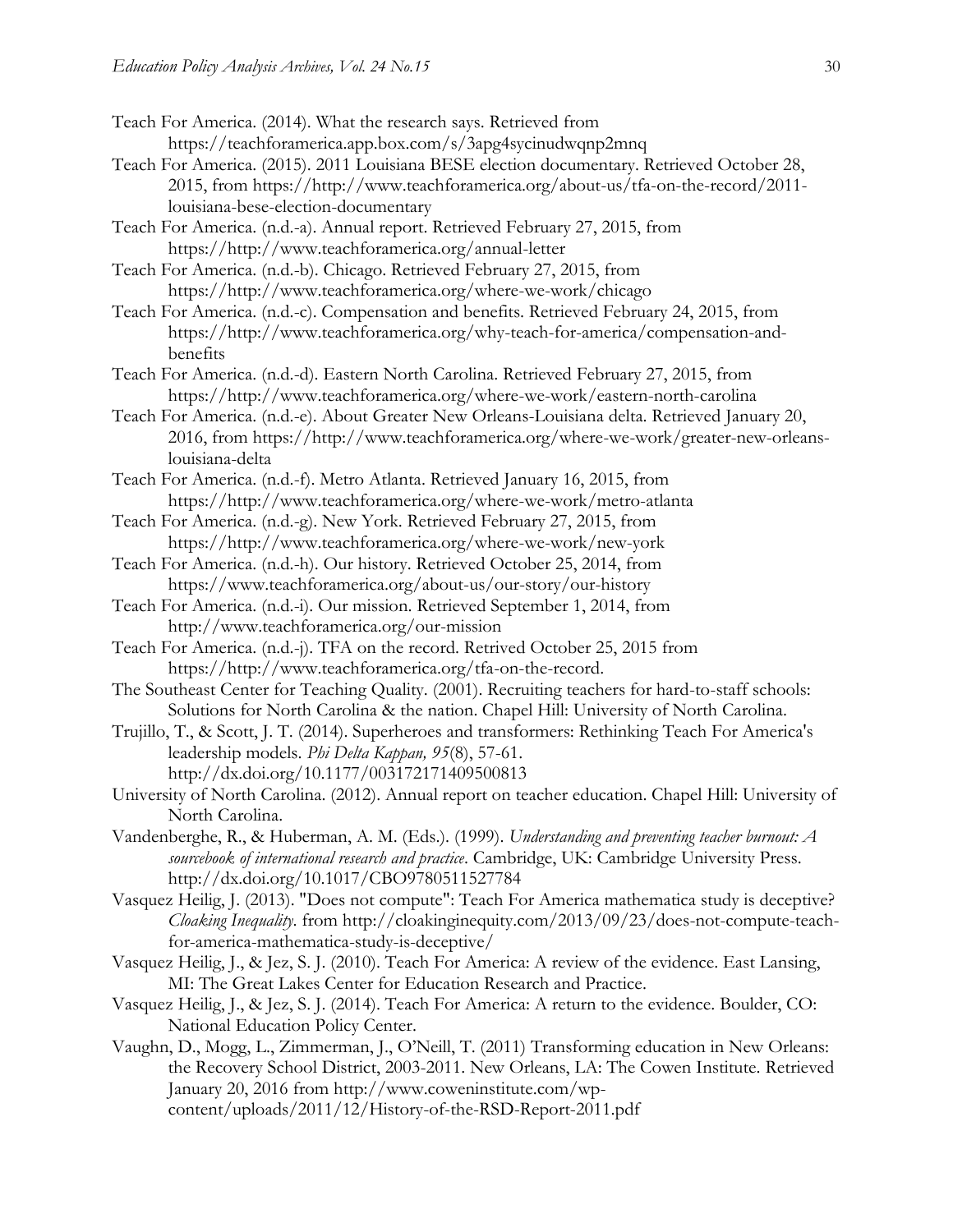Washington County Schools, & Teach For America (2011). *Educational professional services agreement.*  Williams, J. (2012). Ethics board: Kira Orange Jones can stay on BESE, run TFA. In *The Lens* Retreived January 20, 2016 from http://thelensnola.org/2012/08/17/orange-jones-ethicsruling/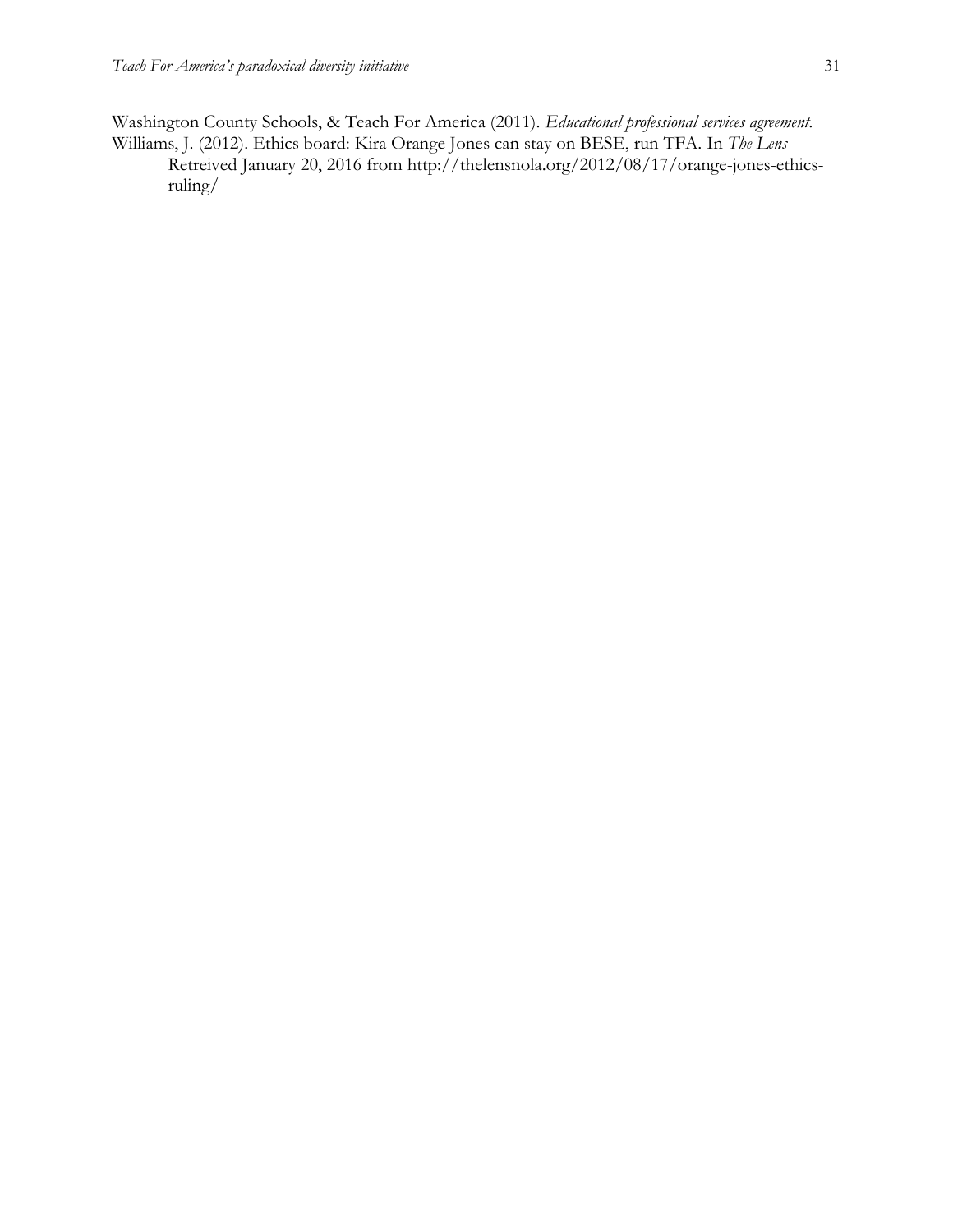## **Appendix**

We have created a public Google Drive folder where we have uploaded all Memorandum of Understandings (MOUs) between Teach For America and the various school districts examined as part of this work. All MOUs, TFA's "Guidelines for Conducing Research in Partnership with Teach For America," and a preserved copy of TFA's "On the Record" website including their claim that "corps members do not have special contracts with schools or districts" can be viewed or downloaded with the following link:

**https://drive.google.com/folderview?id=0B-WKrLcgo1LMbzNrdWNsOHBkMFU&usp=sharing**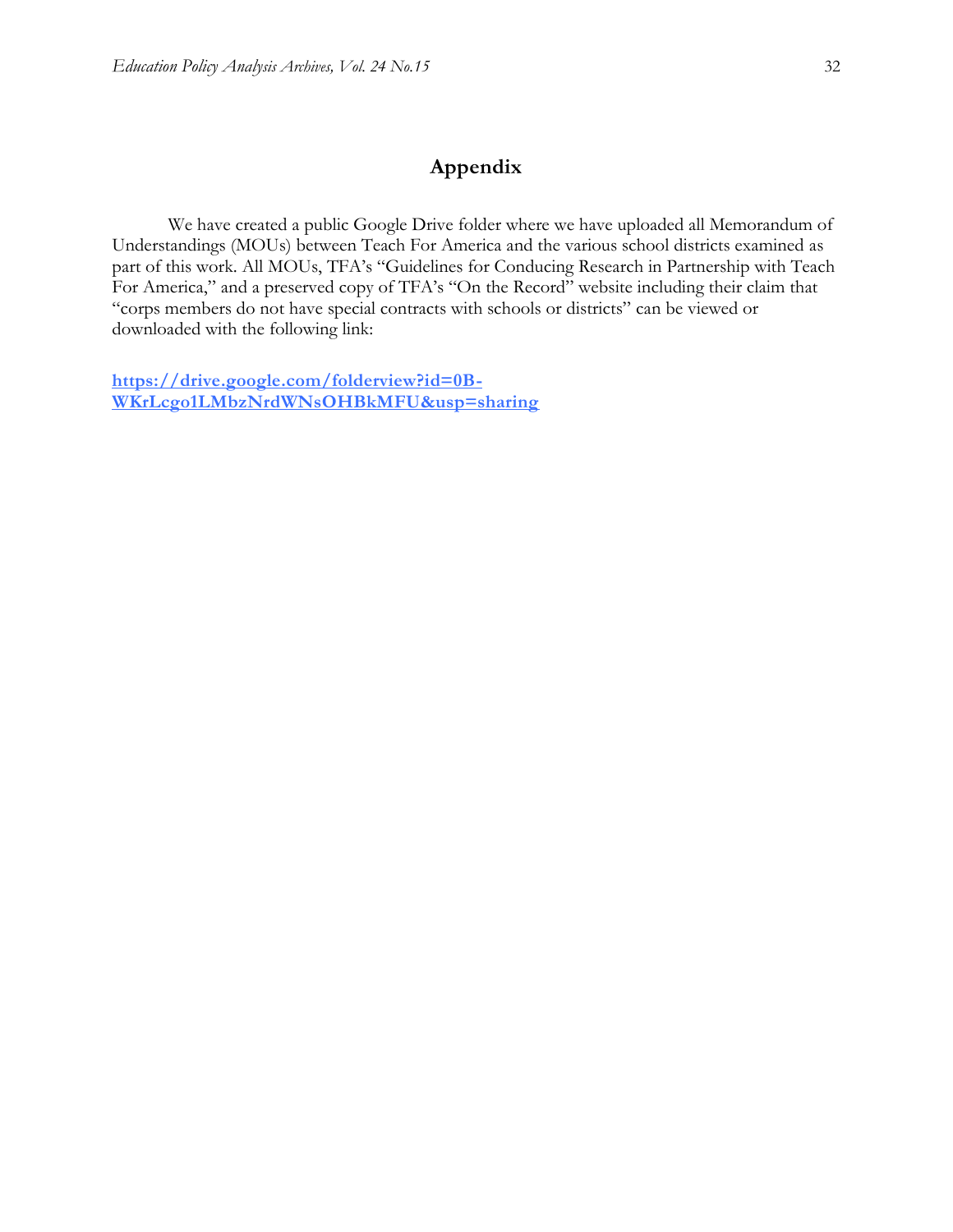## **About the Authors**

#### **T. Jameson Brewer**

University of Illinois at Urbana-Champaign [tbrewer2@illinois.edu](mailto:tbrewer2@illinois.edu)

T. Jameson Brewer is a Ph.D. candidate of educational policy studies and O'Leary Fellow at the University of Illinois. His research focuses on the impact of marketization and privatization on public education and educator preparation by way of school vouchers, charter schools, and Teach For America. His work has been published in the *Peabody Journal of Education, Education Policy Analysis Archives, Educational Studies*, *Critical Education*, and the National Education Policy Center. He is coeditor of the book *Teach For America Counter-Narratives: Alumni Speak Up and Speak Out* (edited with Kathleen deMarrais; Peter Lang, 2015). Jameson was a 2010 Metro-Atlanta Teach For America Corps Member.

#### **Kerry Kretchmar**

Carrol University [kkretchm@carrollu.edu](mailto:kkretchm@carrollu.edu)

Kerry Kretchmar is an assistant professor in the Department of Education at Carroll University. She holds a Ph.D. from the University of Wisconsin-Madison. Her research interests include examining the way market-based reforms are impacting teachers, teaching, and teacher education. Her work has been featured in *The Urban Review*, *Journal of Educational Policy*, and *Education and Urban Society*. Kerry was a 2004 New York City Teach For America Corps Member.

## **Beth Sondel**

#### North Carolina State University

[blsondel@ncsu.edu](mailto:blsondel@ncsu.edu)

Beth Sondel is an assistant professor in the Department of Teacher Education and Learning Science at North Carolina State University. Her research partners critical theory and qualitative methods to investigate the impacts of market-based reform on public education. More specifically, she is interested in how teachers come to understand, attempt to implement, and advocate for equity and justice within their given socio-political context. Her research has been published in *Educational Policy*, *The Educational Forum*, *Journal of Education Policy*, *Theory of Research in Social Education*, *Jacobin*, and multiple edited volumes. Prior to entering academia, Beth was a middle school Language Arts and Social Studies teacher. Beth was a 2002 Southern Louisiana Teach For America Corps Member.

#### **Sarah Ishmael**

## University of Wisconsin-Madison

[sishmael@wisc.edu](mailto:sishmael@wisc.edu)

Sarah is a first-year doctoral student at University of Wisconsin-Madison in the department of Curriculum and Instruction. Her research focuses on school choice policies and how they operate differently across racially and economically varied communities. Sarah holds a M.Ed. in Educational Administration from the University of Texas at Austin and a B.A. in Interdisciplinary Studies from Western Washington University and she taught upper elementary and middle school special education in Baton Rouge, Louisiana. Sarah was a 2010 South Louisiana Teach For America Corps Member.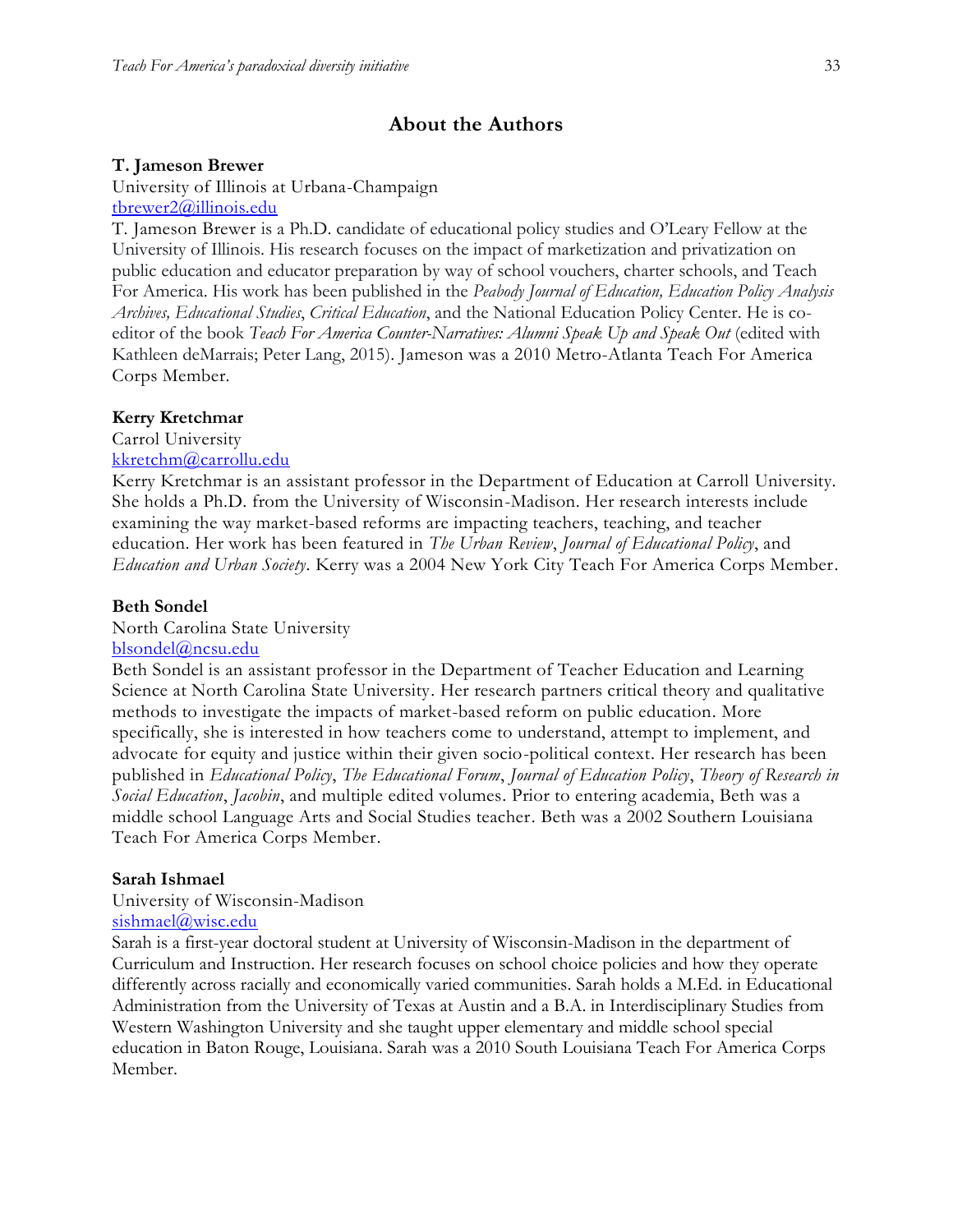#### **Meghan Manfra**

North Carolina State University

[mmmanfra@ncsu.edu](mailto:mmmanfra@ncsu.edu)

Meghan Manfra is an associate professor of social studies education at North Carolina State University. She is a former high school history teacher and holds an MA in history from the University of North Carolina at Greensboro and a Ph.D. in education from the University of North Carolina at Chapel Hill. Her research focuses on the integration of technology in social studies teacher education and action research for teacher professional development. She is currently the Chair of the Executive Board of the College and University Faculty Assembly (CUFA) of the National Council for the Social Studies (NCSS). She also serves as the co-editor of the technology section of *Social Education* and is the editor of the social studies section of the *Contemporary Issues in Technology and Teacher Education (CITE) journal.* She has published numerous journal articles and book chapters focused on social studies education and is the editor of the forthcoming *Handbook of Social Studies Research* (Wiley Press, 2016). Meghan is an alumna of the North Carolina Teaching Fellows Program (Elon College, 1994-1998).

## **About the Guest Editors**

#### **Tina Trujillo**

University of California, Berkeley [trujillo@berkeley.edu](mailto:trujillo@berkeley.edu)

Tina Trujillo is an Associate Professor at the University of California, Berkeley, Graduate School of Education. She earned her Ph.D. in Education from UCLA and her M.A. in Education from the University of Colorado, Boulder. She uses tools from political science and critica l policy studies to study the political dimensions of urban educational reform, the instructional and democratic consequences of high-stakes accountability policies for students of color and English Learners, and trends in urban educational leadership. Her work is published in a range of journals, including *American Educational Research Journal, Teachers College Record, Journal of Educational Administration,* and *Educational Evaluation and Policy Analysis*.

#### **Janelle Scott**

# University of California, Berkeley

[jtscott@berkeley.edu](mailto:jtscott@berkeley.edu) Janelle Scott is a Chancellor's Associate Professor at the University of California, Berkeley, in the Graduate School of Education, Goldman School of Public Policy, and African American Studies Department. She earned a Ph.D. in Education Policy from the University of California at Los Angeles' Graduate School of Education and Information Studies, and a B.A. in Political Science from the University of California at Berkeley. Before earning her doctorate, she worked as an elementary school teacher in Oakland, California. Scott's research investigates the politics of elite and community based advocacy, the politics of research utilization, and how marketbased educational reforms such as school choice and privatization affect democratic accountability and equity within schools and districts.She is currently working on a William T. Grant funded study of the politics of research utilization and intermediary organizations in Los Angeles and New York City with Christopher Lubienski and Elizabeth DeBray.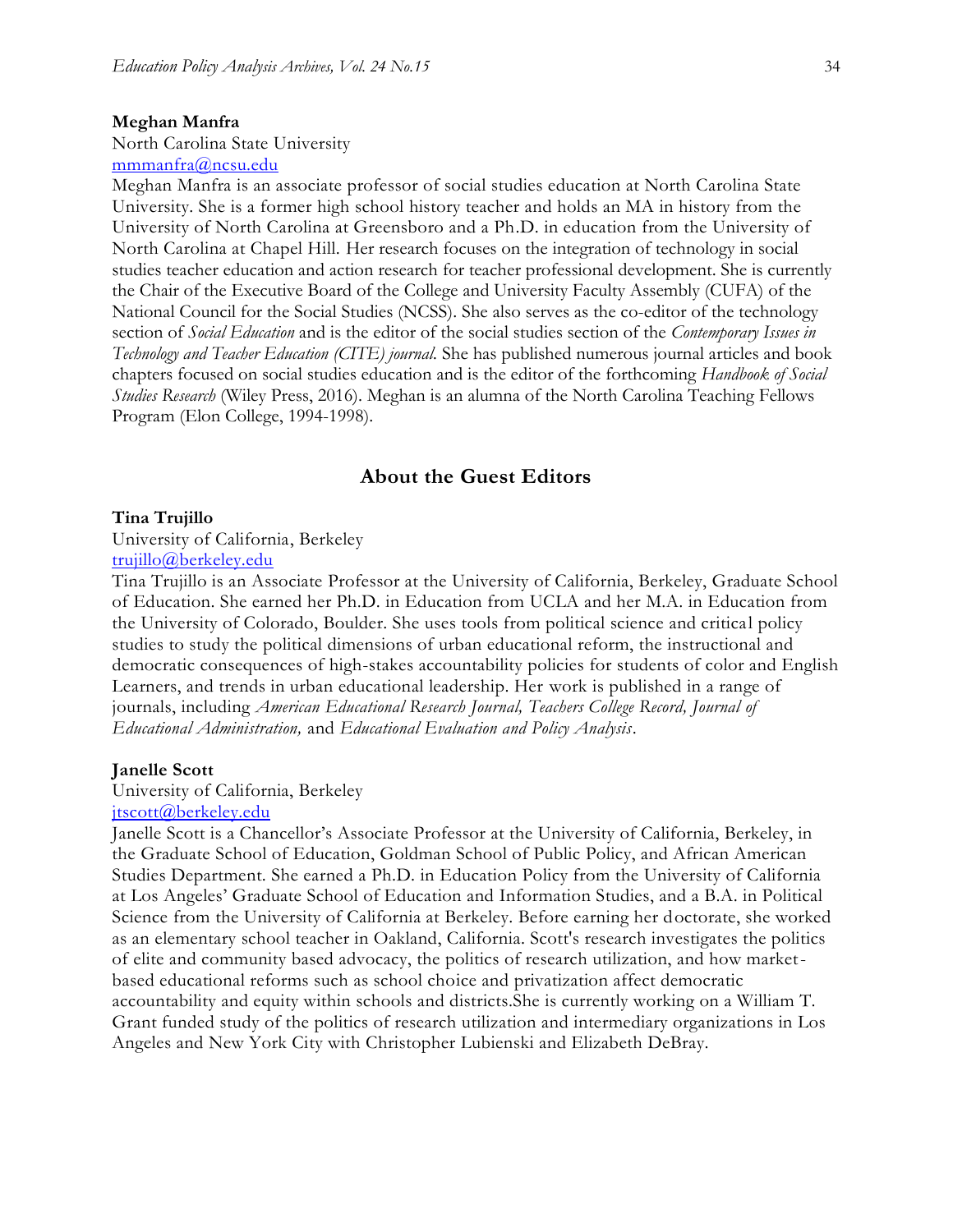## **SPECIAL ISSUE Teach For America: Research on Politics, Leadership, Race, and Education Reform**

# education policy analysis archives

Volume 24 Number 15 February 8th, 2016 ISSN 1068-2341

## ⊛

SOMERIGHTS READERS are free to copy, display, and distribute this article, as long as the work is attributed to the author(s) and **Education Policy Analysis Archives,** it is distributed for noncommercial purposes only, and no alteration or transformation is made in the work. More details of this Creative Commons license are available at

http://creativecommons.org/licenses/by-nc-sa/3.0/. All other uses must be approved by the author(s) or **EPAA**. **EPAA** is published by the Mary Lou Fulton Institute and Graduate School of Education at Arizona State University Articles are indexed in CIRC (Clasificación Integrada de Revistas Científicas, Spain), DIALNET (Spain), [Directory of Open Access Journals,](http://www.doaj.org/) EBSCO Education Research Complete, ERIC, Education Full Text (H.W. Wilson), QUALIS A2 (Brazil), SCImago Journal Rank; SCOPUS, SOCOLAR (China).

Please contribute commentaries at http://epaa.info/wordpress/ and send errata notes to Gustavo E. Fischman [fischman@asu.edu](mailto:fischman@asu.edu)

**Join EPAA's Facebook community** at<https://www.facebook.com/EPAAAAPE> and **Twitter feed** @epaa\_aape.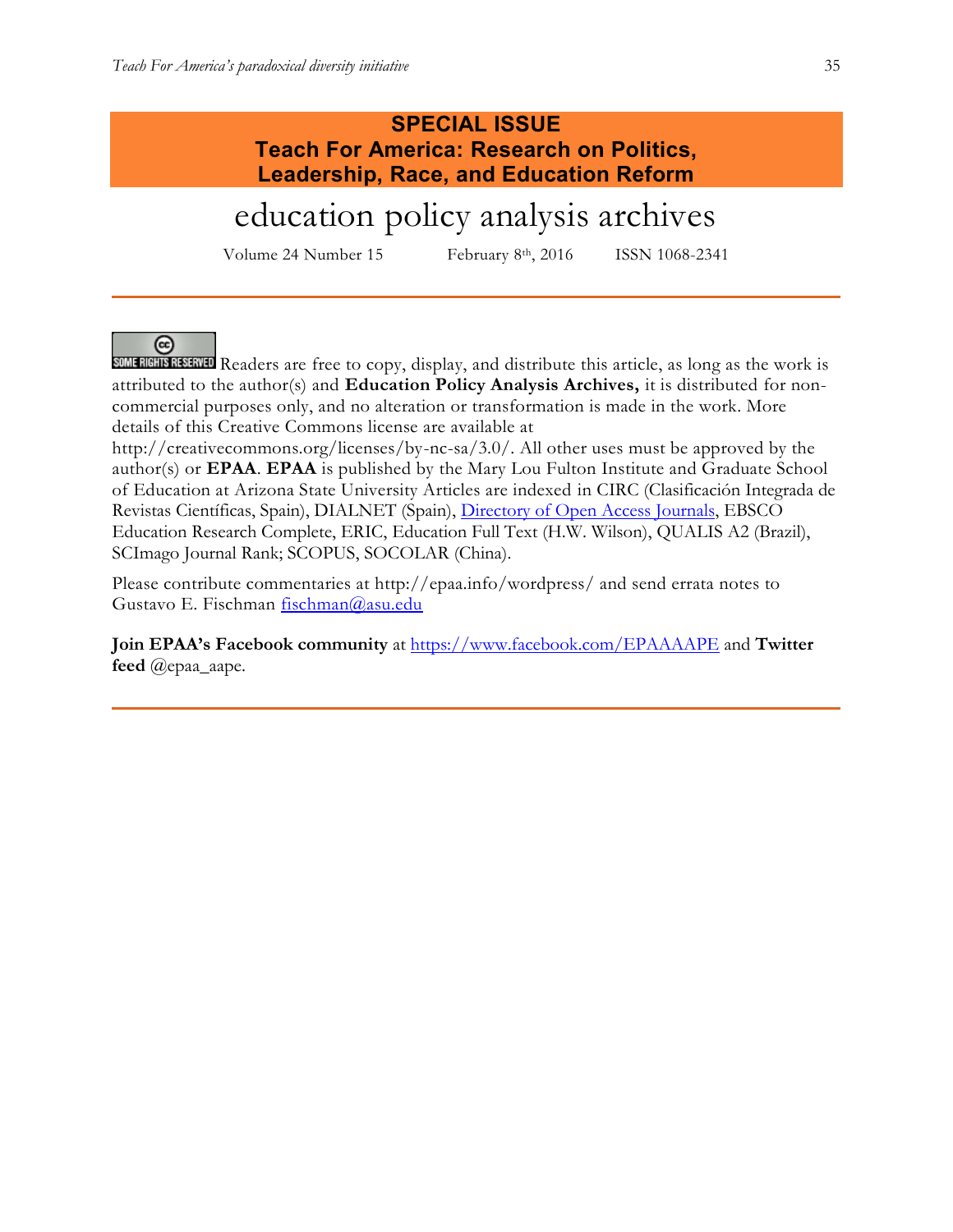## education policy analysis archives editorial board

Lead Editor: **Audrey Amrein-Beardsley** (Arizona State University) Executive Editor: **Gustavo E. Fischman** (Arizona State University) Associate Editors: **Sherman Dorn**, **David R. Garcia Oscar Jimenez-Castellanos**, **Eugene Judson**, **Jeanne M. Powers** (Arizona State University)

**Cristina Alfaro** San Diego State University

**Gary Anderson** New York University

**Michael W. Apple** University of Wisconsin, Madison

**Jeff Bale** OISE, University of Toronto

**David C. Berliner** Arizona State University

**Casey Cobb** University of Connecticut

**Arnold Danzig** San Jose State University

**Linda Darling-Hammond**  Stanford University

**Elizabeth H. DeBray** University of Georgia

**Chad d'Entremont** Rennie Center for Education Research & Policy

**John Diamond** University of Wisconsin, Madison

**Michael J. Dumas** University of California, Berkeley

**Kathy Escamilla** University of Colorado, Boulder

**Melissa Lynn Freeman** Adams State College

**Rachael Gabriel** University of Connecticut

**Amy Garrett Dikkers** University of North Carolina, Wilmington

**Gene V Glass** Arizona State University

**Ronald Glass** University of California, Santa Cruz

**Jacob P. K. Gross** University of Louisville **Eric M. Haas** 

WestEd

**Julian Vasquez Heilig** California State University, Sacramento

**Kimberly Kappler Hewitt** University of North Carolina Greensboro **Aimee Howley** Ohio University

**Henry Braun** Boston College **Steve Klees** University of Maryland **Noah Sobe** Loyola University

**Jaekyung Lee S**UNY Buffalo

**Jessica Nina Lester** Indiana University

**Amanda E. Lewis** University of Illinois, Chicago

**Chad R. Lochmiller** Indiana University

**Christopher Lubienski** University of Illinois, Urbana-Champaign

**Sarah Lubienski** University of Illinois, Urbana-Champaign

**William J. Mathis** University of Colorado, Boulder

**Michele S. Moses** University of Colorado, Boulder

**Julianne Moss** Deakin University

**Sharon Nichols** University of Texas, San Antonio

**Eric Parsons** University of Missouri-Columbia

**Susan L. Robertson** Bristol University

**Gloria M. Rodriguez** University of California, Davis **R. Anthony Rolle** University of Houston

**A. G. Rud** Washington State University

**Patricia Sánchez** University of University of Texas, San Antonio

**Janelle Scott** University of California, Berkeley

**Jack Schneider** College of the Holy Cross

**Nelly P. Stromquist** University of Maryland

**Benjamin Superfine** University of Illinois, Chicago

**Maria Teresa Tatto**  Michigan State University

**Adai Tefera** Virginia Commonwealth University

**Tina Trujillo** University of California, Berkeley

**Larisa Warhol** University of Connecticut

**John Weathers** University of Colorado, Colorado Springs

**Kevin Welner** University of Colorado, Boulder

**Terrence G. Wiley** Center for Applied Linguistics

**John Willinsky**  Stanford University

**Jennifer R. Wolgemuth** University of South Florida

**Kyo Yamashiro**  Claremont Graduate University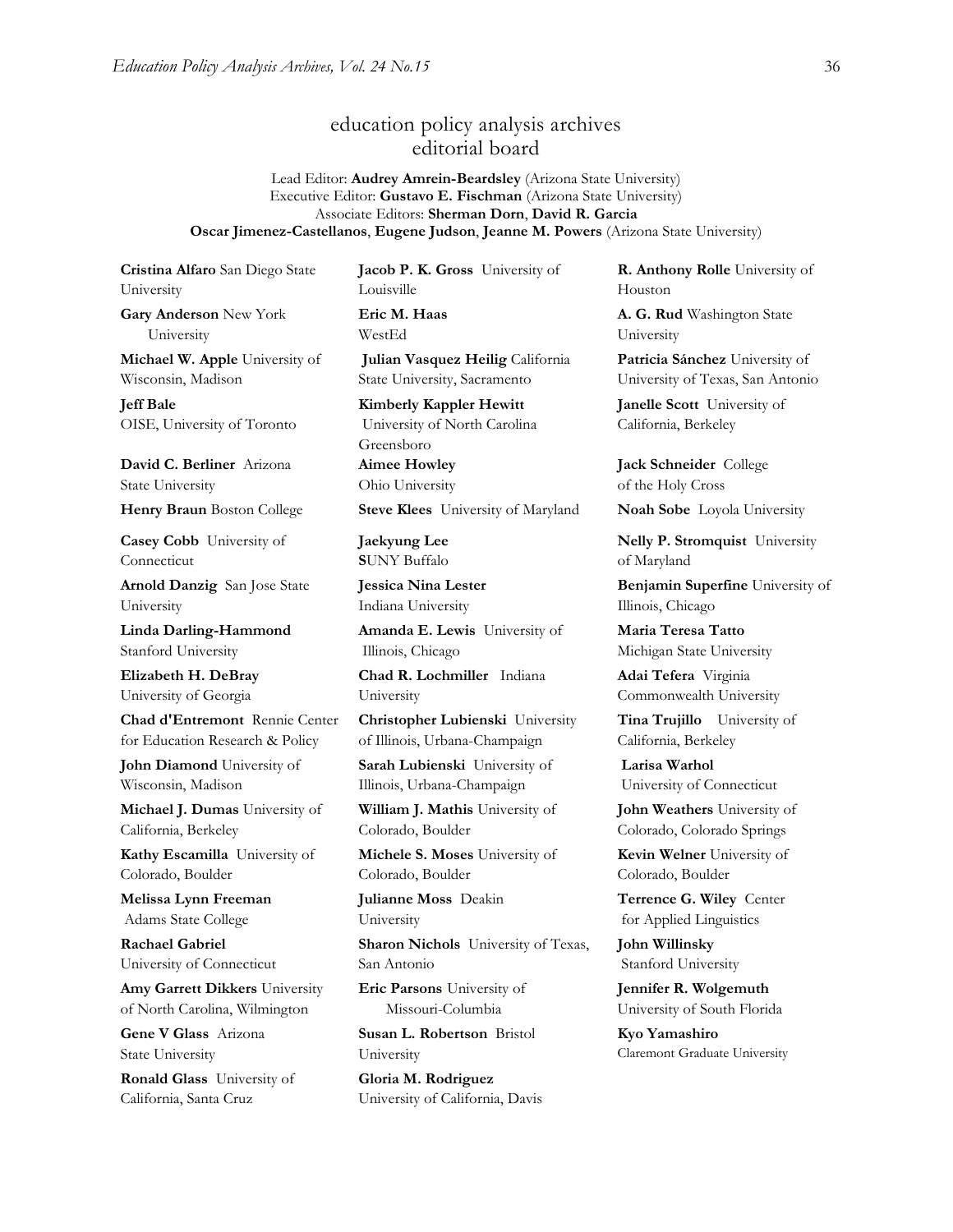## archivos analíticos de políticas educativas consejo editorial

Executive Editor: **Gustavo E. Fischman** (Arizona State University) Editores Asociados: **Armando Alcántara Santuario** (UNAM), **Jason Beech**, Universidad de San Andrés, **Antonio Luzon**, University of Granada

**[Xavier Bonal](javascript:openRTWindow() Sarro** Universidad Autónoma de Barcelona, Spain

**Juan Carlos González Faraco**  Universidad de Huelva, Spain

**[Antonio Bolívar](javascript:openRTWindow() Boitia** Universidad de Granada, Spain **[Jose Joaquin Brunner](javascript:openRTWindow()** Universidad Diego Portales, Chile **[Damián Canales Sánchez](javascript:openRTWindow()**

Instituto Nacional para la Evaluación de la Educación, Mexico **Gabriela de la Cruz Flores** Universidad Nacional Autónoma de Mexico **[Marco Antonio Delgado](javascript:openRTWindow()  [Fuentes](javascript:openRTWindow()** Universidad Iberoamericana, Mexico **[Inés Dussel](javascript:openRTWindow()**, DIE-CINVESTAV, Mexico

**[Pedro Flores Crespo](javascript:openRTWindow()** Universidad Iberoamericana, Mexico

**[Ana María García de Fanelli](javascript:openRTWindow()** Centro de Estudios de Estado y Sociedad (CEDES) CONICET Argentina

**María Clemente Linuesa**  Universidad de Salamanca, Spain **María Guadalupe Olivier** Téllez, Universidad Pedagógica Nacional, México **[Miguel Pereyra](javascript:openRTWindow()** Universidad de Granada, Spain

**[Monica Pini](javascript:openRTWindow()** Universidad Nacional de San Martín, Argentina

**[José Luis Ramírez](javascript:openRTWindow() Romero** Universidad Autónoma de Sonora, Mexico **[Paula Razquin](javascript:openRTWindow()** Universidad de San Andrés, Argentina **[Jose Ignacio](javascript:openRTWindow()  [Rivas Flores](javascript:openRTWindow()** Universidad de Málaga, Spain **[Miriam Rodríguez Vargas](javascript:openRTWindow()** Universidad Autónoma de

Tamaulipas, Mexico

**María Clemente Linuesa**  Universidad de Salamanca, Spain **[Mario Rueda Beltrán](javascript:openRTWindow()** Instituto de Investigaciones sobre la Universidad y la Educación, UNAM, Mexico **[Jurjo Torres Santomé](javascript:openRTWindow()**, Universidad de la Coruña, Spain **[Yengny Marisol Silva Laya](javascript:openRTWindow()** Universidad Iberoamericana, Mexico **Juan Carlos Tedesco** Universidad Nacional de San Martín, Argentina.

**Ernesto Treviño Ronzón** Universidad Veracruzana, M

**[Ernesto Treviño](javascript:openRTWindow() Villarreal** Universidad Diego Portales Santiago Chile **[Antoni Verger Planells](javascript:openRTWindow()**

Universidad Autónoma de Barcelona

> **[Catalina Wainerman](javascript:openRTWindow()** Universidad de San Andrés, Argentina

**Juan Carlos Yáñez Velazco** Universidad de Colima, Mexico